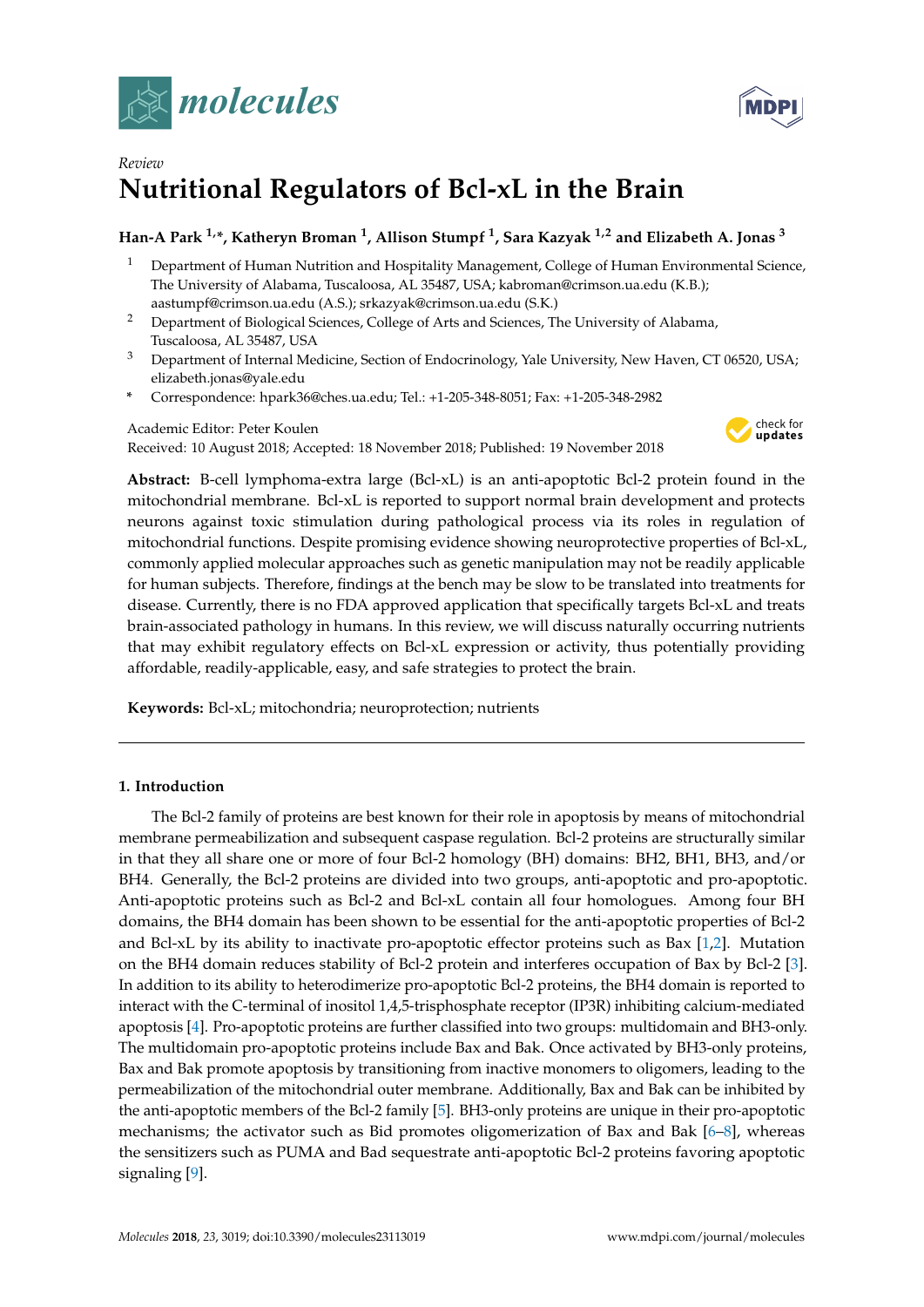B-cell lymphoma-extra large (Bcl-xL) is a mitochondrially localized, anti-apoptotic member of the Bcl-2 protein family. Bcl-xL has been shown to bind with pro-apoptotic Bcl-2 proteins such as Bax, Bak and Bad, thereby preventing apoptotic signaling that leads to the opening of pro-apoptotic mitochondrial ion channels [\[10](#page-9-5)[–13\]](#page-9-6). By doing so, Bcl-xL supports cell survival by inhibiting intrinsic death pathways such as cytochrome c release and apoptosome assembly [\[14–](#page-9-7)[16\]](#page-9-8). Although Bcl-xL is best known for its pro-survival role in cancer cells, additional functions of Bcl-xL in the central nervous system (CNS) have been recently reported. Bcl-xL is highly expressed in various regions of the brain including hippocampus, cortex, and hypothalamus [\[17–](#page-9-9)[19\]](#page-9-10), and it is abundantly found in both neurons and glia [\[18](#page-9-11)[,20](#page-9-12)[–22\]](#page-10-0). During prenatal development, various Bcl-2 proteins, such as Bcl-2, Bax, and Bcl-xL are expressed in the brain. However, protein levels of Bcl-xL remain high after birth through adulthood, thus Bcl-xL may be the critical player to protect the adult brain [\[23\]](#page-10-1). Bcl-xL enhances intracellular energy metabolism by supporting the activity of the  $F_1F_0$  ATP synthase [\[24\]](#page-10-2). Energy conservation by actions of Bcl-xL may prevent neuronal injury caused by oxygen or glucose deficits during pathological processes of the brain. Bcl-xL is also reported to promote formation of synapses and recycling of synaptic vesicles, both of which are necessary for neuronal plasticity and recovery [\[25–](#page-10-3)[27\]](#page-10-4). Bcl-xL is required for the extension and branching of neurites which is essential for both normal brain development and brain recovery after a neurotoxic event [\[21\]](#page-9-13). Due to its importance in brain functions, alteration of Bcl-xL activities or expression levels is highly associated with pathological processes in the brain (Table [1\)](#page-1-0) [\[28,](#page-10-5)[29\]](#page-10-6).

<span id="page-1-0"></span>**Table 1.** Neuroprotective properties of Bcl-xL in CNS-associated disease models.

| <b>CNS-Associated Disorders</b> | <b>References</b> |
|---------------------------------|-------------------|
| Ischemic stroke                 | $[18, 30 - 35]$   |
| Spinal cord injury              | $[36 - 40]$       |
| Alzheimer                       | $[41 - 44]$       |
| Parkinson                       | $[45 - 50]$       |
| Anxiety and Depression          | $[51 - 53]$       |
| Traumatic Brain injury          | $[54 - 56]$       |
| Spinal Muscular Dystrophy       | $[57 - 61]$       |
| Schizophrenia                   | $62 - 64$         |

In contrast to its protective role, Bcl-xL is also responsible for causing neuronal death during neurotoxic challenge. Bcl-xL undergoes caspase 3-dependent *N*-terminal cleavage forming ∆*N*-Bcl-xL (Figure [1\)](#page-2-0) [\[65\]](#page-12-3). Loss of CA1 hippocampal neurons after cerebral ischemia is highly associated with the accumulation of ∆*N*-Bcl-xL in vivo [\[18,](#page-9-11)[66,](#page-12-4)[67\]](#page-12-5). Additionally, excitotoxicity, the major neuronal death signal during cerebral stroke caused by a surge of glutamate, leads to an abundance of ∆*N*-Bcl-xL in primary neurons in vitro [\[68\]](#page-12-6). Approaches that inactivate ∆*N*-Bcl-xL or prevent the accumulation of ∆*N*-Bcl-xL using cleavage resistant animal models, delivering pharmacological inhibitors, and applying ischemic preconditioning protect neurons by improving mitochondrial function against neurotoxic stimuli [\[18](#page-9-11)[,66–](#page-12-4)[70\]](#page-12-7).

In addition to its role regulating the function of brain cells, Bcl-xL participates in intracellular signaling by interacting with various protein partners during physiological and pathological processes in cells [\[29\]](#page-10-6). Bcl-xL directly binds to the subunit of  $F_1F_0$  ATP synthase [\[14](#page-9-7)[,24\]](#page-10-2). Formation of a Bcl-xL-F<sub>1</sub>F<sub>o</sub> ATP synthase complex prevents a proton leak through the c-subunit ring of F<sub>1</sub>F<sub>o</sub> ATP synthase and increases intracellular ATP production [\[24,](#page-10-2)[71\]](#page-12-8). Maintaining a functional population of neurons is energy-demanding: neurotransmission consumes a large amount of energy. Actin and tubulin polymerization during neuronal outgrowth require ATP and GTP, respectively. Therefore, Bcl-xL-dependent augmentation of neuronal energy status favors neurite outgrowth [\[21\]](#page-9-13), synapse formation [\[26\]](#page-10-11), and protection against ischemia-induced energy deficit [\[18,](#page-9-11)[66\]](#page-12-4).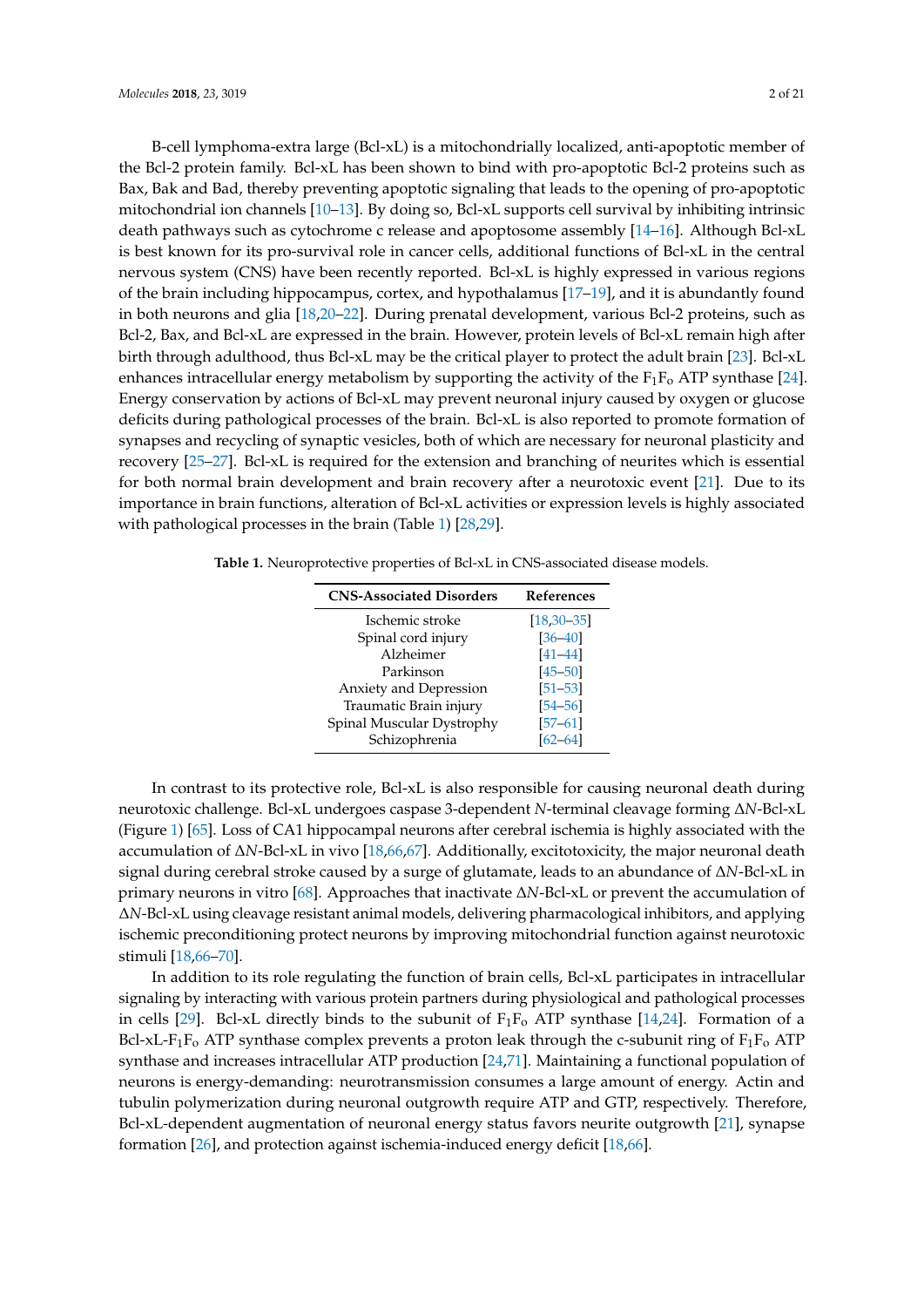<span id="page-2-0"></span>



Bcl-xL also directly binds to the IP3R located on the endoplasmic reticulum (ER) [\[72,](#page-12-9)[73\]](#page-12-10). Opening of IP3R releases calcium from the ER to mitochondria regulating mitochondrial energy metabolism. The metabolism of the metabolism of the metabolism of the metabolism of the metabolism of the metabolism of the metab metabolism. Mitochondrial calcium influx controls activities of dehydrogenases such as pyruvate dehydrogenases such as pyruvate dehydrogenase [\[74](#page-12-11)[–76\]](#page-13-0), thus regulating mitochondrial NADH. Abundance of mitochondrial NADH increases availability of electrons supporting operation of the electron transport chain and synthesis of ATP.  $\ddot{AB}$ of ATP. Studies have reported that calcium directly binds to  $F_1F_0$  ATP synthase and regulates ATP production [\[77](#page-13-1)[–79\]](#page-13-2), and binding between calcium in large quantities and ATP synthase may also production [77–79], and binding between calcium in large quantities and ATP synthase may also produce pathological mitochondrial membrane depolarization [\[80\]](#page-13-3). Together, the proximity between produce pathological mitochondrial membrane depolarization [80]. Together, the proximity between mitochondria and the ER regulates mitochondrial energy metabolism which is in turn regulated by mitochondria and the ER regulates mitochondrial energy metabolism which is in turn regulated by Bcl-xL. This may further influence synaptic transmission and neuronal development. In addition, augmentation of ATP synthesis via formation of a Bcl-xL-F<sub>1</sub>F<sub>o</sub> ATP synthase complex may influence  $\overline{AB}$ IP3R activities. Since IP3R contains ATP binding sites and opening of the IP3R is regulated by IP3R activities. Since IP3R contains ATP binding sites and opening of the IP3R is regulated by different concentrations of ATP [\[81,](#page-13-4)[82\]](#page-13-5), Bcl-xL may also be responsible for controlling IP3R activation through enhanced production of ATP at sites closely apposed to the ER in the mitochondrial associated membrane (MAM).

In addition to Bcl-xL and IP3R interaction, mitochondrial calcium influx may be regulated by Bcl-xL dependent voltage-dependent anion channel (VDAC) activities [83–85]. VDAC is expressed Bcl-xL dependent voltage-dependent anion channel (VDAC) activities [\[83–](#page-13-6)[85\]](#page-13-7). VDAC is expressed on the mitochondrial outer membrane, and it is reported to have multiple protein binding partners such<br>the mitochondrial outer membrane, and it is reported to have multiple protein binding partners such as the adenine nucleotide translocator (ANT), hexokinase, and Bcl-2 family proteins. Formation of a<br>http://www.com/www.com/www.com/www.com/www.com/www.com/www.com/www.com/www.com/www.com/www.com/www.com/www.com multiprotein complex or oligomerization with other VDAC channels allows transport of ATP, ADD, NADH, metabolites (e.g., pyruvate, succinate), ions (e.g., Mg<sup>2+</sup>, and Ca<sup>2+</sup>), and cytochrome c [\[86,](#page-13-8)[87\]](#page-13-9). Various groups have shown an interaction between Bcl-xL and VDAC [\[83,](#page-13-6)[85,](#page-13-7)[88](#page-13-10)[,89\]](#page-13-11), and formation of a<br>Relative SCR and Construction of a construction of a construction of a construction of a construction of a con Bcl-xL-VDAC complex can either enhance or inhibit activity of VDAC [\[90](#page-13-12)[,91\]](#page-13-13). GST pulldown assay showed that VDAC 1 and 3 directly bind to both recombinant and endogenous Bcl-xL protein, and  $\frac{1}{2}$ this interaction was associated with increases of mitochondrial calcium influx [\[83\]](#page-13-6), whereas binding of the Bcl-xL BH4 domain with VDAC inhibited mitochondrial calcium uptake [\[85\]](#page-13-7) via a reduction of channel conductance which may be associated with protection against apoptotic signaling [\[88\]](#page-13-10).<br>
channel conductance which may be associated with protection against apoptotic signaling [88]. multiprotein complex or oligomerization with other VDAC channels allows transport of ATP, ADP,

 $\sum_{i=1}^{\infty}$ structure demonstrated a direct interaction between Beclin-1 and Bcl-xL, and occupation of Beclin-1 in the hydrophobic groove of Bcl-xL [\[95\]](#page-13-16). Dissociation of Bcl-xL and Beclin-1 induces autophagy in induces autophagy in cancer cells [\[96\]](#page-14-0), and mutation of the BH3 domain in Beclin-1 alters Bcl-xL-mediated autophagy [\[97\]](#page-14-1) indicating regulatory roles of Bcl-xL in cell degradation. Interestingly, co-immunoprecipitation studies reveal that Bcl-xL also serves as a binding partner of PTEN-induced putative kinase 1 (PINK1), a mitochondrial serine/threonine kinase responsible for inducing mitochondrial autophagy<br>( $\sim$  1.5%), and  $\sim$  1.5% (mitophagy) [\[98\]](#page-14-2). PINK1 phosphorylates ubiquitin, promotes recruitment of PARKIN and LC3, Beclin-1, a critical player initiating autophagy [\[92–](#page-13-14)[94\]](#page-13-15), contains a BH3 domain. The crystal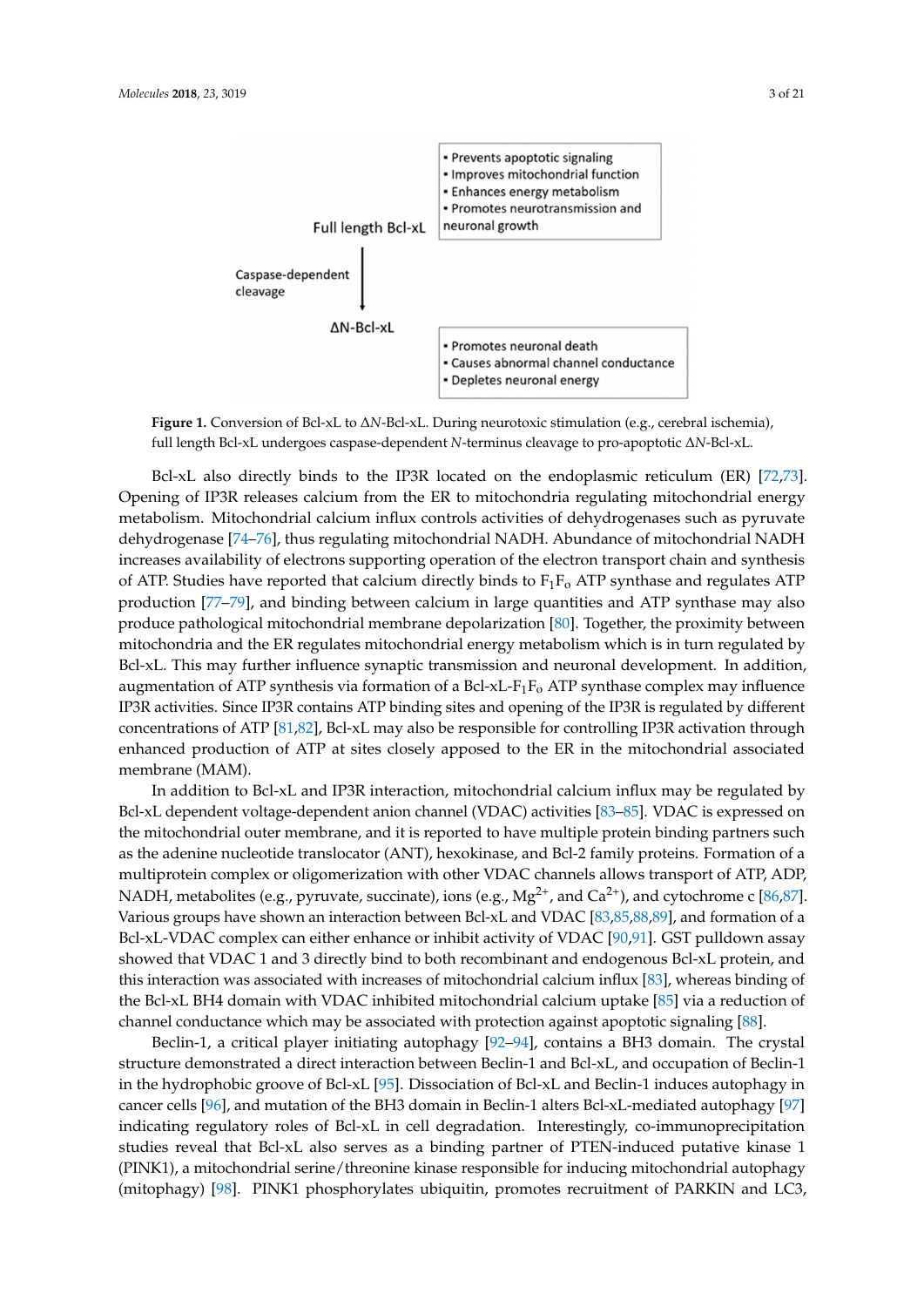thus PINK1 facilitates formation of the autophagosome [\[98](#page-14-2)[–100\]](#page-14-3). Alteration of PINK1 is highly associated with Parkinson's disease [\[101,](#page-14-4)[102\]](#page-14-5) due to failure of mitochondrial quality control such as accumulation of impaired mitochondria. Although it is unknown how formation of a Bcl-xL-PINK1 complex directly influences mitophagy, PINK1 exhibits neuroprotective effects by phosphorylating serine 62 of Bcl-xL under apoptotic stimulation. PINK1-mediated phosphorylation of Bcl-xL inhibits *N*-terminal cleavage of Bcl-xL, thus preventing accumulation of neurotoxic ∆*N*-Bcl-xL [\[103\]](#page-14-6).

Given these findings, Bcl-xL may be a necessary molecular player to maintain normal brain cell function, and it may be an important contributor to the delay and prevention of neurodegenerative processes [\[28,](#page-10-5)[29\]](#page-10-6). Although it is necessary to pinpoint specific pathways of Bcl-xL-mediated neuroprotection using molecular approaches, currently reported strategies to manipulate Bcl-xL gene or protein may have limitations to translate into human subjects: Application of the pharmacological inhibitor (e.g., ABT-737) showed strong neuroprotective effects by blocking accumulation of ∆*N*-Bcl-xL but this drug does not cross the blood-brain barrier [\[18](#page-9-11)[,68](#page-12-6)[,104\]](#page-14-7). Overexpression of Bcl-xL improves neuronal survival [\[30](#page-10-7)[,105\]](#page-14-8) and Bcl-xL cleavage resistant animals protect the brain against ischemic injury [\[18\]](#page-9-11), but genetic modification is still challenging to apply in human subjects. Currently, there are no FDA approved medications or treatments that specifically prevent Bcl-xL loss or promote Bcl-xL retention in human brain. In this review, we aim to introduce applicable strategies, nutritional intervention, that potentially regulate Bcl-xL protein, gene, or activity in the brain. Although limited information is available to explain a direct relationship between nutrients and Bcl-xL at the current time (Table [2\)](#page-4-0), nutritional intervention may be an important extension in the field of Bcl-xL research due to its advantage in availability, low-toxicity, and cost-effectiveness. Here, we will discuss nutritional candidates that may participate in intracellular signaling pathways to delay degeneration of neurons or to promote recovery after neurotoxic insults via controlling expression of Bcl-xL.

| <b>Nutrients and Foods</b>                                     | Roles                                                                                                                                                           | References |
|----------------------------------------------------------------|-----------------------------------------------------------------------------------------------------------------------------------------------------------------|------------|
| High soy diet                                                  | Upregulation of Bcl-xL mRNA and protein in rats                                                                                                                 | $[106]$    |
| High soy diet                                                  | Upregulation of Bcl-xL mRNA and protein in rats MCAO model                                                                                                      | $[107]$    |
| Orally gavaged soy isoflavones                                 | Upregulation of Bcl-xL protein against Aβ-induced neurotoxicity in rats                                                                                         | $[108]$    |
| Intravenous infusion of ginsenoside                            | STAT5-dependent upregulation of Bcl-xL protein in rodent ischemia<br>models (rats and gerbils) and primary cortical neurons                                     | [109]      |
| Intravenous infusion of<br>dihydroginsenoside Rb1              | Upregulation of Bcl-xL mRNA in spinal cord injury and cerebral<br>ischemia models                                                                               | $[110]$    |
| Oral administration of red ginseng extract                     | Upregulation of Bcl-xL protein in rat spinal cord injury model                                                                                                  | [111]      |
| Oral administration and intravenous<br>infusion of ginsenoside | Upregulation of Bcl-xL protein in mice during pneumococcal infection                                                                                            | $[112]$    |
| Intravenous infusion of ginsenoside                            | Upregulation of Bcl-xL protein in rat spinal cord injury model                                                                                                  | $[113]$    |
| DHA or neuroprotectin D1 treatment<br>in vitro                 | Upregulation of Bcl-xL gene in HN cell line                                                                                                                     | $[114]$    |
| DHA treatment in vitro                                         | Upregulation of Bcl-xL mRNA in HT22 cell line against<br>MNNG-induced toxicity                                                                                  | [115]      |
| Oral supplementation of DHA and EPA                            | Upregulation of Bcl-xL protein in hypothyroid rats                                                                                                              | $[116]$    |
| Oral supplementation of DHA                                    | Upregulation of Bcl-xL mRNA in mice brains after challenge with<br>dopaminergic toxin                                                                           | $[117]$    |
| Application with Fat-1 mouse model                             | Cortical neurons isolated from Fat-1 mice, genetically modified model<br>with high endogenous omega-3 fatty acid levels, retained Bcl-xL protein<br>against OGD | $[118]$    |
| DHA treatment in vitro                                         | Upregulation of Bcl-xL protein in primary cortical neurons against<br>oxyhemoglobin treatment                                                                   | [119]      |
| Primary cortical neurons isolated from<br>Fat-1 mice           | Upregulation of Bcl-xL protein in primary cortical neurons against $A\beta$<br>1-42 treatment                                                                   | $[120]$    |
| Intraperitoneal delivery of resveratrol                        | Upregulation of acetylation of H3 histones on Bcl-xL promoter in mice                                                                                           | [121]      |
| Resveratrol treatment in vitro                                 | Upregulation of Bcl-xL protein in PC12 cells                                                                                                                    | [122]      |

**Table 2.** A list of dietary compounds that regulate Bcl-xL in the brain.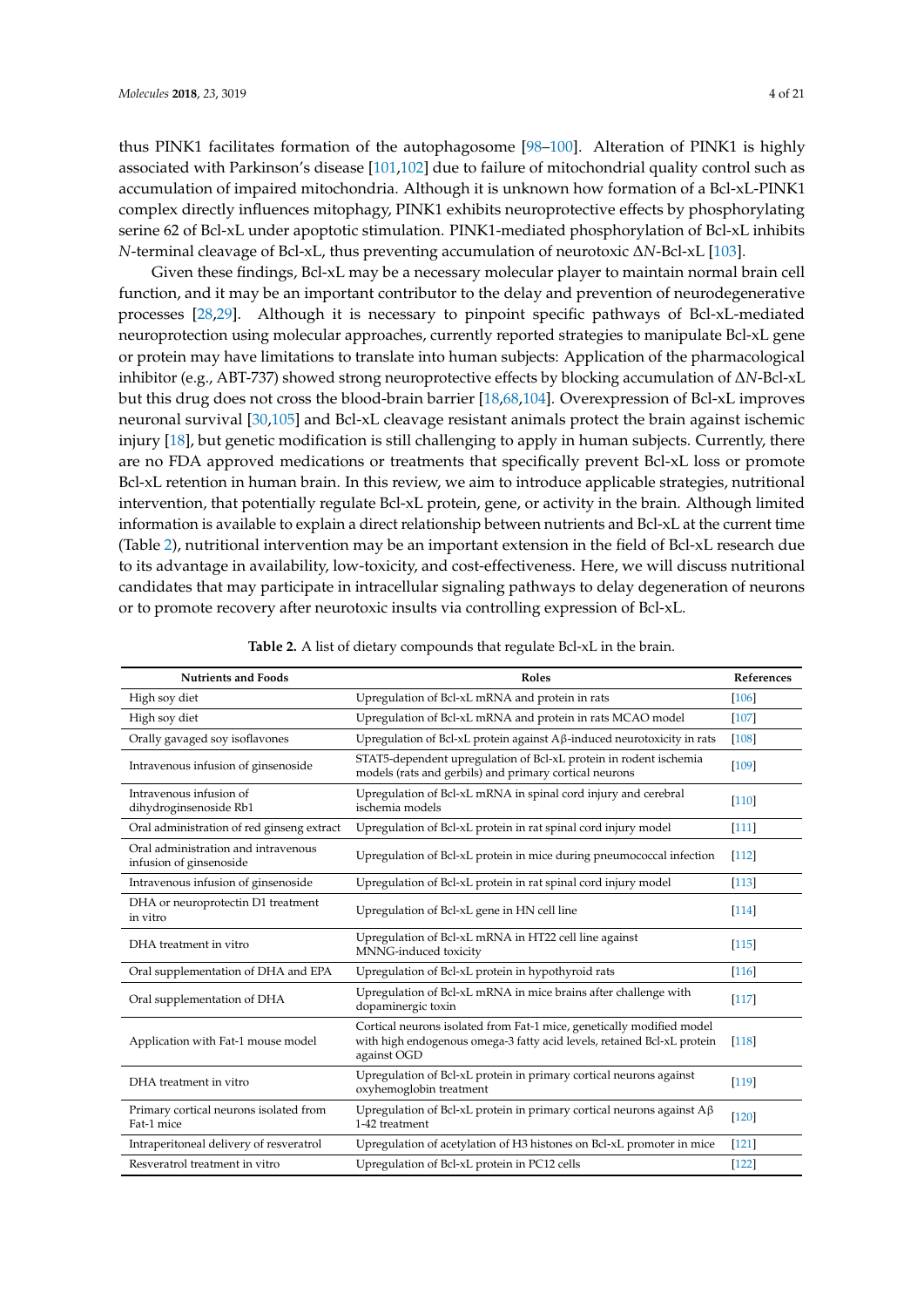<span id="page-4-0"></span>

| <b>Nutrients and Foods</b>                                      | <b>Roles</b>                                                              | <b>References</b> |
|-----------------------------------------------------------------|---------------------------------------------------------------------------|-------------------|
| Resveratrol treatment in vitro                                  | Upregulation of Bcl-xL protein in SH-SY5Y cells                           | [123]             |
| Intraperitoneal injection of ethanol                            | Upregulation of Bcl-xL protein in rat MCAO model                          | [124]             |
| Intraperitoneal injection of ethanol                            | Upregulation of Bcl-xL protein in rat MCAO model                          | [125]             |
| $\alpha$ -Tocopherol treatment in vitro                         | Downregulation of Bax/Bcl-xL protein ratio in PC 12 cells                 | [126]             |
| Methyl donor deficient diet (no folate or<br>vitamin $B_{12}$ ) | Downregulation of Bcl-xL protein via miR-124-mediated Stat3<br>inhibition | $[127]$           |

**Table 2.** *Cont.*

## **2. Soy and Soy Isoflavones**

Isoflavones are found predominantly in the legume family of flowering plants. In the human diet, soy isoflavones are often consumed in the form of soy or soy products, with the primary isoflavones being genistein, daidzein, and glycitein [\[128,](#page-15-14)[129\]](#page-15-15). Soy isoflavones are called phytoestrogens due to chemical similarity with 17β-estradiol [\[130\]](#page-15-16). Studies have shown that soy isoflavones exert moderate levels of hormone-like effects or antagonize the interaction between estrogen and the estrogen receptor [\[131,](#page-15-17)[132\]](#page-16-0).

Soy isoflavones are reported to cross the blood-brain barrier [\[133\]](#page-16-1). Various research groups have reported improvement of the anti-apoptotic Bcl-2 protein profile in the brain after consumption of a soy diet or soy isoflavones in neurodegenerative models such as stroke, Alzheimer's, and Parkinson's disease [\[107,](#page-14-10)[108,](#page-14-11)[134](#page-16-2)[–136\]](#page-16-3). Supplementation with soy isoflavones supports neuronal survival via enhancing Bcl-xL mRNA or protein expression in rodent brains [\[106–](#page-14-9)[108](#page-14-11)[,137\]](#page-16-4). Lovekamp-Swan et al. showed that rats supplemented with 600  $\mu$ g/g soy isoflavones for 2 weeks prior to induction of middle carotid artery occlusion (MCAO), an experimental model to mimic focal ischemia, reduced MCAO-induced infarct size and protected brain cells from apoptotic death [\[107\]](#page-14-10). This group also showed that animals fed with a high soy diet had significantly enhanced mRNA and protein levels of Bcl-xL, without increasing Bcl-2 expression [\[107\]](#page-14-10). Interestingly, a high soy diet downregulated active caspase 3, the major contributor to the conversion of anti-apoptotic Bcl-xL to pro-apoptotic ∆*N*-Bcl-xL. Thus, oral supplementation of soy may prevent apoptotic pathways by preventing accumulation of pro-death ∆*N*-Bcl-xL and enhancing production of pro-survival Bcl-xL. Although limited information exists explaining the direct mechanisms of soy isoflavone-mediated Bcl-xL upregulation, soy isoflavone may interact with estrogen response elements (ERE) controlling Bcl-xL transcription. The *bcl-x* gene, BCL2L1, has been determined to contain an ERE at the  $3'$  untranslated region, indicating the target of transcriptional regulation via estrogen [\[138\]](#page-16-5). As soy isoflavones and 17β-estradiol both bind to estrogen receptor β [\[131,](#page-15-17)[139\]](#page-16-6), soy isoflavones may enhance Bcl-xL expression through transcriptional regulation by targeting EREs on BCL2L1.

In addition, Jiang et al. orally delivered various concentrations (20, 40, and 80 mg/kg body weight) of genistein, an abundantly found isoflavone in legumes including soybeans, to rat pups for 12 days and studied the effects of genistein in isoflurane-induced neurodegeneration [\[137\]](#page-16-4). Isoflurane inhalation increased fluoro-jade positive degenerating neurons in the hippocampal CA1, CA3, and dentate gyrus regions whereas genistein treatment significantly protected from this neuronal loss in dose dependent manner. Animals supplemented with genistein showed upregulation of Bcl-xL and Bcl-2, and down regulation of Bad and Bax protein levels in the brain leading to improvement in cognitive behaviors [\[137\]](#page-16-4). This group further found that genistein treatment significantly increased AKT and phosphorylated AKT protein levels [\[137\]](#page-16-4). AKT, protein kinase B, is a serine/threonine kinase that is responsible for the phosphorylation of pro-apoptotic Bad and Bax [\[140](#page-16-7)[–142\]](#page-16-8). The phosphorylation status of Bad and Bax influences heterodimerization with anti-apoptotic Bcl-2 proteins such as Bcl-xL [\[141,](#page-16-9)[143\]](#page-16-10).

Orally delivered soy isoflavones prevented loss of Bcl-xL protein in the rat brain after intraperitoneal injection of amyloid-β peptides (Aβ) indicating the therapeutic potential of soy isoflavones in the treatment of patients with Alzheimer's disease [\[108\]](#page-14-11). In this study, rats were gavaged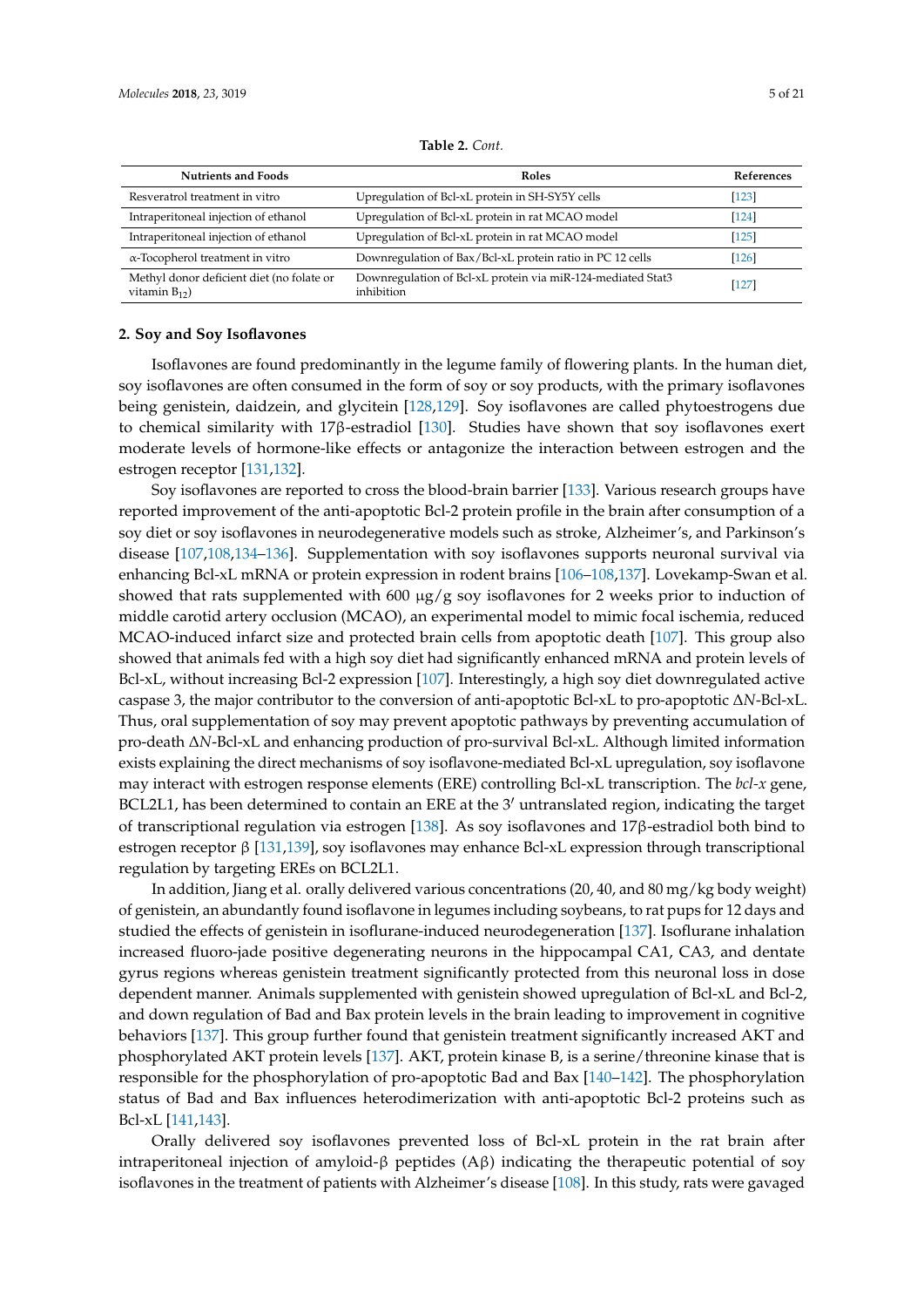with soybean isoflavone (80 mg/kg/day) for 14 days, then Bcl-xL protein levels were quantified using brain tissue. Soybean isoflavone fed group were resistant against Aβ-mediated Bcl-xL loss. Although molecular mechanisms of soy isoflavone-mediated neuroprotection against  $A\beta$ -induced oxidative damage are unclear, upregulation of Bcl-xL protein may be beneficial to block activation of Aβ. Conversion of amyloid precursor protein (APP) to active Aβ peptides requires proteolytic cleavage by proteases such as secretases and caspases [\[144](#page-16-11)[–147\]](#page-16-12). Since Bcl-xL binds to the apoptosome and blocks activation of down-stream caspases in the intrinsic apoptotic pathway [\[148](#page-16-13)[,149\]](#page-16-14), increasing Bcl-xL protein expression by soy isoflavone may further arrest caspase-dependent post-translational modification of APP.

#### **3. Ginseng and Ginsenosides**

*Panax ginseng* has been used as a traditional medicine in Asia. Ginseng contains carbohydrates, oils, and amino acids. Most importantly, steroid derivatives of ginseng, ginsenosides (also called ginseng saponin), are reported to be the pharmaceutically functional molecule [\[150,](#page-16-15)[151\]](#page-16-16). Antioxidant, anti-inflammatory, and anticancer effects of ginseng have been reported by various laboratories [\[152](#page-16-17)[–155\]](#page-17-0). Moreover, neuroprotective effects of ginseng have been widely documented using both in vivo and in vitro models. Panaxadiol saponins of gisenoside Rb1 have been shown to decrease the loss of interneurons, astrocytes, and microglia in rats treated with kainic acid, an agonist of the AMPA/kainate glutamate receptor, thus preventing kainite-induced experimental seizures [\[156\]](#page-17-1). Further research suggests that ginsenoside Rg1 also decreased the MCAO-induced infarct volume in rat brains, indicating therapeutic effects of ginseng to prevent cerebral ischemia [\[157\]](#page-17-2). Interestingly, ginseng exerts neuroprotective properties in a concentration dependent manner. A low concentration of panaxatriol saponin treatment attenuated the loss of dopaminergic neurons in zebrafish whereas a high concentration caused neurotoxicity [\[158\]](#page-17-3). In vitro approaches using SH-SY5Y cell lines showed similar findings [\[159\]](#page-17-4). Ginsenoside Rd significantly increased cell viability at both 1 and 10  $\mu$ M concentrations against in Parkinson's Disease models, but it failed to do so at a higher concentration of 50 µM. At both lower concentrations, a decrease in oxidative stress and an increase in superoxide dismutase activity was recorded [\[159\]](#page-17-4). Therefore, it is possible that a low or a high concentration of ginsenosides may protect brain cells or facilitate death in malignant cells, respectively.

Upregulation of Bcl-xL protein by ginseng administration has been reported in various brain-associated disease models including bacterial inflammation, cerebral ischemia, and spinal cord injury [\[109](#page-14-12)[–113\]](#page-14-16). Zhang et al. has reported that ginsenoside Rb1 protects the brain against ischemic insult in a Bcl-xL dependent manner [\[109\]](#page-14-12). Rats underwent intravenous infusion of ginsenoside Rb1 (6 or 60  $\mu$ g/ $\mu$ L) for 4 weeks after induction of MCAO. Ginsenoside Rb1 treated animals showed an upregulation of Bcl-xL mRNA and protein in the stroke-affected cortex which was associated with a decrease in cortical infarct size, attenuated apoptosis, and improved navigational ability. This group identified the signal transducer and activator of transcription 5 (STAT5) as being under the control of ginsenoside Rb1-mediated Bcl-xL gene regulation. STAT5 contains a DNA binding domain and acts as a transcription factor; its target genes include Bcl-xL [\[160\]](#page-17-5). A Bcl-xL gene with a mutation in the STAT5 response element (STRE) failed to be activated by ginsenoside Rb1, whereas ginsenoside Rb1 treatment increased wild-type Bcl-xL activity by greater than 2 fold. In addition to prevention of cerebral ischemia, Bcl-xL-mediated neuroprotective effects of ginsenoside have been observed in spinal cord injury models [\[110,](#page-14-13)[111,](#page-14-14)[113\]](#page-14-16) where red ginseng extract administration attenuated the expression of inflammatory cytokines, prevented morphological alteration of the spinal cord and improved rearing and locomotion activity. This group further showed that the neuroprotective properties of red ginseng extract are associated with its ability to upregulate protein levels of Bcl-xL and vascular endothelial growth factor (VEGF) [\[111,](#page-14-14)[113\]](#page-14-16). Although the detailed mechanisms were not tested in these studies, VEGF has been reported to be a downstream target of Bcl-xL via the mitogen-activate protein kinase (MAPK) signaling pathway [\[161\]](#page-17-6); thus Bcl-xL may promote recovery after CNS injuries by supporting angiogenesis. In addition to transcriptional and translational regulation, ginsenosides may directly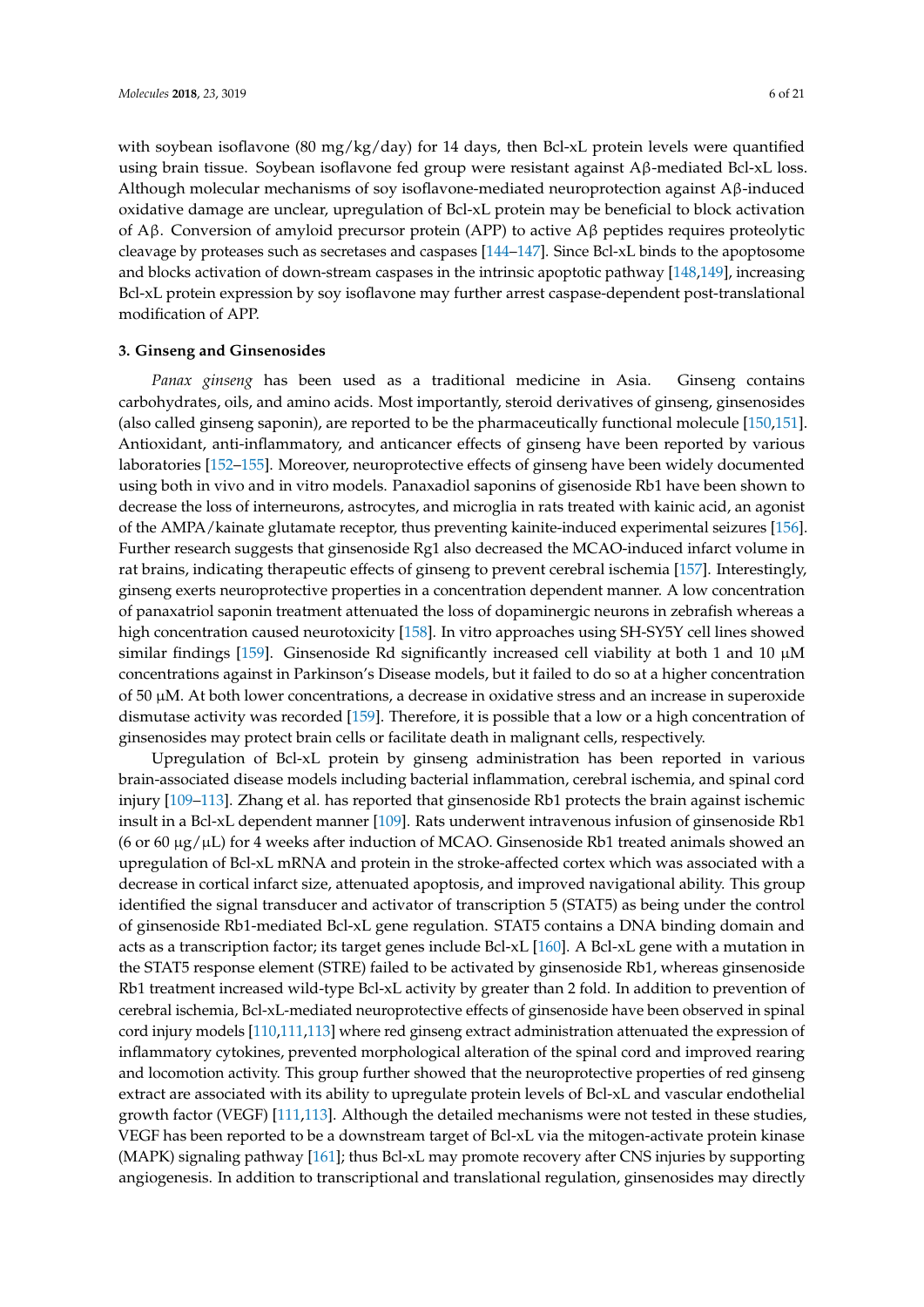bind to Bcl-xL and control its activity. An in silico docking study predicted the interaction between Bcl-xL and ginsenosides, especially with Rg1, Rg2, Rg3, and Rd [\[162\]](#page-17-7), and Ala142, Glu153, Thr109, Lys16, and Lys20 are reported as the predicted docking sites. In order to show biological significance of ginsenoside docking, verification of the interaction between Bcl-xL and ginsenosides using cells or in tissues will be required in future studies.

# **4. Omega-3 Fatty Acids**

Docosahexaenoic acid (DHA) and eicosapentaenoic acid (EPA) are omega-3  $(\omega$ -3) fatty acids with 22-carbons and 20-carbons, respectively. Both fatty acids are found in fatty fish such as salmon, trout, and tuna. EPA and DHA are typically available in food or appropriate supplements, but they are also principle metabolites of the essential fatty acid α-linolenic acid. DHA and EPA are structural components of neuronal membranes, thus sufficient intake of omega-3 supports normal brain development [\[163,](#page-17-8)[164\]](#page-17-9), whereas deficiencies impair neuronal growth and plasticity [\[165](#page-17-10)[–167\]](#page-17-11).

Both in in vitro and in vivo models, application of omega-3 fatty acids has been noted to exert neuroprotection by enhancing the levels of Bcl-xL protein and modifying other Bcl-2 family protein levels [\[114–](#page-15-0)[120,](#page-15-6)[168](#page-17-12)[,169\]](#page-17-13). Fat-1 gene encodes omega-3 fatty acid desaturase, the enzyme responsible for conversion of omega-6 fatty acids to omega-3 fatty acids. Tissues from Fat-1 mice are rich in omega-3 fatty acids such as EPA and DHA [\[170](#page-17-14)[,171\]](#page-17-15). Shi et al. reported that cortical neurons isolated from Fat-1 mice were resistant to oxygen glucose deprivation (OGD)-mediated oxidative stress because Bcl-xL levels did not decline [\[118\]](#page-15-4). This group also showed that treatment with DHA (10  $\mu$ M) significantly enhanced Bcl-xL protein in primary neuronal cultures indicating a regulatory effect of both endogenous and exogenous omega-3 fatty acids on Bcl-xL expression [\[118\]](#page-15-4). In addition, Fat-1 mice were protected from neuronal loss caused by infusion of amyloid beta (Aβ) 1-42, and primary cortical neurons isolated from Fat-1 embryos retained significantly higher levels of Bcl-xL protein under Aβ challenge [\[120\]](#page-15-6).

Deficiency of thyroid hormone causes neuronal apoptosis associated with downregulation of Bcl-xL protein [\[116](#page-15-2)[,172](#page-17-16)[,173\]](#page-18-0). In a model of experimental hypothyroidism in pregnant rats, animals were protected from neuronal apoptosis by prior supplementation with 300 mg of omega-3 fatty acids [\[116\]](#page-15-2). Hypothyroid pups born from omega-3 fatty acid fed dams retained cerebellar weight and Bcl-xL protein in the cerebellum [\[116\]](#page-15-2). This group further showed that supplementation of omega-3 fatty acid inactivates c-Jun *N*-terminal kinase (JNK) and enhances phosphorylation of AKT and ERK [\[116\]](#page-15-2). AKT and ERK may enhance phosphorylation of pro-apoptotic Bcl-2 proteins [\[140,](#page-16-7)[143\]](#page-16-10) favoring survival by preventing dimerization of Bcl-xL. Interestingly, treatment with neuroprotectin D1, a derivative of omega-3 fatty acids, reverses phosphorylation of Bcl-xL by enhancing protein phosphatase 2A, an enzyme responsible for the dephosphorylation of Bcl-xL [\[174](#page-18-1)[,175\]](#page-18-2). Therefore, omega-3 fatty acids may both decrease the functional population of pro-apoptotic Bcl-2 proteins and increase Bcl-xL in the brain favoring neuroprotection.

DHA treatment is reported to protect the brain in in vivo models of Parkinson's disease [\[117\]](#page-15-3). Mice fed with DHA for 2 weeks were protected from dopaminergic cell loss induced by the dopaminergic toxin, 1-methyl-4-phenyl-1,2,3,6-tetra-hydropyridine (MPTP) [\[117\]](#page-15-3). Supplementation of DHA significantly increased the mRNA expression of Bcl-xL, leading to the neuroprotective effect. This group also showed downregulation of phosphorylated JNK in the DHA fed group. Although both the JNK pathway and Bcl-xL are known to play a role in apoptosis, it is unclear if DHA independently controls JNK and Bcl-xL expression, or it intervenes with JNK-induced Bcl-xL regulation. Since phosphorylation is an important modification to change the function of Bcl-xL by blocking post-translational cleavage or interaction with pro-apoptotic proteins [\[103,](#page-14-6)[176–](#page-18-3)[179\]](#page-18-4), alteration of upstream kinase activities by DHA may regulate apoptosis.

Moreover, DHA application has been highly effective against oxidative stress-associated damage which is a common process during neurodegeneration [\[115,](#page-15-1)[119\]](#page-15-5). Although mechanisms of DHA-mediated epigenetic control were not tested in these reports, DHA-induced augmentation of mRNA expression under oxidative stress is known to occur for the Bcl-xL gene, BCL2L1 in HT22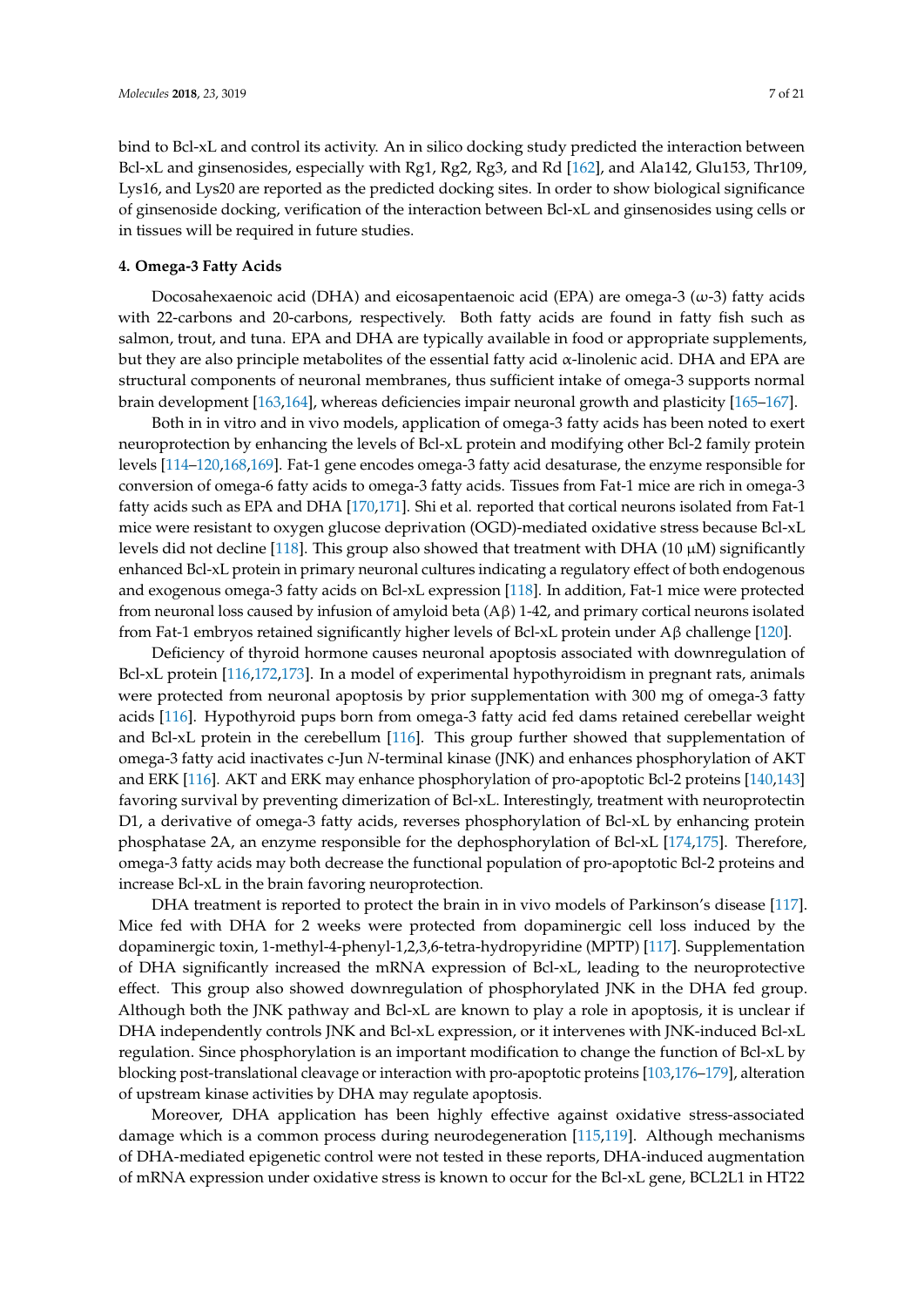hippocampal cell line, without changes in Bcl-2 nor Bax gene expression [\[115\]](#page-15-1). Thus, DHA-dependent anti-apoptotic effect during oxidative stress may be primarily controlled by the Bcl-xL gene. Finally, treatment with DHA is reported to enhance neurite outgrowth in hippocampal neurons and to prevent loss of neurites during neurotoxicity [\[120,](#page-15-6)[180\]](#page-18-5). Since Bcl-xL is required for neurite elongation and branching [\[21\]](#page-9-13), DHA may be a potent candidate to promote rehabilitation or recovery of the brain after injury.

### **5. Resveratrol**

Resveratrol, or 3,4,5-trihydroxystilbene, is part of a class of polyphenolic compounds called stilbenes. Resveratrol is in foods such as cocoa, various berries, and peanuts, but the most prominent sources in the human diet are grapes and grape products, such as wine. Although both red and white wines contain this compound, resveratrol content is markedly higher in red wines [\[181\]](#page-18-6). Resveratrol is notable for its role as a potent antioxidant by scavenging free radicals and increasing the activity of endogenous antioxidant enzymes, such as superoxide dismutase [\[182,](#page-18-7)[183\]](#page-18-8). Additionally, it has been found to have additional benefits such as cardioprotection, anti-inflammatory, and anti-tumor properties [\[184–](#page-18-9)[187\]](#page-18-10).

Neuroprotective properties of resveratrol have been reported by various research groups. Administration of resveratrol attenuates brain damage caused by MCAO-induced ischemic stroke in rodents [\[188–](#page-18-11)[190\]](#page-18-12). Resveratrol also exhibits protective effects in neurodegenerative diseases such as Alzheimer's and Parkinson's disease [\[191](#page-18-13)[,192\]](#page-18-14). Resveratrol treatment regulated Bcl-xL and NF-κB protein levels in an in vitro Alzheimer's disease model, and protected rat pheochromocytoma cells, PC12, against Aβ-induced oxidative stress [\[122\]](#page-15-8). Moreover, involvement of Bcl-xL in resveratrolmediated neuroprotection in a cerebral ischemia model was reported [\[121\]](#page-15-7). Lanzillotta et al. exposed mouse primary cortical neurons to oxygen-glucose deprivation (OGD) for 3 h, and found that OGD decreased the activity of the Bcl-xL promoter. Interestingly, mutation of the nuclear factor-kappaB (NF-κB) binding site at the Bcl-xL promoter downregulated the basal activity of the Bcl-xL gene indicating NF-κB is an important transcriptional modulator of Bcl-xL gene expression [\[121\]](#page-15-7). RelA (also called p65), a subunit of NF-κB, is responsible for inducing Bcl-xL gene expression, but not that of Bcl-2 [\[193\]](#page-19-0). Lanzillotta's group previously reported that acetylation of nuclear factor-kappaB (NF-κB) p50/RelA at Lys310 occurs during ischemia stroke, and deacetylation by a pharmacological inhibitor of acetylase and application of Lys310 mutation attenuates MCAO-induced neuronal injury [\[194\]](#page-19-1). Resveratrol activates sirtuin 1, an NAD-dependent deacetylase encoded by SIRT1 gene [\[195,](#page-19-2)[196\]](#page-19-3), thus resveratrol was applied to reverse acetylation of NF-κB RelA. Consistently, resveratrol enhanced Bcl-xL protein and protected SH-SY5Y cells from prion protein-induced cell death [\[123\]](#page-15-9). Seo et al. confirmed that resveratrol attenuates acetylation of p65, which enhances Bcl-xL promoter activity [\[193\]](#page-19-0). This group also showed that SH-SY5Y cells transduced with SIRT1 siRNA abolished resveratrol-mediated protection indicating that SIRT1 is the primary target of resveratrol in this model. These studies report that manipulating acetylation state using resveratrol supports recruitment of transcription factors at the Bcl-xL promoter enhancing the ratio of anti-apoptotic to pro-apoptotic gene products; this protects the brain against various apoptotic insults.

Although there are limited reports indicating a relationship between Bcl-xL and resveratrol in CNS disease models, numerous studies have reported that Bcl-2 and other members of Bcl-2 proteins are under the control of resveratrol [\[189](#page-18-15)[,197](#page-19-4)[–201\]](#page-19-5). Since apoptotic pathways are orchestrated by a series of highly coordinated actions of Bcl-xL and other Bcl-2 family proteins, it may be critical to dissect functions of Bcl-xL during resveratrol-mediated neuroprotection in future research.

#### **6. Alcohol**

Alcohol, specifically ethanol, is a substance known to have varying effects on the brain. Although alcohol sensitivities may vary by dosage, time, cell type, and individual genetic differences [\[202\]](#page-19-6), it is well-reported that aggressive alcohol usage leads to neurological damage, which is causative of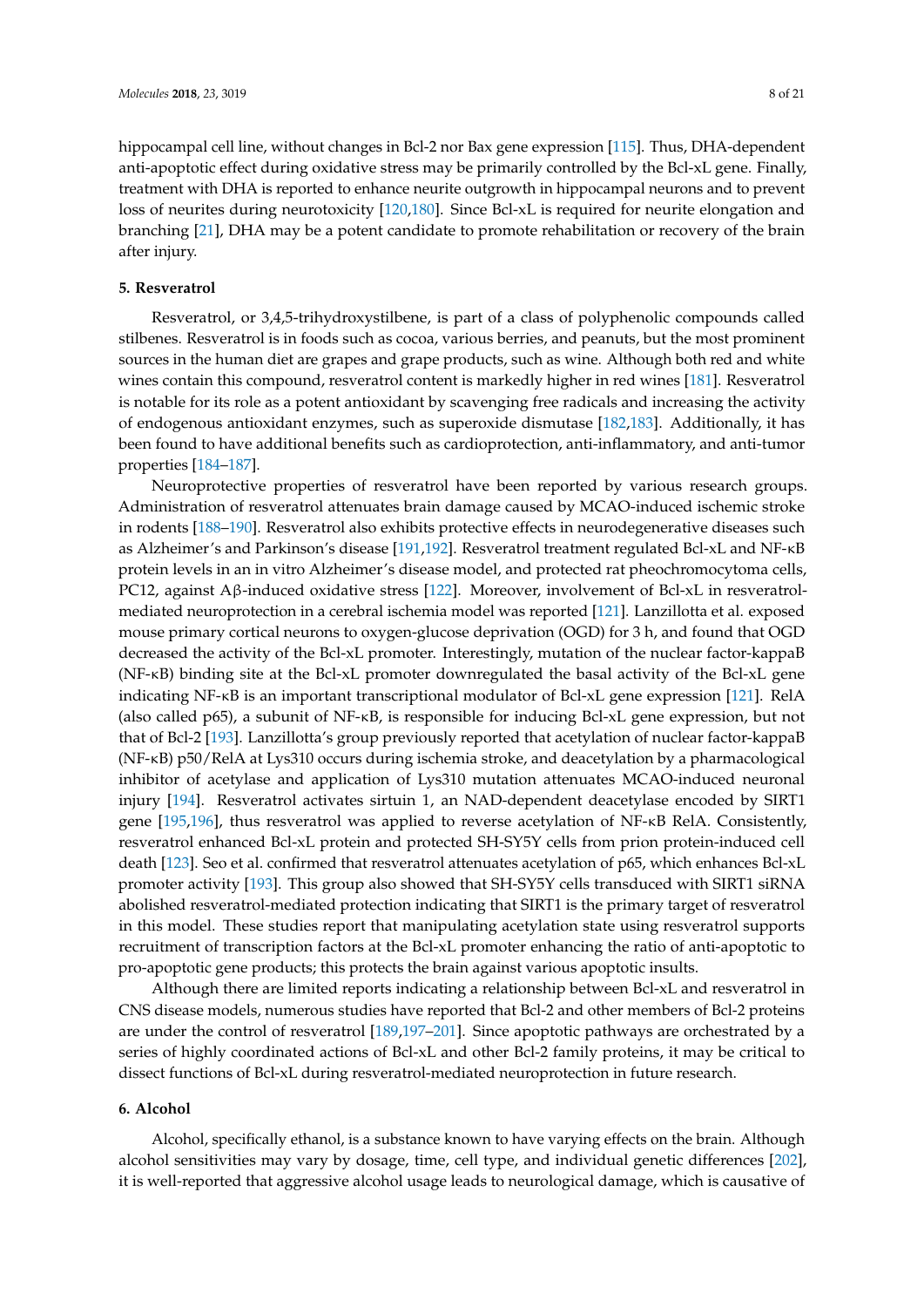behavioral and cognitive changes [\[203](#page-19-7)[,204\]](#page-19-8). In contrast to its neurotoxic effects, moderate consumption of alcohol can be neuroprotective, lowering the risk of ischemic stroke and enhancing cognitive function in human subjects [\[205](#page-19-9)[–208\]](#page-19-10). Similarly, treatment with ethanol during or after MCAO procedure improved energy metabolism and protected rodent brain from ischemic injury [\[209](#page-19-11)[,210\]](#page-19-12).

Despite limited information regarding the underlying mechanisms of alcohol-mediated neuroprotection, Bcl-2 proteins including Bcl-xL have been reported as important molecular targets [\[124,](#page-15-10)[125,](#page-15-11)[211](#page-19-13)[,212\]](#page-20-0). Fu et al. showed upregulation of Bcl-xL protein in ethanol treated animals in an ischemic stroke model [\[124\]](#page-15-10). Rats undergoing MCAO-induced transient ischemia followed by reperfusion, had significantly decreased pro-apoptotic protein levels such as Bax, caspase 3, and apoptosis inducing factor (AIF) after administration of 1.5  $g/kg$  ethanol, and the ethanol treatment enhanced anti-apoptotic Bcl-xL and Bcl-2 protein levels. Bcl-xL directly binds to Bax to inhibit Bax-mediated membrane permeabilization [\[213\]](#page-20-1) and interaction between Bcl-xL and Bax prevents AIF release. Sequestration of pro-apoptotic Bax by Bcl-xL also prevents formation of the apoptosome blocking activation of caspase 3. Since caspase 3 is a key contributor in the conversion of anti-apoptotic Bcl-xL to pro-apoptotic fragmented ∆*N*-Bcl-xL during cerebral stroke [\[18](#page-9-11)[,65](#page-12-3)[,68\]](#page-12-6), the ability of ethanol to prevent caspase 3 induction and to increase Bcl-xL protein levels directly prevents activation of apoptotic pathways. The same research team has reported that intraperitoneal injection of ethanol  $(1 g/kg)$  with normobaric oxygen therapy significantly increased Bcl-xL protein levels and attenuated stroke-induced neurological deficits [\[125\]](#page-15-11). However, it is well studied that alcohol consumption can also lead to apoptotic death via decreases in levels of Bcl-2 proteins in the brain [\[214–](#page-20-2)[216\]](#page-20-3). Ethanol-induced Bcl-xL mRNA expression in brain cells is highly dependent on its concentration [\[124\]](#page-15-10) and on the length of time of miRNA expression [\[217\]](#page-20-4), thus determination of the therapeutic window of protection after ethanol treatment will be needed in future projects.

#### **7. Conclusions**

In this review, we have discussed food sources, nutrients, and phytochemicals that exert neuroprotection by regulating Bcl-xL (Table [2\)](#page-4-0). Unlike surgical procedures or pharmacological approaches, nutritional therapy may not directly cure CNS disease or immediately relieve symptoms. However, nutritional intervention may delay propagation of neurotoxic signaling in the brain, facilitate recovery of damaged neurons, or support medical treatment by controlling an important molecular target that is essential for mitochondrial energy production, synaptic transmission, neurite outgrowth, and neuronal survival. Here, we suggest that nutrients are participants in molecular events and pathways, and are capable of regulating the protein target Bcl-xL and directly or indirectly other Bcl-2 family members via controlling transcription, translation, post-translational modification, and direct binding. Nutrients with regulatory potential may act synergistically with existing medications to reduce the risk of CNS disease.

#### **Author Contributions:** Writing-review & editing: H.-A.P.; K.B.; A.S.; S.K.; E.A.J.

**Funding:** This research was funded by Summer Research Support by the College of Human Environmental Sciences, the University of Alabama.

**Conflicts of Interest:** The authors declare no conflict of interest.

#### **References**

- <span id="page-8-0"></span>1. Barclay, L.A.; Wales, T.E.; Garner, T.P.; Wachter, F.; Lee, S.; Guerra, R.M.; Stewart, M.L.; Braun, C.R.; Bird, G.H.; Gavathiotis, E.; et al. Inhibition of pro-apoptotic bax by a noncanonical interaction mechanism. *Mol. Cell* **2015**, *57*, 873–886. [\[CrossRef\]](http://dx.doi.org/10.1016/j.molcel.2015.01.014) [\[PubMed\]](http://www.ncbi.nlm.nih.gov/pubmed/25684204)
- <span id="page-8-1"></span>2. Huang, D.C.S. The conserved *N*-terminal bh4 domain of Bcl-2 homologues is essential for inhibition of apoptosis and interaction with ced-4. *EMBO J.* **1998**, *17*, 1029–1039. [\[CrossRef\]](http://dx.doi.org/10.1093/emboj/17.4.1029) [\[PubMed\]](http://www.ncbi.nlm.nih.gov/pubmed/9463381)
- <span id="page-8-2"></span>3. Monaco, G.; La Rovere, R.; Karamanou, S.; Welkenhuyzen, K.; Ivanova, H.; Vandermarliere, E.; Di Martile, M.; Del Bufalo, D.; De Smedt, H.; Parys, J.B.; et al. A double point mutation at residues Ile14 and Val15 of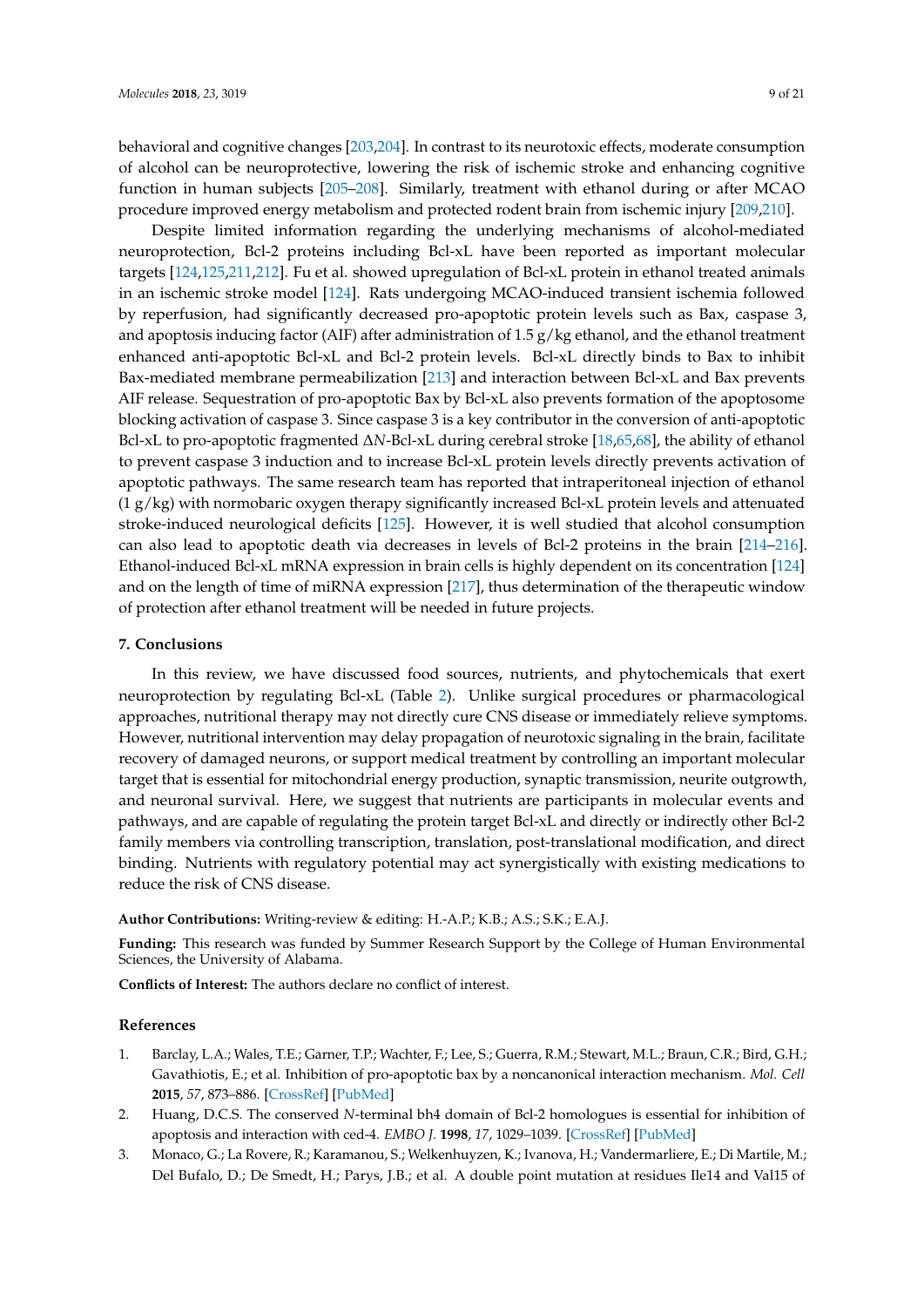Bcl-2 uncovers a role for the BH4 domain in both protein stability and function. *FEBS J.* **2018**, *285*, 127–145. [\[CrossRef\]](http://dx.doi.org/10.1111/febs.14324) [\[PubMed\]](http://www.ncbi.nlm.nih.gov/pubmed/29131545)

- <span id="page-9-0"></span>4. Rong, Y.-P.; Bultynck, G.; Aromolaran, A.S.; Zhong, F.; Parys, J.B.; De Smedt, H.; Mignery, G.A.; Roderick, H.L.; Bootman, M.D.; Distelhorst, C.W. The bh4 domain of Bcl-2 inhibits er calcium release and apoptosis by binding the regulatory and coupling domain of the ip3 receptor. *Proc. Nat. Acad. Sci. USA* **2009**, *106*, 14397–14402. [\[CrossRef\]](http://dx.doi.org/10.1073/pnas.0907555106) [\[PubMed\]](http://www.ncbi.nlm.nih.gov/pubmed/19706527)
- <span id="page-9-1"></span>5. Westphal, D.; Kluck, R.M.; Dewson, G. Building blocks of the apoptotic pore: How bax and bak are activated and oligomerize during apoptosis. *Cell Death Differ.* **2013**, *21*, 196–205. [\[CrossRef\]](http://dx.doi.org/10.1038/cdd.2013.139) [\[PubMed\]](http://www.ncbi.nlm.nih.gov/pubmed/24162660)
- <span id="page-9-2"></span>6. Desagher, S.; Osen-Sand, A.; Nichols, A.; Eskes, R.; Montessuit, S.; Lauper, S.; Maundrell, K.; Antonsson, B.; Martinou, J.-C. Bid-induced conformational change of bax is responsible for mitochondrial cytochrome c release during apoptosis. *J. Cell Biol.* **1999**, *144*, 891–901. [\[CrossRef\]](http://dx.doi.org/10.1083/jcb.144.5.891) [\[PubMed\]](http://www.ncbi.nlm.nih.gov/pubmed/10085289)
- 7. Wei, M.C.; Lindsten, T.; Mootha, V.K.; Weiler, S.; Gross, A.; Ashiya, M.; Thompson, C.B.; Korsmeyer, S.J. tBID, a membrane-targeted death ligand, oligomerizes BAK to release cytochrome c. *Gene. Dev.* **2000**, *14*, 2060–2071. [\[PubMed\]](http://www.ncbi.nlm.nih.gov/pubmed/10950869)
- <span id="page-9-3"></span>8. Wei, M.C. Proapoptotic bax and bak: A requisite gateway to mitochondrial dysfunction and death. *Science* **2001**, *292*, 727–730. [\[CrossRef\]](http://dx.doi.org/10.1126/science.1059108) [\[PubMed\]](http://www.ncbi.nlm.nih.gov/pubmed/11326099)
- <span id="page-9-4"></span>9. Certo, M.; Moore, V.D.G.; Nishino, M.; Wei, G.; Korsmeyer, S.; Armstrong, S.A.; Letai, A. Mitochondria primed by death signals determine cellular addiction to antiapoptotic Bcl-2 family members. *Cancer Cell* **2006**, *9*, 351–365. [\[CrossRef\]](http://dx.doi.org/10.1016/j.ccr.2006.03.027) [\[PubMed\]](http://www.ncbi.nlm.nih.gov/pubmed/16697956)
- <span id="page-9-5"></span>10. Sattler, M. Structure of Bcl-xl-bak peptide complex: Recognition between regulators of apoptosis. *Science* **1997**, *275*, 983–986. [\[CrossRef\]](http://dx.doi.org/10.1126/science.275.5302.983) [\[PubMed\]](http://www.ncbi.nlm.nih.gov/pubmed/9020082)
- 11. Jurgensmeier, J.M.; Xie, Z.; Deveraux, Q.; Ellerby, L.; Bredesen, D.; Reed, J.C. Bax directly induces release of cytochrome c from isolated mitochondria. *Proc. Natl. Acad. Sci. USA* **1998**, *95*, 4997–5002. [\[CrossRef\]](http://dx.doi.org/10.1073/pnas.95.9.4997) [\[PubMed\]](http://www.ncbi.nlm.nih.gov/pubmed/9560217)
- 12. Petros, A.M.; Nettesheim, D.G.; Wang, Y.; Olejniczak, E.T.; Meadows, R.P.; Mack, J.; Swift, K.; Matayoshi, E.D.; Zhang, H.; Fesik, S.W.; et al. Rationale for Bcl-xl/bad peptide complex formation from structure, mutagenesis, and biophysical studies. *Protein Sci.* **2000**, *9*, 2528–2534. [\[CrossRef\]](http://dx.doi.org/10.1110/ps.9.12.2528) [\[PubMed\]](http://www.ncbi.nlm.nih.gov/pubmed/11206074)
- <span id="page-9-6"></span>13. Yang, E.; Zha, J.; Jockel, J.; Boise, L.H.; Thompson, C.B.; Korsmeyer, S.J. Bad, a heterodimeric partner for Bcl-xl and Bcl-2, displaces bax and promotes cell death. *Cell* **1995**, *80*, 285–291. [\[CrossRef\]](http://dx.doi.org/10.1016/0092-8674(95)90411-5)
- <span id="page-9-7"></span>14. Chen, Y.B.; Aon, M.A.; Hsu, Y.T.; Soane, L.; Teng, X.; McCaffery, J.M.; Cheng, W.-C.; Qi, B.; Li, H.; Alavian, K.N.; et al. Bcl-xL regulates mitochondrial energetics by stabilizing the inner membrane potential. *J. Cell Biol.* **2011**, *195*, 263–276. [\[CrossRef\]](http://dx.doi.org/10.1083/jcb.201108059) [\[PubMed\]](http://www.ncbi.nlm.nih.gov/pubmed/21987637)
- 15. Bertini, I.; Chevance, S.; Del Conte, R.; Lalli, D.; Turano, P. The anti-apoptotic Bcl-x(L.) protein, a new piece in the puzzle of cytochrome c interactome. *PLoS ONE* **2011**, *6*, e18329. [\[CrossRef\]](http://dx.doi.org/10.1371/journal.pone.0018329) [\[PubMed\]](http://www.ncbi.nlm.nih.gov/pubmed/21533126)
- <span id="page-9-8"></span>16. Kharbanda, S.; Pandey, P.; Schofield, L.; Israels, S.; Roncinske, R.; Yoshida, K.; Bharti, A.; Yuan, Z.-M.; Saxena, S.; Weichselbaum, R.; et al. Role for Bcl-xl as an inhibitor of cytosolic cytochrome c accumulation in dna damage-induced apoptosis. *Proc. Natl. Acad. Sci. USA* **1997**, *94*, 6939–6942. [\[CrossRef\]](http://dx.doi.org/10.1073/pnas.94.13.6939) [\[PubMed\]](http://www.ncbi.nlm.nih.gov/pubmed/9192670)
- <span id="page-9-9"></span>17. Nakamura, A.; Swahari, V.; Plestant, C.; Smith, I.; McCoy, E.; Smith, S.; Moy, S.S.; Anton, E.S.; Deshmukh, M. Bcl-xl is essential for the survival and function of differentiated neurons in the cortex that control complex behaviors. *J. Neurosci.* **2016**, *36*, 5448–5461. [\[CrossRef\]](http://dx.doi.org/10.1523/JNEUROSCI.4247-15.2016) [\[PubMed\]](http://www.ncbi.nlm.nih.gov/pubmed/27194326)
- <span id="page-9-11"></span>18. Ofengeim, D.; Chen, Y.; Miyawaki, T.; Li, H.; Sacchetti, S.; Flannery, R.J.; Alavian, K.N.; Pontarelli, F.; Roelofs, B.A.; Hickman, J.A.; et al. *N*-terminally cleaved Bcl-xl mediates ischemia-induced neuronal death. *Nat. Neurosci.* **2012**, *15*, 574–580. [\[CrossRef\]](http://dx.doi.org/10.1038/nn.3054) [\[PubMed\]](http://www.ncbi.nlm.nih.gov/pubmed/22366758)
- <span id="page-9-10"></span>19. Naumenko, V.S.; Kulikov, A.V.; Kondaurova, E.M.; Tsybko, A.S.; Kulikova, E.A.; Krasnov, I.B.; Shenkman, B.S.; Sychev, V.N.; Bazhenova, E.Y.; Sinyakova, N.A.; et al. Effect of actual long-term spaceflight on bdnf, trkb, p75, bax and Bcl-xl genes expression in mouse brain regions. *Neuroscience* **2015**, *284*, 730–736. [\[CrossRef\]](http://dx.doi.org/10.1016/j.neuroscience.2014.10.045) [\[PubMed\]](http://www.ncbi.nlm.nih.gov/pubmed/25451288)
- <span id="page-9-12"></span>20. Yoshida, Y.; Liu, J.Q.; Nakano, Y.; Ueno, S.; Ohmori, S.; Fueta, Y.; Ishidao, T.; Kunugita, N.; Yamashita, U.; Hori, H. 1-bp inhibits nf-κb activity and Bcl-xl expression in astrocytes in vitro and reduces Bcl-xl expression in the brains of rats in vivo. *NeuroToxicology* **2007**, *28*, 381–386. [\[CrossRef\]](http://dx.doi.org/10.1016/j.neuro.2006.05.015) [\[PubMed\]](http://www.ncbi.nlm.nih.gov/pubmed/16815550)
- <span id="page-9-13"></span>21. Park, H.-A.; Licznerski, P.; Alavian, K.N.; Shanabrough, M.; Jonas, E.A. Bcl-xl is necessary for neurite outgrowth in hippocampal neurons. *Antioxid. Redox* **2015**, *22*, 93–108. [\[CrossRef\]](http://dx.doi.org/10.1089/ars.2013.5570) [\[PubMed\]](http://www.ncbi.nlm.nih.gov/pubmed/24787232)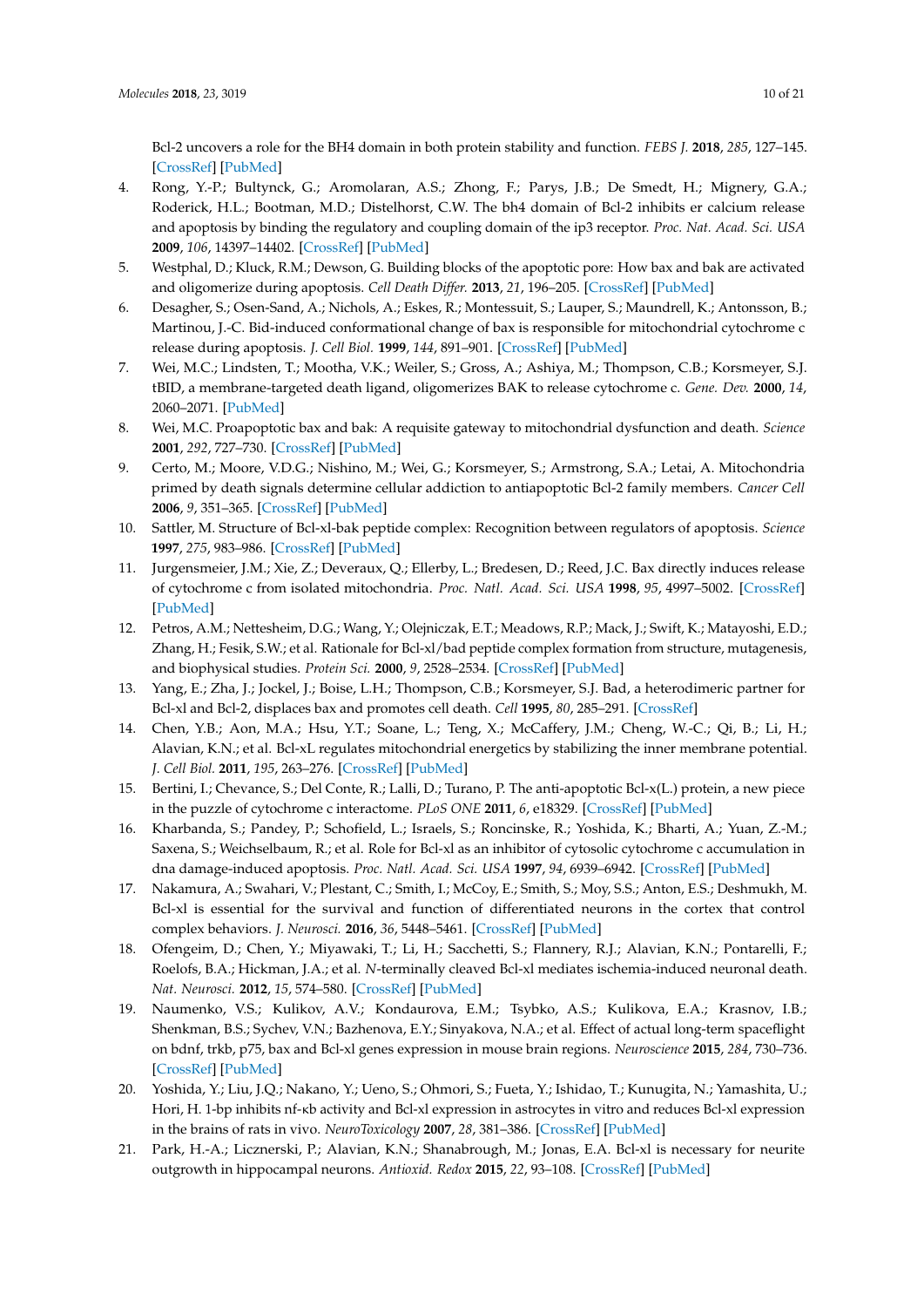- <span id="page-10-0"></span>22. Lee, J.; Kannagi, M.; Ferrante, R.J.; Kowall, N.W.; Ryu, H. Activation of ets-2 by oxidative stress induces Bcl-xl expression and accounts for glial survival in amyotrophic lateral sclerosis. *FASEB J.* **2009**, *23*, 1739–1749. [\[CrossRef\]](http://dx.doi.org/10.1096/fj.08-121046) [\[PubMed\]](http://www.ncbi.nlm.nih.gov/pubmed/19179380)
- <span id="page-10-1"></span>23. Krajewska, M.; Mai, J.K.; Zapata, J.M.; Ashwell, K.W.; Schendel, S.L.; Reed, J.C.; Krajewski, S. Dynamics of expression of apoptosis-regulatory proteins bid, Bcl-2, Bcl-x, bax and bak during development of murine nervous system. *Cell Death Differ.* **2002**, *9*, 145–157. [\[CrossRef\]](http://dx.doi.org/10.1038/sj.cdd.4400934) [\[PubMed\]](http://www.ncbi.nlm.nih.gov/pubmed/11840165)
- <span id="page-10-2"></span>24. Alavian, K.N.; Li, H.; Collis, L.; Bonanni, L.; Zeng, L.; Sacchetti, S.; Lazrove, E.; Nabili, P.; Flaherty, B.; Graham, M.; et al. Bcl-xl regulates metabolic efficiency of neurons through interaction with the mitochondrial f1 fo atp synthase. *Nat. Cell Biol.* **2011**, *13*, 1224–1233. [\[CrossRef\]](http://dx.doi.org/10.1038/ncb2330) [\[PubMed\]](http://www.ncbi.nlm.nih.gov/pubmed/21926988)
- <span id="page-10-3"></span>25. Li, H.; Alavian, K.N.; Lazrove, E.; Mehta, N.; Jones, A.; Zhang, P.; Licznerski, P.; Graham, M.; Uo, T.; Guo, J.; et al. A Bcl-xl–drp1 complex regulates synaptic vesicle membrane dynamics during endocytosis. *Nat. Cell Biol.* **2013**, *15*, 773–785. [\[CrossRef\]](http://dx.doi.org/10.1038/ncb2791) [\[PubMed\]](http://www.ncbi.nlm.nih.gov/pubmed/23792689)
- <span id="page-10-11"></span>26. Li, H.; Chen, Y.; Jones, A.F.; Sanger, R.H.; Collis, L.P.; Flannery, R.; McNay, E.C.; Yu, T.; Schwarzenbacher, R.; Bossy, B.; et al. Bcl-xl induces drp1-dependent synapse formation in cultured hippocampal neurons. *Proc. Natl. Acad. Sci. USA* **2008**, *105*, 2169–2174. [\[CrossRef\]](http://dx.doi.org/10.1073/pnas.0711647105) [\[PubMed\]](http://www.ncbi.nlm.nih.gov/pubmed/18250306)
- <span id="page-10-4"></span>27. Jonas, E. BCL-xL regulates synaptic plasticity. *Mol. Interv.* **2006**, *6*, 208–222. [\[CrossRef\]](http://dx.doi.org/10.1124/mi.6.4.7) [\[PubMed\]](http://www.ncbi.nlm.nih.gov/pubmed/16960143)
- <span id="page-10-5"></span>28. Jonas, E.; Porter, G.A.; Beutner, G.; Mnatsakanyan, N.; Park, H.A.; Mehta, N.; Chen, R.; Alavian, K.N. The mitochondrial permeability transition pore: Molecular structure and function in health and disease. In *Molecular Basis for Mitochondrial Signaling*; Rostovtseva, T.K., Ed.; Springer: New York, NY, USA, 2017; pp. 69–105.
- <span id="page-10-6"></span>29. Park, H.A.; Jonas, E. Mitochondrial regulators of synaptic plasticity in the ischemic brain. In *Synaptic Plasticity*; Heinbockel, T., Ed.; INTECH: London, UK, 2017; pp. 39–67.
- <span id="page-10-7"></span>30. Cao, G.; Pei, W.; Ge, H.; Liang, Q.; Luo, Y.; Sharp, F.R.; Lu, A.; Ran, R. In vivo delivery of a Bcl-xl fusion protein containing the tat protein transduction domain protects against ischemic brain injury and neuronal apoptosis. *J. Neurosci.* **2002**, *22*, 5423–5431. [\[CrossRef\]](http://dx.doi.org/10.1523/JNEUROSCI.22-13-05423.2002) [\[PubMed\]](http://www.ncbi.nlm.nih.gov/pubmed/12097494)
- 31. Wu, C.; Fujihara, H.; Yao, J.; Qi, S.; Li, H.; Shimoji, K. Different expression patterns of Bcl-2, Bcl-xl, and Bax proteins after sublethal forebrain ischemia in C57Black/Crj6 mouse striatum. *Stroke A J. Cerebr. Circ.* **2003**, *34*, 1803–1808. [\[CrossRef\]](http://dx.doi.org/10.1161/01.STR.0000077255.15597.69) [\[PubMed\]](http://www.ncbi.nlm.nih.gov/pubmed/12791942)
- 32. Shimizu, S.; Eguchi, Y.; Kosaka, H.; Kamiike, W.; Matsuda, H.; Tsujimoto, Y. Prevention of hypoxia-induced cell death by Bcl-2 and Bcl-xl. *Nature* **1995**, *374*, 811–813. [\[CrossRef\]](http://dx.doi.org/10.1038/374811a0) [\[PubMed\]](http://www.ncbi.nlm.nih.gov/pubmed/7723826)
- 33. Chen, J.; Graham, S.H.; Nakayama, M.; Zhu, R.L.; Jin, K.; Stetler, R.A.; Simon, R.P. Apoptosis repressor genes Bcl-2 and Bcl-x-long are expressed in the rat brain following global ischemia. *J. Cereb. Blood Flow Metab.* **1997**, 2–10. [\[CrossRef\]](http://dx.doi.org/10.1097/00004647-199701000-00002) [\[PubMed\]](http://www.ncbi.nlm.nih.gov/pubmed/8978381)
- 34. Wiessner, C.; Allegrini, P.R.; Rupalla, K.; Sauer, D.; Oltersdorf, T.; McGregor, A.L.; Bischoff, S.; Böttiger, B.W.; van der Putten, H. Neuron-specific transgene expression of Bcl-xl but not Bcl-2 genes reduced lesion size after permanent middle cerebral artery occlusion in mice. *Neurosci. Lett.* **1999**, *268*, 119–122. [\[CrossRef\]](http://dx.doi.org/10.1016/S0304-3940(99)00392-4)
- <span id="page-10-8"></span>35. Kilic, E.; Dietz, G.P.; Hermann, D.M.; Bahr, M. Intravenous TAT-Bcl-Xl is protective after middle cerebral artery occlusion in mice. *Ann Neurol.* **2002**, *52*, 617–622. [\[CrossRef\]](http://dx.doi.org/10.1002/ana.10356) [\[PubMed\]](http://www.ncbi.nlm.nih.gov/pubmed/12402259)
- <span id="page-10-9"></span>36. Qiu, J.; Nesic, O.; Ye, Z.; Rea, H.; Westlund, K.N.; Xu, G.Y.; McAdoo, D.; Hulsebosch, C.E.; Perez-Polo, J.R. Bcl-xL expression after contusion to the rat spinal cord. *J. Neurotrauma* **2001**, *18*, 1267–1278. [\[CrossRef\]](http://dx.doi.org/10.1089/089771501317095304) [\[PubMed\]](http://www.ncbi.nlm.nih.gov/pubmed/11721745)
- 37. Nesic-Taylor, O.; Cittelly, D.; Ye, Z.; Xu, G.Y.; Unabia, G.; Lee, J.C.; Svrakic, N.M.; Liu, X.H.; Youle, R.J.; Wood, T.G.; et al. Exogenous Bcl-xl fusion protein spares neurons after spinal cord injury. *J. Neurosci. Res.* **2005**, *79*, 628–637. [\[CrossRef\]](http://dx.doi.org/10.1002/jnr.20400) [\[PubMed\]](http://www.ncbi.nlm.nih.gov/pubmed/15668909)
- 38. Lee, S.I.; Kim, B.G.; Hwang, D.H.; Kim, H.M.; Kim, S.U. Overexpression of Bcl-xlin human neural stem cells promotes graft survival and functional recovery following transplantation in spinal cord injury. *J. Neurosci. Res.* **2009**, *87*, 3186–3197. [\[CrossRef\]](http://dx.doi.org/10.1002/jnr.22149) [\[PubMed\]](http://www.ncbi.nlm.nih.gov/pubmed/19530162)
- 39. Zhou, Z.; Peng, X.; Insolera, R.; Fink, D.J.; Mata, M. IL-10 promotes neuronal survival following spinal cord injury. *Exp Neurol.* **2009**, *220*, 183–190. [\[CrossRef\]](http://dx.doi.org/10.1016/j.expneurol.2009.08.018) [\[PubMed\]](http://www.ncbi.nlm.nih.gov/pubmed/19716366)
- <span id="page-10-10"></span>40. Kadota, R.; Koda, M.; Kawabe, J.; Hashimoto, M.; Nishio, Y.; Mannoji, C.; Miyashita, T.; Furuya, T.; Okawa, A.; Takahashi, K.; et al. Granulocyte colony-stimulating factor (g-csf) protects oligpdendrocyte and promotes hindlimb functional recovery after spinal cord injury in rats. *PLoS ONE* **2012**, *7*, e50391. [\[CrossRef\]](http://dx.doi.org/10.1371/journal.pone.0050391) [\[PubMed\]](http://www.ncbi.nlm.nih.gov/pubmed/23209732)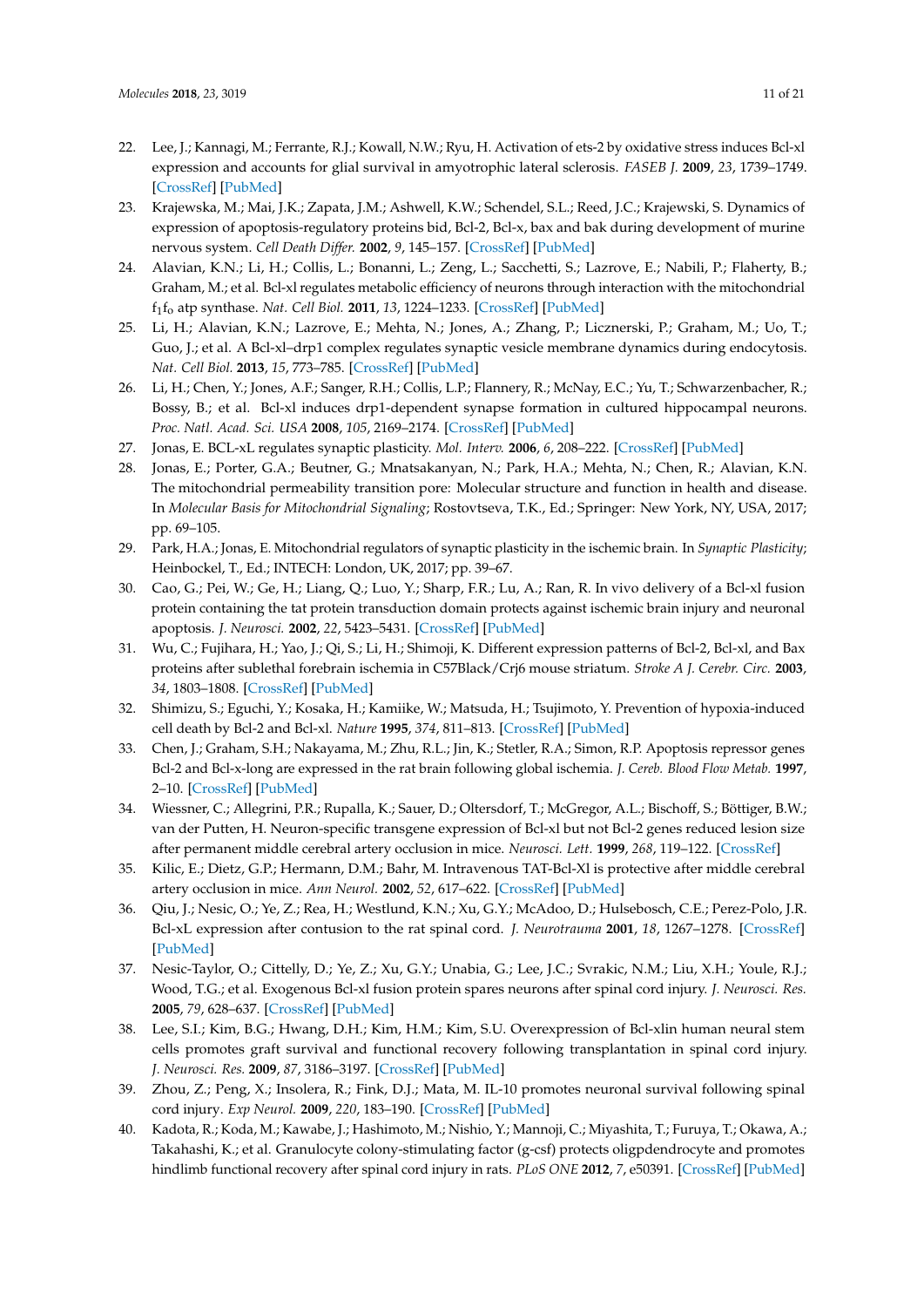- <span id="page-11-0"></span>41. Pike, C.J. Estrogen modulates neuronal Bcl-xL expression and beta-amyloid-induced apoptosis: Relevance to Alzheimer's disease. *J. Neurochem.* **1999**, *72*, 1552–1563. [\[CrossRef\]](http://dx.doi.org/10.1046/j.1471-4159.1999.721552.x) [\[PubMed\]](http://www.ncbi.nlm.nih.gov/pubmed/10098861)
- 42. Keil, U.; Bonert, A.; Marques, C.A.; Scherping, I.; Weyermann, J.; Strosznajder, J.B.; Müller-Spahn, F.; Haass, C.; Czech, C.; Pradier, L.; et al. Amyloid β-induced changes in nitric oxide production and mitochondrial activity lead to apoptosis. *J. Biol. Chem.* **2004**, *279*, 50310–50320. [\[CrossRef\]](http://dx.doi.org/10.1074/jbc.M405600200) [\[PubMed\]](http://www.ncbi.nlm.nih.gov/pubmed/15371443)
- 43. Hauptmann, S.; Scherping, I.; Dröse, S.; Brandt, U.; Schulz, K.L.; Jendrach, M.; Leuner, K.; Eckert, A.; Müller, W.E. Mitochondrial dysfunction: An early event in alzheimer pathology accumulates with age in ad transgenic mice. *Neurobiol. Aging* **2009**, *30*, 1574–1586. [\[CrossRef\]](http://dx.doi.org/10.1016/j.neurobiolaging.2007.12.005) [\[PubMed\]](http://www.ncbi.nlm.nih.gov/pubmed/18295378)
- <span id="page-11-1"></span>44. Vohra, B.P.S.; Sasaki, Y.; Miller, B.R.; Chang, J.; DiAntonio, A.; Milbrandt, J. Amyloid precursor protein cleavage-dependent and -independent axonal degeneration programs share a common nicotinamide mononucleotide adenylyltransferase 1-sensitive pathway. *J. Neurosci.* **2010**, *30*, 13729–13738. [\[CrossRef\]](http://dx.doi.org/10.1523/JNEUROSCI.2939-10.2010) [\[PubMed\]](http://www.ncbi.nlm.nih.gov/pubmed/20943913)
- <span id="page-11-2"></span>45. Hartmann, A.; Mouatt-Prigent, A.; Vila, M.; Abbas, N.; Perier, C.; Faucheux, B.A.; Vyas, S.; Hirsch, E.C. Increased expression and redistribution of the antiapoptotic molecule Bcl-xL in Parkinson's disease. *Neurobiol. Dis.* **2002**, *10*, 28–32. [\[CrossRef\]](http://dx.doi.org/10.1006/nbdi.2002.0494) [\[PubMed\]](http://www.ncbi.nlm.nih.gov/pubmed/12079401)
- 46. Liste, I. The generation of dopaminergic neurons by human neural stem cells is enhanced by Bcl-xl, both in vitro and in vivo. *J. Neurosci.* **2004**, *24*, 10786–10795. [\[CrossRef\]](http://dx.doi.org/10.1523/JNEUROSCI.3208-04.2004) [\[PubMed\]](http://www.ncbi.nlm.nih.gov/pubmed/15574729)
- 47. Shim, J.-W. Enhanced in vitro midbrain dopamine neuron differentiation, dopaminergic function, neurite outgrowth, and 1-methyl-4-phenylpyridium resistance in mouse embryonic stem cells overexpressing Bcl-xl. *J. Neurosci.* **2004**, *24*, 843–852. [\[CrossRef\]](http://dx.doi.org/10.1523/JNEUROSCI.3977-03.2004) [\[PubMed\]](http://www.ncbi.nlm.nih.gov/pubmed/14749429)
- 48. Krabbe, C.; Courtois, E.; Jensen, P.; Jørgensen, J.R.; Zimmer, J.; Martínez-Serrano, A.; Meyer, M. Enhanced dopaminergic differentiation of human neural stem cells by synergistic effect of Bcl-xland reduced oxygen tension. *J. Neurochem.* **2009**, *110*, 1908–1920. [\[CrossRef\]](http://dx.doi.org/10.1111/j.1471-4159.2009.06281.x) [\[PubMed\]](http://www.ncbi.nlm.nih.gov/pubmed/19627448)
- 49. Courtois, E.T.; Castillo, C.G.; Seiz, E.G.; Ramos, M.; Bueno, C.; Liste, I.; Martinez-Serrano, A. In vitro and in vivo enhanced generation of human a9 dopamine neurons from neural stem cells by Bcl-xl. *J. Biol. Chem.* **2010**, *285*, 9881–9897. [\[CrossRef\]](http://dx.doi.org/10.1074/jbc.M109.054312) [\[PubMed\]](http://www.ncbi.nlm.nih.gov/pubmed/20106970)
- <span id="page-11-3"></span>50. Ren, H.; Fu, K.; Wang, D.; Mu, C.; Wang, G. Oxidized dj-1 interacts with the mitochondrial protein Bcl-xl. *J. Biol. Chem.* **2011**, *286*, 35308–35317. [\[CrossRef\]](http://dx.doi.org/10.1074/jbc.M110.207134) [\[PubMed\]](http://www.ncbi.nlm.nih.gov/pubmed/21852238)
- <span id="page-11-4"></span>51. Chiou, S.H.; Ku, H.H.; Tsai, T.H.; Lin, H.L.; Chen, L.H.; Chien, C.S.; Ho, L.L.-T.; Lee, C.-H.; Chang, Y.-L. Moclobemide upregulated Bcl-2 expression and induced neural stem cell differentiation into serotoninergic neuron via extracellular-regulated kinase pathway. *Br. J. Pharmacol.* **2006**, *148*, 587–598. [\[CrossRef\]](http://dx.doi.org/10.1038/sj.bjp.0706766) [\[PubMed\]](http://www.ncbi.nlm.nih.gov/pubmed/16702990)
- 52. Kosten, T.A.; Galloway, M.P.; Duman, R.S.; Russell, D.S.; D'Sa, C. Repeated unpredictable stress and antidepressants differentially regulate expression of the Bcl-2 family of apoptotic genes in rat cortical, hippocampal, and limbic brain structures. *Neuropsychopharmacology* **2007**, *33*, 1545–1558. [\[CrossRef\]](http://dx.doi.org/10.1038/sj.npp.1301527) [\[PubMed\]](http://www.ncbi.nlm.nih.gov/pubmed/17700647)
- <span id="page-11-5"></span>53. Shishkina, G.T.; Kalinina, T.S.; Berezova, I.V.; Dygalo, N.N. Stress-induced activation of the brainstem Bcl-xl gene expression in rats treated with fluoxetine: Correlations with serotonin metabolism and depressivelike behavior. *Neuropharmacology* **2012**, *62*, 177–183. [\[CrossRef\]](http://dx.doi.org/10.1016/j.neuropharm.2011.06.016) [\[PubMed\]](http://www.ncbi.nlm.nih.gov/pubmed/21740920)
- <span id="page-11-6"></span>54. Zhao, J.; Li, G.; Zhang, Y.; Su, X.; Hang, C. The potential role of jak2/stat3 pathway on the anti-apoptotic effect of recombinant human erythropoietin (rhepo) after experimental traumatic brain injury of rats. *Cytokine* **2011**, *56*, 343–350. [\[CrossRef\]](http://dx.doi.org/10.1016/j.cyto.2011.07.018) [\[PubMed\]](http://www.ncbi.nlm.nih.gov/pubmed/21843949)
- 55. Lončarević-Vasiljković, N.; Milanović, D.; Pešić, V.; Tešić, V.; Brkić, M.; Lazić, D.; Avramović, V.; Kanazir, S. Dietary restriction suppresses apoptotic cell death, promotes Bcl-2 and Bcl-xl mrna expression and increases the Bcl-2/bax protein ratio in the rat cortex after cortical injury. *Neurochem. Int.* **2016**, *96*, 69–76. [\[CrossRef\]](http://dx.doi.org/10.1016/j.neuint.2016.02.017) [\[PubMed\]](http://www.ncbi.nlm.nih.gov/pubmed/26939764)
- <span id="page-11-7"></span>56. Pang, A.L.; Xiong, L.L.; Xia, Q.J.; Liu, F.; Wang, Y.C.; Liu, F.; Zhang, P.; Meng, B.-L.; Tan, S.; Wang, T.-H. Neural stem cell transplantation is associated with inhibition of apoptosis, Bcl-xL upregulation, and recovery of neurological function in a rat model of traumatic. *brain injury. Cell Transpl.* **2017**, *26*, 1262–1275. [\[CrossRef\]](http://dx.doi.org/10.1177/0963689717715168) [\[PubMed\]](http://www.ncbi.nlm.nih.gov/pubmed/28933221)
- <span id="page-11-8"></span>57. Soler-Botija, C.; Ferrer, I.; Alvarez, J.L.; Baiget, M.; Tizzano, E.F. Downregulation of Bcl-2 proteins in type i spinal muscular atrophy motor neurons during fetal development. *J. Neuropathol. Exp. Neurol.* **2003**, *62*, 420–426. [\[CrossRef\]](http://dx.doi.org/10.1093/jnen/62.4.420) [\[PubMed\]](http://www.ncbi.nlm.nih.gov/pubmed/12722834)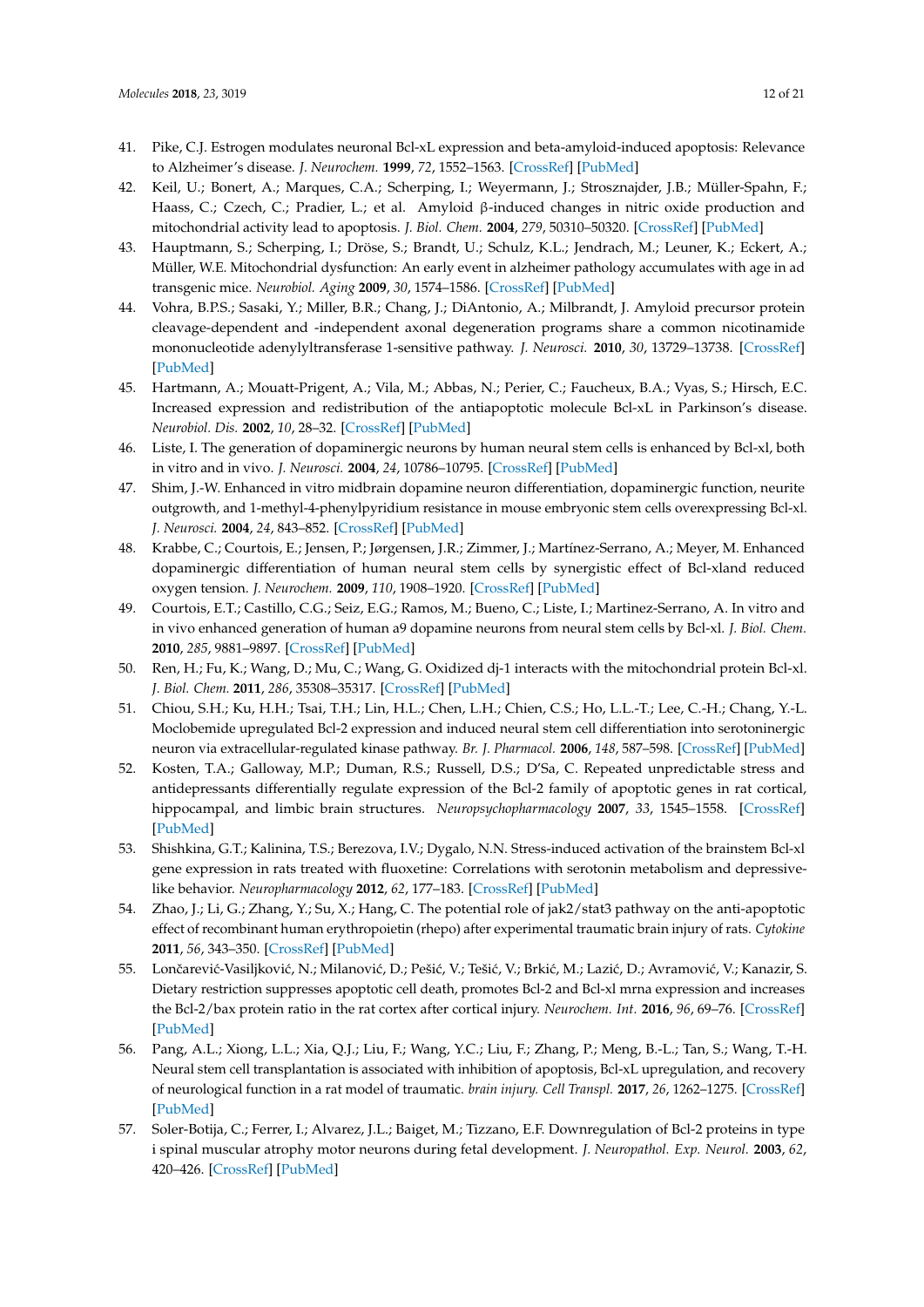- 58. Tsai, L.K.; Tsai, M.S.; Ting, C.H.; Li, H. Multiple therapeutic effects of valproic acid in spinal muscular atrophy model mice. *J. Mol. Med.* **2008**, *86*, 1243–1254. [\[CrossRef\]](http://dx.doi.org/10.1007/s00109-008-0388-1) [\[PubMed\]](http://www.ncbi.nlm.nih.gov/pubmed/18649067)
- 59. Tsai, L.K.; Tsai, M.S.; Ting, C.H.; Wang, S.H.; Li, H. Restoring Bcl-x(L) levels benefits a mouse model of spinal muscular atrophy. *Neurobiol. Dis.* **2008**, *31*, 361–367. [\[CrossRef\]](http://dx.doi.org/10.1016/j.nbd.2008.05.014) [\[PubMed\]](http://www.ncbi.nlm.nih.gov/pubmed/18590823)
- 60. Garcera, A.; Mincheva, S.; Gou-Fabregas, M.; Caraballo-Miralles, V.; Lladó, J.; Comella, J.X.; Soler, R.M. A new model to study spinal muscular atrophy: Neurite degeneration and cell death is counteracted by Bcl-xl overexpression in motoneurons. *Neurobiol. Dis.* **2011**, *42*, 415–426. [\[CrossRef\]](http://dx.doi.org/10.1016/j.nbd.2011.02.003) [\[PubMed\]](http://www.ncbi.nlm.nih.gov/pubmed/21333739)
- <span id="page-12-0"></span>61. Anderton, R.S.; Price, L.L.; Turner, B.J.; Meloni, B.P.; Mitrpant, C.; Mastaglia, F.L.; Goh, C.; Wilton, S.D.; Boulos, S. Co-regulation of survival of motor neuron and Bcl-xl expression: Implications for neuroprotection in spinal muscular atrophy. *Neuroscience* **2012**, *220*, 228–236. [\[CrossRef\]](http://dx.doi.org/10.1016/j.neuroscience.2012.06.042) [\[PubMed\]](http://www.ncbi.nlm.nih.gov/pubmed/22732506)
- <span id="page-12-1"></span>62. Wang, C.; Kaufmann, J.A.; Sanchez-Ross, M.G.; Johnson, K.M. Mechanisms of *N*-methyl-D-aspartate-induced apoptosis in phencyclidine-treated cultured forebrain neurons. *J. Pharmacol. Exp. Ther.* **2000**, *294*, 287–295. [\[PubMed\]](http://www.ncbi.nlm.nih.gov/pubmed/10871324)
- 63. Wang, C.; McInnis, J.; Ross-Sanchez, M.; Shinnick-Gallagher, P.; Wiley, J.; Johnson, K. Long-term behavioral and neurodegenerative effects of perinatal phencyclidine administration: Implications for schizophrenia. *Neuroscience* **2001**, *107*, 535–550. [\[CrossRef\]](http://dx.doi.org/10.1016/S0306-4522(01)00384-0)
- <span id="page-12-2"></span>64. He, J.; Xu, H.; Yang, Y.; Rajakumar, D.; Li, X.; Li, X.-M. The effects of chronic administration of quetiapine on the phencyclidine-induced reference memory impairment and decrease of Bcl-xl/Bax ratio in the posterior cingulate cortex in rats. *Behav. Brain Res.* **2006**, *168*, 236–242. [\[CrossRef\]](http://dx.doi.org/10.1016/j.bbr.2005.11.014) [\[PubMed\]](http://www.ncbi.nlm.nih.gov/pubmed/16360889)
- <span id="page-12-3"></span>65. Clem, R.J.; Cheng, E.H.-Y.; Karp, C.L.; Kirsch, D.G.; Ueno, K.; Takahashi, A.; Kastan, M.B.; Griffin, D.E.; Earnshaw, W.C.; Veliuona, M.A.; et al. Modulation of cell death by Bcl-xl through caspase interaction. *Proc. Natl. Acad. Sci. USA* **1998**, *95*, 554–559. [\[CrossRef\]](http://dx.doi.org/10.1073/pnas.95.2.554) [\[PubMed\]](http://www.ncbi.nlm.nih.gov/pubmed/9435230)
- <span id="page-12-4"></span>66. Miyawaki, T.; Mashiko, T.; Ofengeim, D.; Flannery, R.J.; Noh, K.-M.; Fujisawa, S.; Bonanni, L.; Bennett, M.V.L.; Zukin, R.S.; Jonas, E.A. Ischemic preconditioning blocks bad translocation, Bcl-xl cleavage, and large channel activity in mitochondria of postischemic hippocampal neurons. *Proc. Natl. Acad. Sci. USA* **2008**, *105*, 4892–4897. [\[CrossRef\]](http://dx.doi.org/10.1073/pnas.0800628105) [\[PubMed\]](http://www.ncbi.nlm.nih.gov/pubmed/18347331)
- <span id="page-12-5"></span>67. Tanaka, H.; Yokota, H.; Jover, T.; Cappuccio, I.; Calderone, A.; Simionescu, M.; Bennett, M.V.; Zukin, R.S. Ischemic preconditioning: Neuronal survival in the face of caspase-3 activation. *J. Neurosci.* **2004**, *24*, 2750–2759. [\[CrossRef\]](http://dx.doi.org/10.1523/JNEUROSCI.5475-03.2004) [\[PubMed\]](http://www.ncbi.nlm.nih.gov/pubmed/15028768)
- <span id="page-12-6"></span>68. Tornero, D.; Posadas, I.; Ceña, V. Bcl-xl blocks a mitochondrial inner membrane channel and prevents ca2+ overload-mediated cell death. *PLoS ONE* **2011**, *6*, e20423. [\[CrossRef\]](http://dx.doi.org/10.1371/journal.pone.0020423) [\[PubMed\]](http://www.ncbi.nlm.nih.gov/pubmed/21674052)
- 69. Park, H.A.; Jonas, E.A. ∆*N*-Bcl-xL, a therapeutic target for neuroprotection. *Neural Regen Res.* **2017**, *12*, 1791–1794. [\[CrossRef\]](http://dx.doi.org/10.4103/1673-5374.219033) [\[PubMed\]](http://www.ncbi.nlm.nih.gov/pubmed/29239317)
- <span id="page-12-7"></span>70. Jonas, E.A.; Hickman, J.A.; Chachar, M.; Polster, B.M.; Brandt, T.A.; Fannjiang, Y.; Ivanovska, I.; Basanez, G.; Kinnally, K.W.; Zimmerberg, J.; et al. Proapoptotic n-truncated Bcl-xl protein activates endogenous mitochondrial channels in living synaptic terminals. *Proc. Natl. Acad. Sci. USA* **2004**, *101*, 13590–13595. [\[CrossRef\]](http://dx.doi.org/10.1073/pnas.0401372101) [\[PubMed\]](http://www.ncbi.nlm.nih.gov/pubmed/15342906)
- <span id="page-12-8"></span>71. Alavian, K.N.; Beutner, G.; Lazrove, E.; Sacchetti, S.; Park, H.-A.; Licznerski, P.; Li, H.; Nabili, P.; Hockensmith, K.; Graham, M.; et al. An uncoupling channel within the c-subunit ring of the f1fo atp synthase is the mitochondrial permeability transition pore. *Proc. Natl. Acad. Sci. USA* **2014**, *111*, 10580–10585. [\[CrossRef\]](http://dx.doi.org/10.1073/pnas.1401591111) [\[PubMed\]](http://www.ncbi.nlm.nih.gov/pubmed/24979777)
- <span id="page-12-9"></span>72. White, C.; Li, C.; Yang, J.; Petrenko, N.B.; Madesh, M.; Thompson, C.B.; Foskett, J.K. The endoplasmic reticulum gateway to apoptosis by Bcl-xl modulation of the insp3r. *Nat. Cell Biol.* **2005**, *7*, 1021–1028. [\[CrossRef\]](http://dx.doi.org/10.1038/ncb1302) [\[PubMed\]](http://www.ncbi.nlm.nih.gov/pubmed/16179951)
- <span id="page-12-10"></span>73. Li, C.; Wang, X.; Vais, H.; Thompson, C.B.; Foskett, J.K.; White, C. Apoptosis regulation by Bcl-xl modulation of mammalian inositol 1,4,5-trisphosphate receptor channel isoform gating. *Proc. Natl. Acad. Sci. USA* **2007**, *104*, 12565–12570. [\[CrossRef\]](http://dx.doi.org/10.1073/pnas.0702489104) [\[PubMed\]](http://www.ncbi.nlm.nih.gov/pubmed/17636122)
- <span id="page-12-11"></span>74. Denton, R.M. Regulation of mitochondrial dehydrogenases by calcium ions. *Biochim. Biophys. Acta* **2009**, *1787*, 1309–1316. [\[CrossRef\]](http://dx.doi.org/10.1016/j.bbabio.2009.01.005) [\[PubMed\]](http://www.ncbi.nlm.nih.gov/pubmed/19413950)
- 75. Lai, J.C.K.; DiLorenzo, J.C.; Sheu, K.-F.R. Pyruvate dehydrogenase complex is inhibited in calcium-loaded cerebrocortical mitochondria. *Neurochem. Res.* **1988**, *13*, 1043–1048. [\[CrossRef\]](http://dx.doi.org/10.1007/BF00973148) [\[PubMed\]](http://www.ncbi.nlm.nih.gov/pubmed/3237304)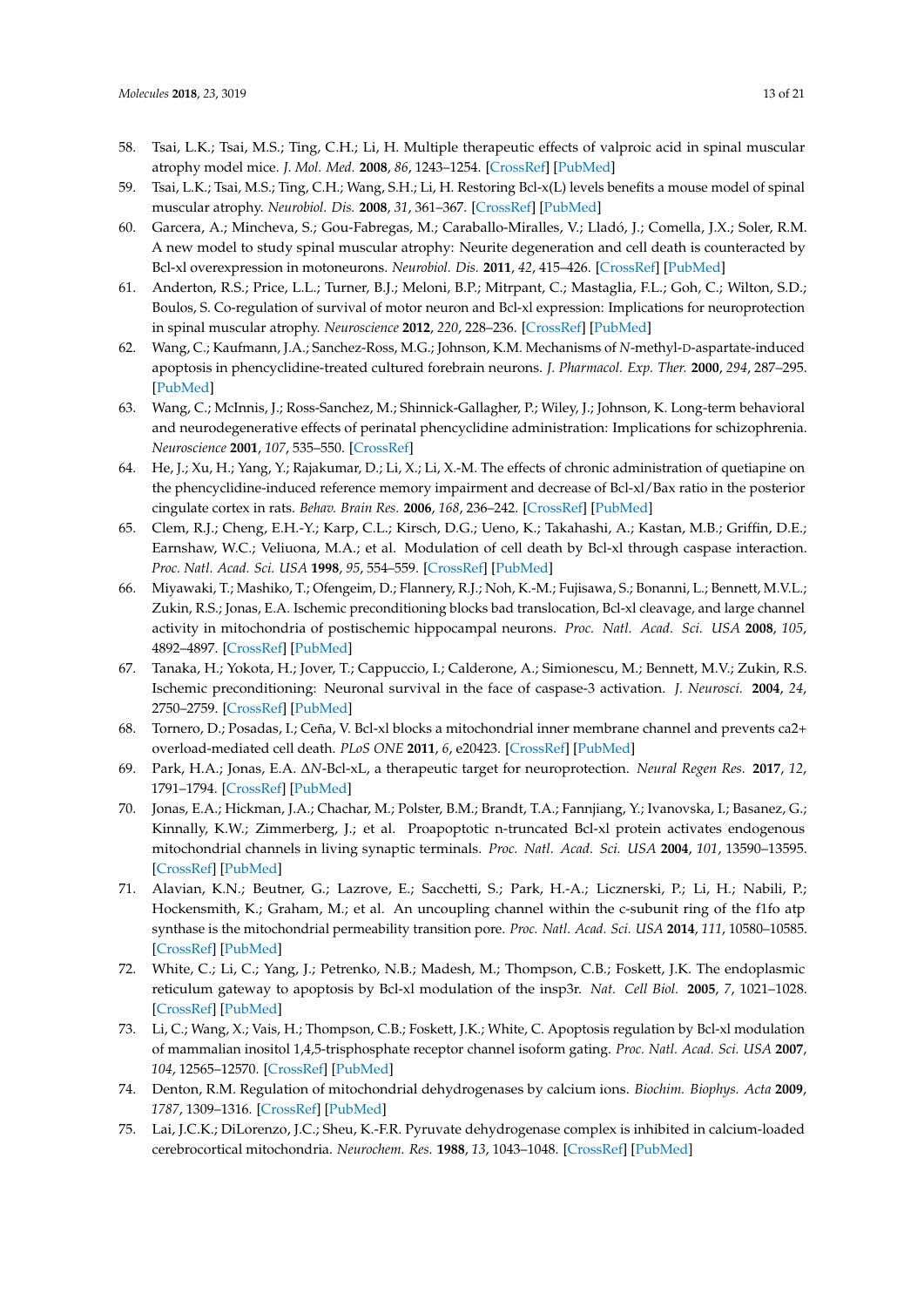- <span id="page-13-0"></span>76. Contreras, L.; Satrustegui, J. Calcium signaling in brain mitochondria: Interplay of malate aspartate nadh shuttle and calcium uniporter/mitochondrial dehydrogenase pathways. *J. Biol. Chem.* **2009**, *284*, 7091–7099. [\[CrossRef\]](http://dx.doi.org/10.1074/jbc.M808066200) [\[PubMed\]](http://www.ncbi.nlm.nih.gov/pubmed/19129175)
- <span id="page-13-1"></span>77. Hubbard, M.J.; McHugh, N.J. Mitochondrial ATP synthase F1-beta-subunit is a calcium-binding protein. *FEBS Lett.* **1996**, *391*, 323–329. [\[CrossRef\]](http://dx.doi.org/10.1016/0014-5793(96)00767-3)
- 78. Territo, P.R.; Mootha, V.K.; French, S.A.; Balaban, R.S. Ca<sup>2+</sup> activation of heart mitochondrial oxidative phosphorylation: Role of the F(0)/F(1)-ATPase. *Am. J. Physiol. Cell Physiol.* **2000**, *278*, C423–C435. [\[CrossRef\]](http://dx.doi.org/10.1152/ajpcell.2000.278.2.C423) [\[PubMed\]](http://www.ncbi.nlm.nih.gov/pubmed/10666039)
- <span id="page-13-2"></span>79. Boerries, M.; Most, P.; Gledhill, J.R.; Walker, J.E.; Katus, H.A.; Koch, W.J.; Aebi, U.; Schoenenberger, C.-A.  $Ca<sup>2+</sup>$ -dependent interaction of s100a1 with f1-atpase leads to an increased atp content in cardiomyocytes. *Mol. Cell. Biol.* **2007**, *27*, 4365–4373. [\[CrossRef\]](http://dx.doi.org/10.1128/MCB.02045-06) [\[PubMed\]](http://www.ncbi.nlm.nih.gov/pubmed/17438143)
- <span id="page-13-3"></span>80. Giorgio, V.; Burchell, V.; Schiavone, M.; Bassot, C.; Minervini, G.; Petronilli, V.; Argenton, F.; Forte, M.; Tosatto, S.; Lippe, G.; et al.  $Ca^{2+}$  binding to F-ATP synthase  $\beta$  subunit triggers the mitochondrial permeability transition. *EMBO Rep.* **2017**, *18*, 1065–1076. [\[CrossRef\]](http://dx.doi.org/10.15252/embr.201643354) [\[PubMed\]](http://www.ncbi.nlm.nih.gov/pubmed/28507163)
- <span id="page-13-4"></span>81. Bezprozvanny, I.; Ehrlich, B.E. Atp modulates the function of inositol 1,4,5-trisphosphate-gated channels at two sites. *Neuron* **1993**, *10*, 1175–1184. [\[CrossRef\]](http://dx.doi.org/10.1016/0896-6273(93)90065-Y)
- <span id="page-13-5"></span>82. Wagner, L.E.; Betzenhauser, M.J.; Yule, D.I. Atp binding to a unique site in the type-1 s2- inositol 1,4,5-trisphosphate receptor defines susceptibility to phosphorylation by protein kinase a. *J. Biol. Chem.* **2006**, *281*, 17410–17419. [\[CrossRef\]](http://dx.doi.org/10.1074/jbc.M601340200) [\[PubMed\]](http://www.ncbi.nlm.nih.gov/pubmed/16621795)
- <span id="page-13-6"></span>83. Huang, H.; Hu, X.; Eno, C.O.; Zhao, G.; Li, C.; White, C. An interaction between Bcl-xland the voltage-dependent anion channel (vdac) promotes mitochondrial Ca2+ uptake. *J. Biol. Chem.* **2013**, *288*, 19870–19881. [\[CrossRef\]](http://dx.doi.org/10.1074/jbc.M112.448290) [\[PubMed\]](http://www.ncbi.nlm.nih.gov/pubmed/23720737)
- 84. Shoshan-Barmatz, V.; Krelin, Y.; Shteinfer-Kuzmine, A. VDAC1 functions in Ca<sup>2+</sup> homeostasis and cell life and death in health and disease. *Cell Calcium* **2018**, *69*, 81–100. [\[CrossRef\]](http://dx.doi.org/10.1016/j.ceca.2017.06.007) [\[PubMed\]](http://www.ncbi.nlm.nih.gov/pubmed/28712506)
- <span id="page-13-7"></span>85. Monaco, G.; Decrock, E.; Arbel, N.; van Vliet, A.R.; La Rovere, R.M.; De Smedt, H.; Parys, J.B.; Agostinis, P.; Leybaert, L.; Shoshan-Barmatz, V.; et al. The bh4 domain of anti-apoptotic Bcl-xl, but not that of the related Bcl-2, limits the voltage-dependent anion channel 1 (vdac1)-mediated transfer of pro-apoptotic ca2+signals to mitochondria. *J. Biol. Chem.* **2015**, *290*, 9150–9161. [\[CrossRef\]](http://dx.doi.org/10.1074/jbc.M114.622514) [\[PubMed\]](http://www.ncbi.nlm.nih.gov/pubmed/25681439)
- <span id="page-13-8"></span>86. Madesh, M.; Hajnoczky, G. VDAC-dependent permeabilization of the outer mitochondrial membrane by superoxide induces rapid and massive cytochrome c release. *J. Cell Biol.* **2001**, *155*, 1003–1015. [\[CrossRef\]](http://dx.doi.org/10.1083/jcb.200105057) [\[PubMed\]](http://www.ncbi.nlm.nih.gov/pubmed/11739410)
- <span id="page-13-9"></span>87. Lemasters, J.J.; Holmuhamedov, E. Voltage-dependent anion channel (vdac) as mitochondrial governator— Thinking outside the box. *Biochim. Biophys. Acta (BBA) Mol. Basis Dis.* **2006**, *1762*, 181–190. [\[CrossRef\]](http://dx.doi.org/10.1016/j.bbadis.2005.10.006) [\[PubMed\]](http://www.ncbi.nlm.nih.gov/pubmed/16307870)
- <span id="page-13-10"></span>88. Arbel, N.; Ben-Hail, D.; Shoshan-Barmatz, V. Mediation of the antiapoptotic activity of Bcl-xl protein upon interaction with vdac1 protein. *J. Biol. Chem.* **2012**, *287*, 23152–23161. [\[CrossRef\]](http://dx.doi.org/10.1074/jbc.M112.345918) [\[PubMed\]](http://www.ncbi.nlm.nih.gov/pubmed/22589539)
- <span id="page-13-11"></span>89. Malia, T.J.; Wagner, G. Nmr structural investigation of the mitochondrial outer membrane protein vdac and its interaction with antiapoptotic Bcl-xl†. *Biochemistry* **2007**, *46*, 514–525. [\[CrossRef\]](http://dx.doi.org/10.1021/bi061577h) [\[PubMed\]](http://www.ncbi.nlm.nih.gov/pubmed/17209561)
- <span id="page-13-12"></span>90. Vander Heiden, M.G. Bcl-xl promotes the open configuration of the voltage-dependent anion channel and metabolite passage through the outer mitochondrial membrane. *J. Biol. Chem.* **2001**, *276*, 19414–19419. [\[CrossRef\]](http://dx.doi.org/10.1074/jbc.M101590200) [\[PubMed\]](http://www.ncbi.nlm.nih.gov/pubmed/11259441)
- <span id="page-13-13"></span>91. Vander-Heiden, M.G.; Chandel, N.S.; Li, X.X.; Schumacker, P.T.; Colombini, M.; Thompson, C.B. Outer mitochondrial membrane permeability can regulate coupled respiration and cell survival. *Proc. Nat. Acad. Sci. USA* **2000**, *97*, 4666–4671. [\[CrossRef\]](http://dx.doi.org/10.1073/pnas.090082297) [\[PubMed\]](http://www.ncbi.nlm.nih.gov/pubmed/10781072)
- <span id="page-13-14"></span>92. Nishida, Y.; Arakawa, S.; Fujitani, K.; Yamaguchi, H.; Mizuta, T.; Kanaseki, T.; Komatsu, M.; Otsu, K.; Tsujimoto, Y.; Shimizu, S. Discovery of atg5/atg7-independent alternative macroautophagy. *Nature* **2009**, *461*, 654–658. [\[CrossRef\]](http://dx.doi.org/10.1038/nature08455) [\[PubMed\]](http://www.ncbi.nlm.nih.gov/pubmed/19794493)
- 93. Kang, R.; Zeh, H.J.; Lotze, M.T.; Tang, D. The Beclin 1 network regulates autophagy and apoptosis. *Cell Death Diff.* **2011**, *18*, 571–580. [\[CrossRef\]](http://dx.doi.org/10.1038/cdd.2010.191) [\[PubMed\]](http://www.ncbi.nlm.nih.gov/pubmed/21311563)
- <span id="page-13-15"></span>94. Sinha, S.; Levine, B. The autophagy effector Beclin 1: A novel BH3-only protein. *Oncogene* **2008**, *27*, S137–S148. [\[CrossRef\]](http://dx.doi.org/10.1038/onc.2009.51) [\[PubMed\]](http://www.ncbi.nlm.nih.gov/pubmed/19641499)
- <span id="page-13-16"></span>95. Oberstein, A.; Jeffrey, P.D.; Shi, Y. Crystal structure of the Bcl-xl-beclin 1 peptide complex: Beclin 1 is a novel bh3-only protein. *J. Biol. Chem.* **2007**, *282*, 13123–13132. [\[CrossRef\]](http://dx.doi.org/10.1074/jbc.M700492200) [\[PubMed\]](http://www.ncbi.nlm.nih.gov/pubmed/17337444)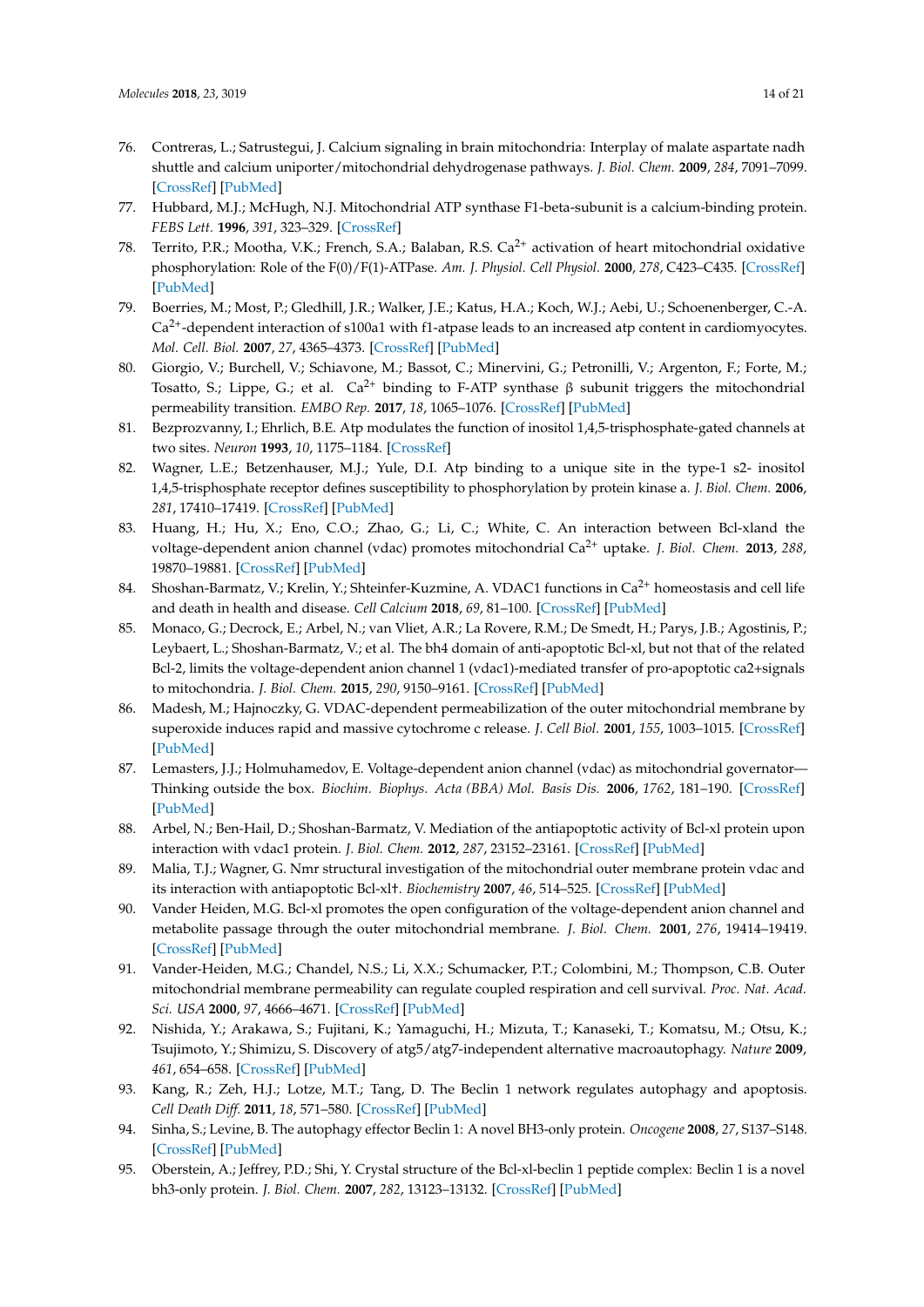- <span id="page-14-0"></span>96. Kim, S.-Y.; Song, X.; Zhang, L.; Bartlett, D.L.; Lee, Y.J. Role of Bcl-xl/beclin-1 in interplay between apoptosis and autophagy in oxaliplatin and bortezomib-induced cell death. *Biochem. Pharmacol.* **2014**, *88*, 178–188. [\[CrossRef\]](http://dx.doi.org/10.1016/j.bcp.2014.01.027) [\[PubMed\]](http://www.ncbi.nlm.nih.gov/pubmed/24486574)
- <span id="page-14-1"></span>97. Maiuri, M.C.; Le Toumelin, G.; Criollo, A.; Rain, J.-C.; Gautier, F.; Juin, P.; Tasdemir, E.; Pierron, G.; Troulinaki, K.; Tavernarakis, N.; et al. Functional and physical interaction between Bcl-xl and a bh3-like domain in beclin-1. *EMBO J.* **2007**, *26*, 2527–2539. [\[CrossRef\]](http://dx.doi.org/10.1038/sj.emboj.7601689) [\[PubMed\]](http://www.ncbi.nlm.nih.gov/pubmed/17446862)
- <span id="page-14-2"></span>98. Lazarou, M.; Sliter, D.A.; Kane, L.A.; Sarraf, S.A.; Wang, C.; Burman, J.L.; Sideris, D.P.; Fogel, A.I.; Youle, R.J. The ubiquitin kinase pink1 recruits autophagy receptors to induce mitophagy. *Nature* **2015**, *524*, 309–314. [\[CrossRef\]](http://dx.doi.org/10.1038/nature14893) [\[PubMed\]](http://www.ncbi.nlm.nih.gov/pubmed/26266977)
- 99. Ordureau, A.; Sarraf, S.A.; Duda, D.M.; Heo, J.-M.; Jedrychowski, M.P.; Sviderskiy, V.O.; Olszewski, J.L.; Koerber, J.T.; Xie, T.; Beausoleil, S.A.; et al. Quantitative proteomics reveal a feedforward mechanism for mitochondrial parkin translocation and ubiquitin chain synthesis. *Mol. Cell* **2014**, *56*, 360–375. [\[CrossRef\]](http://dx.doi.org/10.1016/j.molcel.2014.09.007) [\[PubMed\]](http://www.ncbi.nlm.nih.gov/pubmed/25284222)
- <span id="page-14-3"></span>100. McWilliams, T.G.; Muqit, M.M. PINK1 and parkin: Emerging themes in mitochondrial homeostasis. *Curr. Opin. Cell Biol.* **2017**, *45*, 83–91. [\[CrossRef\]](http://dx.doi.org/10.1016/j.ceb.2017.03.013) [\[PubMed\]](http://www.ncbi.nlm.nih.gov/pubmed/28437683)
- <span id="page-14-4"></span>101. Pickrell, A.M.; Youle, R.J. The roles of PINK1, parkin, and mitochondrial fidelity in Parkinson's disease. *Neuron* **2015**, *85*, 257–273. [\[CrossRef\]](http://dx.doi.org/10.1016/j.neuron.2014.12.007) [\[PubMed\]](http://www.ncbi.nlm.nih.gov/pubmed/25611507)
- <span id="page-14-5"></span>102. Geisler, S.; Holmström, K.M.; Treis, A.; Skujat, D.; Weber, S.S.; Fiesel, F.C.; Kahle, P.J.; Springer, W. The pink1/ parkin-mediated mitophagy is compromised by pd-associated mutations. *Autophagy* **2010**, *6*, 871–878. [\[CrossRef\]](http://dx.doi.org/10.4161/auto.6.7.13286) [\[PubMed\]](http://www.ncbi.nlm.nih.gov/pubmed/20798600)
- <span id="page-14-6"></span>103. Arena, G.; Gelmetti, V.; Torosantucci, L.; Vignone, D.; Lamorte, G.; De Rosa, P.; Cilia, E.; Jonas, E.A.; Valente, E.M. Pink1 protects against cell death induced by mitochondrial depolarization, by phosphorylating Bcl-xl and impairing its pro-apoptotic cleavage. *Cell Death Differ.* **2013**, *20*, 920–930. [\[CrossRef\]](http://dx.doi.org/10.1038/cdd.2013.19) [\[PubMed\]](http://www.ncbi.nlm.nih.gov/pubmed/23519076)
- <span id="page-14-7"></span>104. Hickman, J.A.; Hardwick, J.M.; Kaczmarek, L.K.; Jonas, E.A. Bcl-xl inhibitor abt-737 reveals a dual role for Bcl-xl in synaptic transmission. *J. Neurophysiol.* **2008**, *99*, 1515–1522. [\[CrossRef\]](http://dx.doi.org/10.1152/jn.00598.2007) [\[PubMed\]](http://www.ncbi.nlm.nih.gov/pubmed/18160428)
- <span id="page-14-8"></span>105. He, L.; Perkins, G.A.; Poblenz, A.T.; Harris, J.B.; Hung, M.; Ellisman, M.H.; Fox, D.A. Bcl-xl overexpression blocks bax-mediated mitochondrial contact site formation and apoptosis in rod photoreceptors of lead-exposed mice. *Proc. Nat. Acad. Sci. USA* **2003**, *100*, 1022–1027. [\[CrossRef\]](http://dx.doi.org/10.1073/pnas.0333594100) [\[PubMed\]](http://www.ncbi.nlm.nih.gov/pubmed/12540825)
- <span id="page-14-9"></span>106. Lovekamp-Swan, T.; Glendenning, M.L.; Schreihofer, D.A. A high soy diet enhances neurotropin receptor and Bcl-xl gene expression in the brains of ovariectomized female rats. *Brain Res.* **2007**, *1159*, 54–66. [\[CrossRef\]](http://dx.doi.org/10.1016/j.brainres.2007.05.026) [\[PubMed\]](http://www.ncbi.nlm.nih.gov/pubmed/17582385)
- <span id="page-14-10"></span>107. Lovekamp-Swan, T.; Glendenning, M.; Schreihofer, D.A. A high soy diet reduces programmed cell death and enhances Bcl-xl expression in experimental stroke. *Neuroscience* **2007**, *148*, 644–652. [\[CrossRef\]](http://dx.doi.org/10.1016/j.neuroscience.2007.06.046) [\[PubMed\]](http://www.ncbi.nlm.nih.gov/pubmed/17706879)
- <span id="page-14-11"></span>108. Feng, J.-F.; He, L.; Li, D.; Yuan, L.-H.; Yu, H.-L.; Ma, W.-W.; Yang, Y.; Xi, Y.-D.; Ding, J.; Xiao, Y.-X.; et al. Antagonizing effects of soybean isoflavones on β-amyloid peptides- induced oxidative damage in neuron mitochondria of rats. *Basic Clin. Pharmacol. Toxicol.* **2012**. [\[CrossRef\]](http://dx.doi.org/10.1111/j.1742-7843.2012.00900.x) [\[PubMed\]](http://www.ncbi.nlm.nih.gov/pubmed/22551092)
- <span id="page-14-12"></span>109. Zhang, B.; Hata, R.; Zhu, P.; Sato, K.; Wen, T.-C.; Yang, L.; Fujita, H.; Mitsuda, N.; Tanaka, J.; Samukawa, K.; et al. Prevention of ischemic neuronal death by intravenous infusion of a ginseng saponin, ginsenoside rb1, that upregulates Bcl-xl expression. *J. Cereb. Blood Flow Metab.* **2006**, *26*, 708–721. [\[CrossRef\]](http://dx.doi.org/10.1038/sj.jcbfm.9600225) [\[PubMed\]](http://www.ncbi.nlm.nih.gov/pubmed/16163298)
- <span id="page-14-13"></span>110. Sakanaka, M.; Zhu, P.; Zhang, B.; Wen, T.-C.; Cao, F.; Ma, Y.-J.; Samukawa, K.; Mitsuda, N.; Tanaka, J.; Kuramoto, M.; et al. Intravenous infusion of dihydroginsenoside rb1 prevents compressive spinal cord injury and ischemic brain damage through upregulation of vegf and Bcl-xL. *J. Neurotrauma* **2007**, *24*, 1037–1054. [\[CrossRef\]](http://dx.doi.org/10.1089/neu.2006.0182) [\[PubMed\]](http://www.ncbi.nlm.nih.gov/pubmed/17600519)
- <span id="page-14-14"></span>111. Zhu, P.; Samukawa, K.; Fujita, H.; Kato, H.; Sakanaka, M. Oral administration of red ginseng extract promotes neurorestoration after compressive spinal cord injury in rats. *Evid-Based Compl. Alt. Med.* **2017**, *2017*, 1265464. [\[CrossRef\]](http://dx.doi.org/10.1155/2017/1265464) [\[PubMed\]](http://www.ncbi.nlm.nih.gov/pubmed/28828029)
- <span id="page-14-15"></span>112. Lee, S.; Lee, S.O.; Kim, G.L.; Rhee, D.K. Estrogen receptor-beta of microglia underlies sexual differentiation of neuronal protection via ginsenosides in mice brain. *CNS Neurosci. Ther.* **2018**, *24*, 930–939. [\[CrossRef\]](http://dx.doi.org/10.1111/cns.12842) [\[PubMed\]](http://www.ncbi.nlm.nih.gov/pubmed/29524300)
- <span id="page-14-16"></span>113. Zhu, P.; Hata, R.; Nakata, K.; Cao, F.; Samukawa, K.; Fujita, H.; Sakanaka, M. Intravenous infusion of ginsenoside Rb1 ameliorates compressive spinal cord injury through upregulation of Bcl-xL and VEGF. *Int. J. Neurol. Neurother.* **2015**, *2*, 1–6. [\[CrossRef\]](http://dx.doi.org/10.23937/2378-3001/2/1/1017)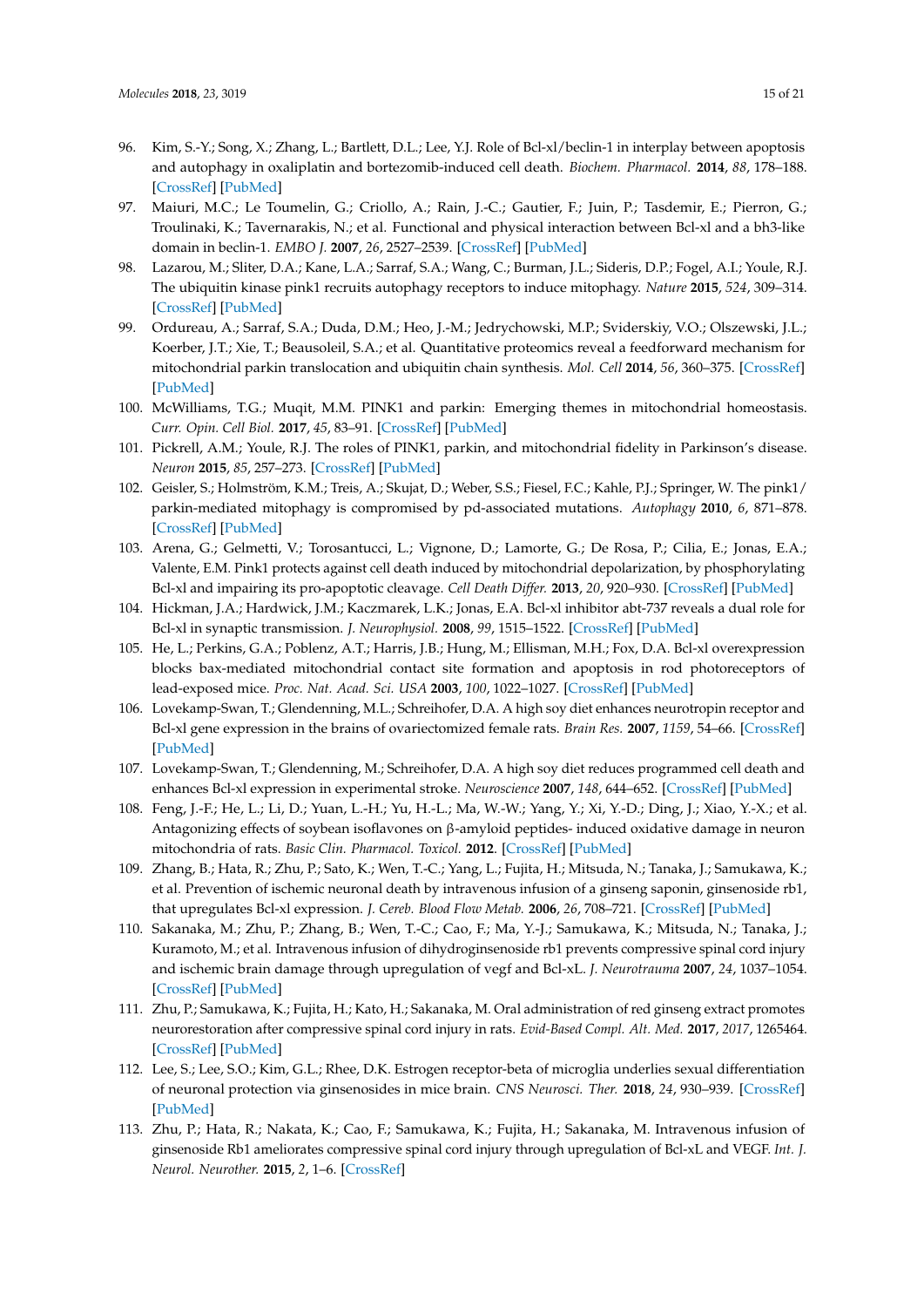- <span id="page-15-0"></span>114. Lukiw, W.J. A role for docosahexaenoic acid-derived neuroprotectin d1 in neural cell survival and alzheimer disease. *J. Clin. Investig.* **2005**, *115*, 2774–2783. [\[CrossRef\]](http://dx.doi.org/10.1172/JCI25420) [\[PubMed\]](http://www.ncbi.nlm.nih.gov/pubmed/16151530)
- <span id="page-15-1"></span>115. Cieslik, M.; Pyszko, J.; Strosznajder, J.B. Docosahexaenoic acid and tetracyclines as promising neuroprotective compounds with poly(adp-ribose) polymerase inhibitory activities for oxidative/genotoxic stress treatment. *Neurochem. Int.* **2013**, *62*, 626–636. [\[CrossRef\]](http://dx.doi.org/10.1016/j.neuint.2013.02.016) [\[PubMed\]](http://www.ncbi.nlm.nih.gov/pubmed/23439385)
- <span id="page-15-2"></span>116. Sinha, R.A.; Khare, P.; Rai, A.; Maurya, S.K.; Pathak, A.; Mohan, V.; Nagar, G.K.; Mudiam, M.K.R.; Godbole, M.M.; Bandyopadhyay, S. Anti-apoptotic role of omega-3-fatty acids in developing brain: Perinatal hypothyroid rat cerebellum as apoptotic model. *Int. J. Dev. Neurosci.* **2009**, *27*, 377–383. [\[CrossRef\]](http://dx.doi.org/10.1016/j.ijdevneu.2009.02.003) [\[PubMed\]](http://www.ncbi.nlm.nih.gov/pubmed/19460632)
- <span id="page-15-3"></span>117. Wang, C.; Wang, D.; Xu, J.; Yanagita, T.; Xue, C.; Zhang, T.; Wang, W. DHA enriched phospholipids with different polar groups (PC and PS) had different improvements on MPTP-induced mice with Parkinson's disease. *J. Funct. Foods.* **2018**, *45*, 414–426. [\[CrossRef\]](http://dx.doi.org/10.1016/j.jff.2018.04.017)
- <span id="page-15-4"></span>118. Shi, Z.; Ren, H.; Luo, C.; Yao, X.; Li, P.; He, C.; Kang, J.-X.; Wan, J.-B.; Yuan, T.-F.; Su, H. Enriched endogenous omega-3 polyunsaturated fatty acids protect cortical neurons from experimental ischemic injury. *Mol. Neurobiol.* **2015**, *53*, 6482–6488. [\[CrossRef\]](http://dx.doi.org/10.1007/s12035-015-9554-y) [\[PubMed\]](http://www.ncbi.nlm.nih.gov/pubmed/26611833)
- <span id="page-15-5"></span>119. Zhang, T.; Wu, P.; Zhang, J.H.; Li, Y.; Xu, S.; Wang, C.; Wang, L.; Zhang, G.; Dai, J.; Zhu, S.; et al. Docosahexaenoic acid alleviates oxidative stress-based apoptosis via improving mitochondrial dynamics in early brain injury after subarachnoid hemorrhage. *Cell Mol. Neurobiol.* **2018**, *38*, 1413–1423. [\[CrossRef\]](http://dx.doi.org/10.1007/s10571-018-0608-3) [\[PubMed\]](http://www.ncbi.nlm.nih.gov/pubmed/30084007)
- <span id="page-15-6"></span>120. Tan, Y.; Ren, H.; Shi, Z.; Yao, X.; He, C.; Kang, J.-X.; Wan, J.-B.; Li, P.; Yuan, T.-F.; Su, H. Endogenous docosahexaenoic acid (dha) prevents aβ1–42 oligomer-induced neuronal injury. *Mol. Neurobiol.* **2015**, *53*, 3146–3153. [\[CrossRef\]](http://dx.doi.org/10.1007/s12035-015-9224-0) [\[PubMed\]](http://www.ncbi.nlm.nih.gov/pubmed/26021747)
- <span id="page-15-7"></span>121. Lanzillotta, A.; Pignataro, G.; Branca, C.; Cuomo, O.; Sarnico, I.; Benarese, M.; Annunziato, L.; Spano, P.; Pizzi, M. Targeted acetylation of nf-kappab/rela and histones by epigenetic drugs reduces post-ischemic brain injury in mice with an extended therapeutic window. *Neurobiol. Dis.* **2013**, *49*, 177–189. [\[CrossRef\]](http://dx.doi.org/10.1016/j.nbd.2012.08.018) [\[PubMed\]](http://www.ncbi.nlm.nih.gov/pubmed/22971966)
- <span id="page-15-8"></span>122. Jang, J.H.; Surh, Y.J. Protective effect of resveratrol on beta-amyloid-induced oxidative PC12 cell death. *Free Radic. Biol. Med.* **2003**, *34*, 1100–1110. [\[CrossRef\]](http://dx.doi.org/10.1016/S0891-5849(03)00062-5)
- <span id="page-15-9"></span>123. Seo, J.-S.; Moon, M.-H.; Jeong, J.-K.; Seol, J.-W.; Lee, Y.-J.; Park, B.-H.; Park, S.-Y. Sirt1, a histone deacetylase, regulates prion protein-induced neuronal cell death. *Neurobiol. Aging* **2012**, *33*, 1110–1120. [\[CrossRef\]](http://dx.doi.org/10.1016/j.neurobiolaging.2010.09.019) [\[PubMed\]](http://www.ncbi.nlm.nih.gov/pubmed/21074897)
- <span id="page-15-10"></span>124. Fu, P.; Peng, C.; Ding, J.Y.; Asmaro, K.; Sullivan, J.M.; Guthikonda, M.; Ding, Y. Acute administration of ethanol reduces apoptosis following ischemic stroke in rats. *Neurosci. Res.* **2013**, *76*, 93–97. [\[CrossRef\]](http://dx.doi.org/10.1016/j.neures.2013.02.011) [\[PubMed\]](http://www.ncbi.nlm.nih.gov/pubmed/23511554)
- <span id="page-15-11"></span>125. Geng, X.; Parmar, S.; Li, X.; Peng, C.; Ji, X.; Chakraborty, T.; Li, W.A.; Du, H.; Tan, X.; Ling, F.; et al. Reduced apoptosis by combining normobaric oxygenation with ethanol in transient ischemic stroke. *Brain Res.* **2013**, *1531*, 17–24. [\[CrossRef\]](http://dx.doi.org/10.1016/j.brainres.2013.07.051) [\[PubMed\]](http://www.ncbi.nlm.nih.gov/pubmed/23920008)
- <span id="page-15-12"></span>126. Vlasova, Y.A.; Zakharova, I.O.; Avrova, N.F. The effects of alpha-tocoferol and  $H_2O_2$  on the mitochondrial membrane potential and Bax/Bcl-xL ratio in PC12 cells. *Neurochem. J.* **2016**, *10*, 318–322. [\[CrossRef\]](http://dx.doi.org/10.1134/S1819712416040152)
- <span id="page-15-13"></span>127. Kerek, R.; Geoffroy, A.; Bison, A.; Martin, N.; Akchiche, N.; Pourié, G.; Helle, D.; Guéant, J.-L.; Bossenmeyer-Pourié, C.; Daval, J.-L. Early methyl donor deficiency may induce persistent brain defects by reducing stat3 signaling targeted by mir-124. *Cell Death Dis.* **2013**, *4*, e755. [\[CrossRef\]](http://dx.doi.org/10.1038/cddis.2013.278) [\[PubMed\]](http://www.ncbi.nlm.nih.gov/pubmed/23928694)
- <span id="page-15-14"></span>128. Boue, S.M.; Wiese, T.E.; Nehls, S.; Burow, M.E.; Elliott, S.; Carter-Wientjes, C.H.; Shih, B.Y.; McLachlan, J.A. Evaluation of the estrogenic effects of legume extracts containing phytoestrogens. *J. Agric. Food Chem.* **2003**, *51*, 2193–2199. [\[CrossRef\]](http://dx.doi.org/10.1021/jf021114s) [\[PubMed\]](http://www.ncbi.nlm.nih.gov/pubmed/12670155)
- <span id="page-15-15"></span>129. Heinonen, S.-M.; Hoikkala, A.; Wähälä, K.; Adlercreutz, H. Metabolism of the soy isoflavones daidzein, genistein and glycitein in human subjects. *J. Steroid Biochem. Mol. Biol.* **2003**, *87*, 285–299. [\[CrossRef\]](http://dx.doi.org/10.1016/j.jsbmb.2003.09.003) [\[PubMed\]](http://www.ncbi.nlm.nih.gov/pubmed/14698210)
- <span id="page-15-16"></span>130. Vincent, A.; Fitzpatrick, L.A. Soy isoflavones: Are they useful in menopause? *Mayo Clin. Proc.* **2000**, *75*, 1174–1184. [\[CrossRef\]](http://dx.doi.org/10.4065/75.11.1174) [\[PubMed\]](http://www.ncbi.nlm.nih.gov/pubmed/11075748)
- <span id="page-15-17"></span>131. Morito, K.; Hirose, T.; Kinjo, J.; Hirakawa, T.; Okawa, M.; Nohara, T.; Ogawa, S.; Inoue, S.; Muramatsu, M.; Masamune, Y. Interaction of phytoestrogens with estrogen receptors α and β. *Biol. Pharm. Bull.* **2001**, *24*, 351–356. [\[CrossRef\]](http://dx.doi.org/10.1248/bpb.24.351) [\[PubMed\]](http://www.ncbi.nlm.nih.gov/pubmed/11305594)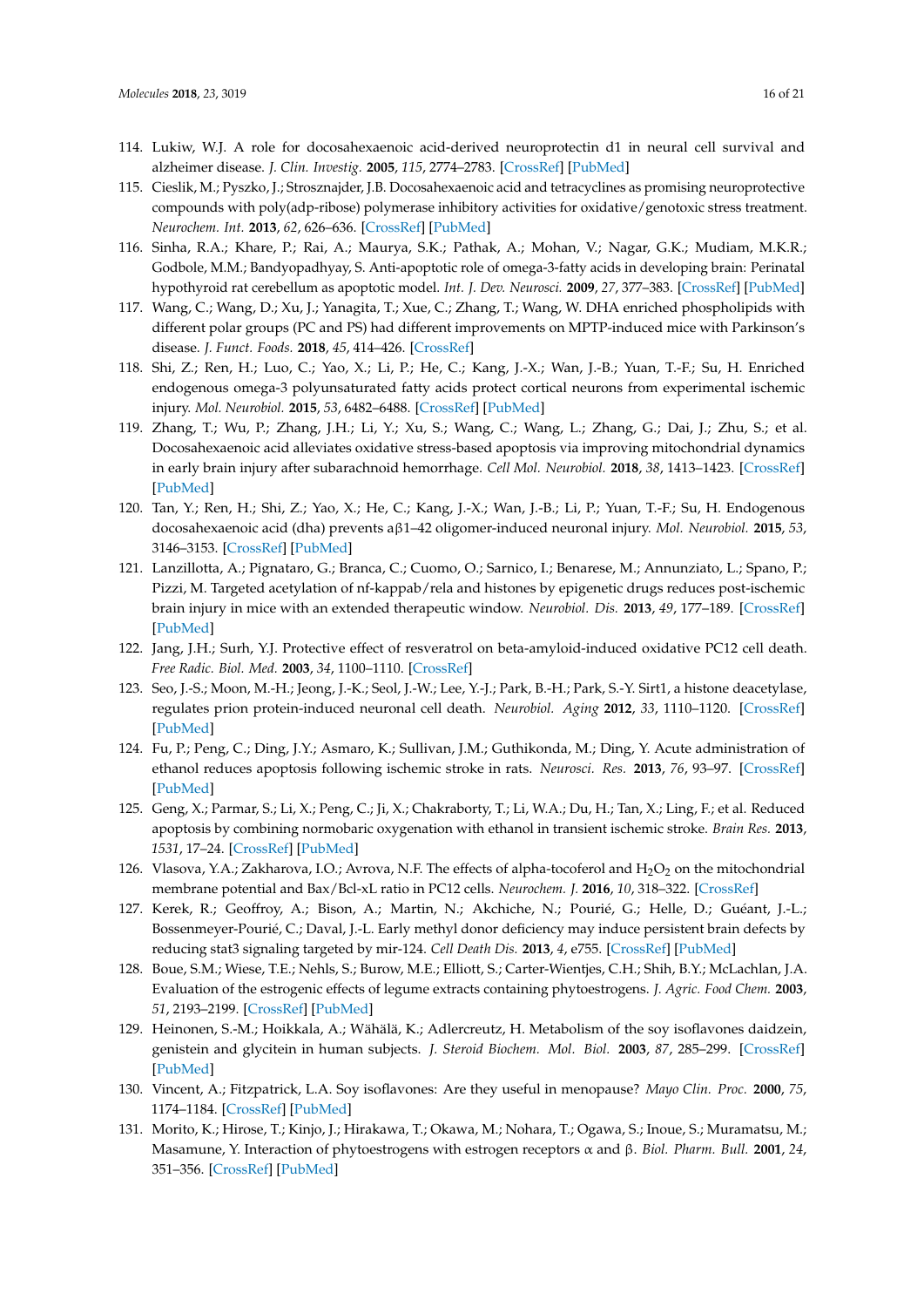- <span id="page-16-0"></span>132. Patisaul, H.B. Soy isoflavone supplements antagonize reproductive behavior and estrogen receptor and dependent gene expression in the brain. *Endocrinology* **2001**, *142*, 2946–2952. [\[CrossRef\]](http://dx.doi.org/10.1210/endo.142.7.8241) [\[PubMed\]](http://www.ncbi.nlm.nih.gov/pubmed/11416015)
- <span id="page-16-1"></span>133. Ma, T.C.; Campana, A.; Lange, P.S.; Lee, H.-H.; Banerjee, K.; Bryson, J.B.; Mahishi, L.; Alam, S.; Giger, R.J.; Barnes, S.; et al. A large-scale chemical screen for regulators of the arginase 1 promoter identifies the soy isoflavone daidzeinas a clinically approved small molecule that can promote neuronal protection or regeneration via a camp-independent pathway. *J. Neurosci.* **2010**, *30*, 739–748. [\[CrossRef\]](http://dx.doi.org/10.1523/JNEUROSCI.5266-09.2010) [\[PubMed\]](http://www.ncbi.nlm.nih.gov/pubmed/20071539)
- <span id="page-16-2"></span>134. Schreihofer, D.A. High-soy diet decreases infarct size after permanent middle cerebral artery occlusion in female rats. *AJP Regul. Integr. Comp. Physiol.* **2005**, *289*, R103–R108. [\[CrossRef\]](http://dx.doi.org/10.1152/ajpregu.00642.2004) [\[PubMed\]](http://www.ncbi.nlm.nih.gov/pubmed/15956759)
- 135. Liu, L.X.; Chen, W.F.; Xie, J.X.; Wong, M.S. Neuroprotective effects of genistein on dopaminergic neurons in the mice model of Parkinson's disease. *Neurosci Res.* **2008**, *60*, 156–161. [\[CrossRef\]](http://dx.doi.org/10.1016/j.neures.2007.10.005) [\[PubMed\]](http://www.ncbi.nlm.nih.gov/pubmed/18054104)
- <span id="page-16-3"></span>136. Wang, S.; Wei, H.; Cai, M.; Lu, Y.; Hou, W.; Yang, Q.; Dong, H.; Xiong, L. Genistein attenuates brain damage induced by transient cerebral ischemia through up-regulation of erk activity in ovariectomized mice. *Int. J. Boil. Sci.* **2014**, *10*, 457–465. [\[CrossRef\]](http://dx.doi.org/10.7150/ijbs.7562) [\[PubMed\]](http://www.ncbi.nlm.nih.gov/pubmed/24719563)
- <span id="page-16-4"></span>137. Jiang, T.; Wang, X.Q.; Ding, C.; Du, X.L. Genistein attenuates isoflurane-induced neurotoxicity and improves impaired spatial learning and memory by regulating cAMP/CREB and BDNF-TrkB-PI3K/Akt signaling. *Korean J. Physiol. Pharmacol.* **2017**, *21*, 579–589. [\[CrossRef\]](http://dx.doi.org/10.4196/kjpp.2017.21.6.579) [\[PubMed\]](http://www.ncbi.nlm.nih.gov/pubmed/29200900)
- <span id="page-16-5"></span>138. Grillot, D.A.; Gonzalez-Garcia, M.; Ekhterae, D.; Duan, L.; Inohara, N.; Ohta, S.; Seldin, M.F.; Nuñez, G. Genomic organization, promoter region analysis, and chromosome localization of the mouse Bcl-x gene. *J. Immunol.* **1997**, *158*, 4750–4757. [\[PubMed\]](http://www.ncbi.nlm.nih.gov/pubmed/9144489)
- <span id="page-16-6"></span>139. Setchell, K.D.; Brown, N.M.; Zimmer-Nechemias, L.; Brashear, W.T.; Wolfe, B.E.; Kirschner, A.S.; Heubi, J.E. Evidence for lack of absorption of soy isoflavone glycosides in humans, supporting the crucial role of intestinal metabolism for bioavailability. *Am. J. Clin. Nutr.* **2002**, *76*, 447–453. [\[CrossRef\]](http://dx.doi.org/10.1093/ajcn/76.2.447) [\[PubMed\]](http://www.ncbi.nlm.nih.gov/pubmed/12145021)
- <span id="page-16-7"></span>140. Datta, S.R.; Dudek, H.; Tao, X.; Masters, S.; Fu, H.; Gotoh, Y.; Greenberg, M.E. Akt phosphorylation of bad couples survival signals to the cell-intrinsic death machinery. *Cell* **1997**, *91*, 231–241. [\[CrossRef\]](http://dx.doi.org/10.1016/S0092-8674(00)80405-5)
- <span id="page-16-9"></span>141. Gardai, S.J.; Hildeman, D.A.; Frankel, S.K.; Whitlock, B.B.; Frasch, S.C.; Borregaard, N.; Marrack, P.; Bratton, D.L.; Henson, P.M. Xphosphorylation of bax ser184 by akt regulates its activity and apoptosis in neutrophils. *J. Biol. Chem.* **2004**, *279*, 21085–21095. [\[CrossRef\]](http://dx.doi.org/10.1074/jbc.M400063200) [\[PubMed\]](http://www.ncbi.nlm.nih.gov/pubmed/14766748)
- <span id="page-16-8"></span>142. Koh, P.-O. Nicotinamide attenuates the ischemic brain injury-induced decrease of akt activation and bad phosphorylation. *Neurosci. Lett.* **2011**, *498*, 105–109. [\[CrossRef\]](http://dx.doi.org/10.1016/j.neulet.2011.05.003) [\[PubMed\]](http://www.ncbi.nlm.nih.gov/pubmed/21596097)
- <span id="page-16-10"></span>143. Tan, Y.; Demeter, M.R.; Ruan, H.; Comb, M.J. Bad ser-155 phosphorylation regulates bad/Bcl-xl interaction and cell survival. *J. Biol. Chem.* **2000**, *275*, 25865–25869. [\[CrossRef\]](http://dx.doi.org/10.1074/jbc.M004199200) [\[PubMed\]](http://www.ncbi.nlm.nih.gov/pubmed/10837486)
- <span id="page-16-11"></span>144. Nunan, J.; Small, D.H. Regulation of APP cleavage by α-, β- and γ-secretases. *FEBS Lett.* **2000**, *483*, 6–10. [\[CrossRef\]](http://dx.doi.org/10.1016/S0014-5793(00)02076-7)
- 145. Chow, V.W.; Mattson, M.P.; Wong, P.C.; Gleichmann, M. An overview of APP processing enzymes and products. *Neuromol. Med.* **2010**, *12*, 1–12. [\[CrossRef\]](http://dx.doi.org/10.1007/s12017-009-8104-z) [\[PubMed\]](http://www.ncbi.nlm.nih.gov/pubmed/20232515)
- 146. Stone, J.R.; Okonkwo, D.O.; Singleton, R.H.; Mutlu, L.K.; Helm, G.A.; Povlishock, J.T. Caspase-3-mediated cleavage of amyloid precursor protein and formation of amyloid β peptide in traumatic axonal injury. *J. Neurotrauma* **2002**, *19*, 601–614. [\[CrossRef\]](http://dx.doi.org/10.1089/089771502753754073) [\[PubMed\]](http://www.ncbi.nlm.nih.gov/pubmed/12042095)
- <span id="page-16-12"></span>147. Lu, D.C.; Soriano, S.; Bredesen, D.E.; Koo, E.H. Caspase cleavage of the amyloid precursor protein modulates amyloid β-protein toxicity. *J. Neurochem.* **2003**, *87*, 733–741. [\[CrossRef\]](http://dx.doi.org/10.1046/j.1471-4159.2003.02059.x) [\[PubMed\]](http://www.ncbi.nlm.nih.gov/pubmed/14535955)
- <span id="page-16-13"></span>148. Carthy, C.M.; Yanagawa, B.; Luo, H.; Granville, D.J.; Yang, D.; Cheung, P.; Cheung, C.; Esfandiarei, M.; Rudin, C.M.; Thompson, C.B.; et al. Bcl-2 and Bcl-xL overexpression inhibits cytochrome c release, activation of multiple caspases, and virus release following coxsackievirus B3 infection. *Virology* **2003**, *313*, 147–157. [\[CrossRef\]](http://dx.doi.org/10.1016/S0042-6822(03)00242-3)
- <span id="page-16-14"></span>149. Hu, Y.; Benedict, M.A.; Wu, D.; Inohara, N.; Nunez, G. Bcl-xl interacts with apaf-1 and inhibits apaf-1-dependent caspase-9 activation. *Proc. Nat. Acad. Sci. USA* **1998**, *95*, 4386–4391. [\[CrossRef\]](http://dx.doi.org/10.1073/pnas.95.8.4386) [\[PubMed\]](http://www.ncbi.nlm.nih.gov/pubmed/9539746)
- <span id="page-16-15"></span>150. Hou, J.P. The chemical constituents of ginseng plants. *Comp. Med. East West.* **1977**, *5*, 123–145. [\[CrossRef\]](http://dx.doi.org/10.1142/S0147291777000209) [\[PubMed\]](http://www.ncbi.nlm.nih.gov/pubmed/608333)
- <span id="page-16-16"></span>151. Lu, J.M.; Yao, Q.; Chen, C. Ginseng compounds: An update on their molecular mechanisms and medical applications. *Curr. Vasc. Pharmacol.* **2009**, *7*, 293–302. [\[CrossRef\]](http://dx.doi.org/10.2174/157016109788340767) [\[PubMed\]](http://www.ncbi.nlm.nih.gov/pubmed/19601854)
- <span id="page-16-17"></span>152. Hofseth, L.J.; Wargovich, M.J. Inflammation, cancer, and targets of ginseng. *J Nutr.* **2007**, *37*, 183S–185S. [\[CrossRef\]](http://dx.doi.org/10.1093/jn/137.1.183S) [\[PubMed\]](http://www.ncbi.nlm.nih.gov/pubmed/17182823)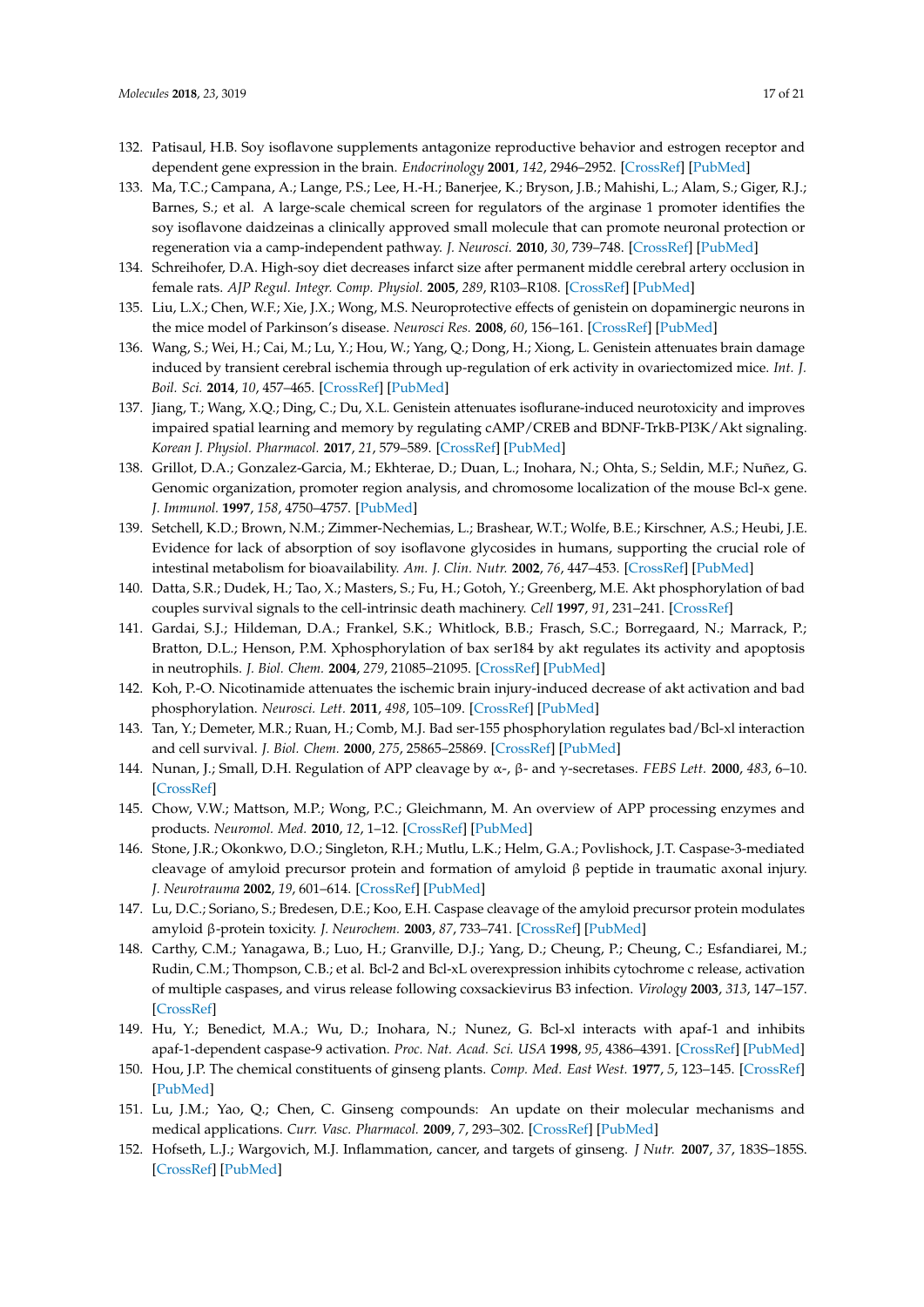- 153. Kitts, D.D.; Wijewickreme, A.N.; Hu, C. Antioxidant properties of a North American ginseng extract. *Mol. Cell Biochem.* **2000**, *203*, 1–10. [\[CrossRef\]](http://dx.doi.org/10.1023/A:1007078414639) [\[PubMed\]](http://www.ncbi.nlm.nih.gov/pubmed/10724326)
- 154. Ahn, J.-Y.; Choi, I.-S.; Shim, J.-Y.; Yun, E.-K.; Yun, Y.-S.; Jeong, G.; Song, J.-Y. The immunomodulator ginsan induces resistance to experimental sepsis by inhibiting toll-like receptor-mediated inflammatory signals. *Eur. J. Immunol.* **2006**, *36*, 37–45. [\[CrossRef\]](http://dx.doi.org/10.1002/eji.200535138) [\[PubMed\]](http://www.ncbi.nlm.nih.gov/pubmed/16342327)
- <span id="page-17-0"></span>155. Keum, Y.-S.; Han, S.S.; Chun, K.-S.; Park, K.-K.; Park, J.-H.; Lee, S.K.; Surh, Y.-J. Inhibitory effects of the ginsenoside rg3 on phorbol ester-induced cyclooxygenase-2 expression, nf-κb activation and tumor promotion. *Mutat. Res. Mol. Mech. Mutagen.* **2003**, *523–524*, 75–85. [\[CrossRef\]](http://dx.doi.org/10.1016/S0027-5107(02)00323-8)
- <span id="page-17-1"></span>156. Xu, K.; Zhang, Y.; Wang, Y.; Ling, P.; Xie, X.; Jiang, C.; Zhang, Z.; Lian, X.-Y. Ginseng rb fraction protects glia, neurons and cognitive function in a rat model of neurodegeneration. *PLoS ONE* **2014**, *9*, e101077. [\[CrossRef\]](http://dx.doi.org/10.1371/journal.pone.0101077) [\[PubMed\]](http://www.ncbi.nlm.nih.gov/pubmed/24971630)
- <span id="page-17-2"></span>157. Lin, M.; Sun, W.; Gong, W.; Ding, Y.; Zhuang, Y.; Hou, Q. Ginsenoside rg1 protects against transient focal cerebral ischemic injury and suppresses its systemic metabolic changes in cerabral injury rats. *Acta Pharm. Sin. B* **2015**, *5*, 277–284. [\[CrossRef\]](http://dx.doi.org/10.1016/j.apsb.2015.02.001) [\[PubMed\]](http://www.ncbi.nlm.nih.gov/pubmed/26579457)
- <span id="page-17-3"></span>158. Zhang, C.; Li, C.; Chen, S.; Li, Z.; Ma, L.; Jia, X.; Wang, K.; Bao, J.; Liang, Y.; Chen, M.W.; et al. Hormetic effect of panaxatriol saponins confers neuroprotection in PC12 cells and zebrafish through PI3K/AKT/mTOR and AMPK/SIRT1/FOXO3 pathways. *Sci. Rep.* **2017**, *7*, 41082. [\[CrossRef\]](http://dx.doi.org/10.1038/srep41082) [\[PubMed\]](http://www.ncbi.nlm.nih.gov/pubmed/28112228)
- <span id="page-17-4"></span>159. Liu, Y.; Zhang, R.-Y.; Zhao, J.; Dong, Z.; Feng, D.-Y.; Wu, R.; Shi, M.; Zhao, G. Ginsenoside rd protects sh-sy5y cells against 1-methyl-4-phenylpyridinium induced injury. *Int. J. Mol. Sci.* **2015**, *16*, 14395–14408. [\[CrossRef\]](http://dx.doi.org/10.3390/ijms160714395) [\[PubMed\]](http://www.ncbi.nlm.nih.gov/pubmed/26114390)
- <span id="page-17-5"></span>160. Al Zaid Siddiquee, K.; Turkson, J. STAT3 as a target for inducing apoptosis in solid and hematological tumors. *Cell Res.* **2008**, *18*, 254–267. [\[CrossRef\]](http://dx.doi.org/10.1038/cr.2008.18) [\[PubMed\]](http://www.ncbi.nlm.nih.gov/pubmed/18227858)
- <span id="page-17-6"></span>161. Karl, E.; Zhang, Z.; Dong, Z.; Neiva, K.G.; Soengas, M.S.; Koch, A.E.; Polverini, P.J.; Núñez, G.; Nör, J.E. Unidirectional crosstalk between Bcl-xl and Bcl-2 enhances the angiogenic phenotype of endothelial cells. *Cell Death Differ.* **2007**, *14*, 1657–1666. [\[CrossRef\]](http://dx.doi.org/10.1038/sj.cdd.4402174) [\[PubMed\]](http://www.ncbi.nlm.nih.gov/pubmed/17572663)
- <span id="page-17-7"></span>162. Sathishkumar, N.; Sathiyamoorthy, S.; Ramya, M.; Yang, D.-U.; Lee, H.N.; Yang, D.-C. Molecular docking studies of anti-apoptotic Bcl-2, Bcl-xl, and mcl-1 proteins with ginsenosides frompanax ginseng. *J. Enzym. Inhib. Med. Chem.* **2011**, *27*, 685–692. [\[CrossRef\]](http://dx.doi.org/10.3109/14756366.2011.608663) [\[PubMed\]](http://www.ncbi.nlm.nih.gov/pubmed/21919598)
- <span id="page-17-9"></span><span id="page-17-8"></span>163. Innis, S.M. Dietary (*n*-3) fatty acids and brain development. *J. Nutr.* **2007**, *137*, 855–859. [\[CrossRef\]](http://dx.doi.org/10.1093/jn/137.4.855) [\[PubMed\]](http://www.ncbi.nlm.nih.gov/pubmed/17374644)
- 164. Cao, D.; Kevala, K.; Kim, J.; Moon, H.S.; Jun, S.B.; Lovinger, D.; Kim, H.-Y. Docosahexaenoic acid promotes hippocampal neuronal development and synaptic function. *J. Neurochem.* **2009**, *111*, 510–521. [\[CrossRef\]](http://dx.doi.org/10.1111/j.1471-4159.2009.06335.x) [\[PubMed\]](http://www.ncbi.nlm.nih.gov/pubmed/19682204)
- <span id="page-17-10"></span>165. Lukiw, W.J.; Bazan, N.G. Docosahexaenoic acid and the aging brain. *J. Nutr.* **2008**, *138*, 2510–2514. [\[CrossRef\]](http://dx.doi.org/10.3945/jn.108.096016) [\[PubMed\]](http://www.ncbi.nlm.nih.gov/pubmed/19022980)
- 166. McNamara, R.K.; Carlson, S.E. Role of omega-3 fatty acids in brain development and function: Potential implications for the pathogenesis and prevention of psychopathology. *Prostaglandins Leuk. Essent. Fat. Acids* **2006**, *75*, 329–349. [\[CrossRef\]](http://dx.doi.org/10.1016/j.plefa.2006.07.010) [\[PubMed\]](http://www.ncbi.nlm.nih.gov/pubmed/16949263)
- <span id="page-17-11"></span>167. Bhatia, H.S.; Agrawal, R.; Sharma, S.; Huo, Y.-X.; Ying, Z.; Gomez-Pinilla, F. Omega-3 fatty acid deficiency during brain maturation reduces neuronal and behavioral plasticity in adulthood. *PLoS ONE* **2011**, *6*, e28451. [\[CrossRef\]](http://dx.doi.org/10.1371/journal.pone.0028451) [\[PubMed\]](http://www.ncbi.nlm.nih.gov/pubmed/22163304)
- <span id="page-17-12"></span>168. Chang, Y.-L.; Chen, S.-J.; Kao, C.-L.; Hung, S.-C.; Ding, D.-C.; Yu, C.-C.; Chen, Y.-J.; Ku, H.-H.; Lin, C.-P.; Lee, K.-H.; et al. Docosahexaenoic acid promotes dopaminergic differentiation in induced pluripotent stem cells and inhibits teratoma formation in rats with parkinson-like pathology. *Cell Transpl.* **2012**, *21*, 313–332. [\[CrossRef\]](http://dx.doi.org/10.3727/096368911X580572) [\[PubMed\]](http://www.ncbi.nlm.nih.gov/pubmed/21669041)
- <span id="page-17-13"></span>169. Zhang, C.; Bazan, N.G. Lipid-mediated cell signaling protects against injury and neurodegeneration. *J Nutr.* **2010**, *140*, 858–863. [\[CrossRef\]](http://dx.doi.org/10.3945/jn.109.114884) [\[PubMed\]](http://www.ncbi.nlm.nih.gov/pubmed/20181788)
- <span id="page-17-14"></span>170. Kang, J.X.; Wang, J.; Wu, L.; Kang, Z.B. Transgenic mice: Fat-1 mice convert n-6 to n-3 fatty acids. *Nature* **2004**, *427*, 504. [\[CrossRef\]](http://dx.doi.org/10.1038/427504a) [\[PubMed\]](http://www.ncbi.nlm.nih.gov/pubmed/14765186)
- <span id="page-17-15"></span>171. Kang, J.X. Fat-1 transgenic mice: A new model for omega-3 research. *Prostaglandins Leuk. Essent. Fat. Acids* **2007**, *77*, 263–267. [\[CrossRef\]](http://dx.doi.org/10.1016/j.plefa.2007.10.010) [\[PubMed\]](http://www.ncbi.nlm.nih.gov/pubmed/18042365)
- <span id="page-17-16"></span>172. Singh, R.; Upadhyay, G.; Kumar, S.; Kapoor, A.; Kumar, A.; Tiwari, M.; Godbole, M.M. Hypothyroidism alters the expression of Bcl-2 family genes to induce enhanced apoptosis in the developing cerebellum. *J. Endocrinol.* **2003**, *176*, 39–46. [\[CrossRef\]](http://dx.doi.org/10.1677/joe.0.1760039) [\[PubMed\]](http://www.ncbi.nlm.nih.gov/pubmed/12525248)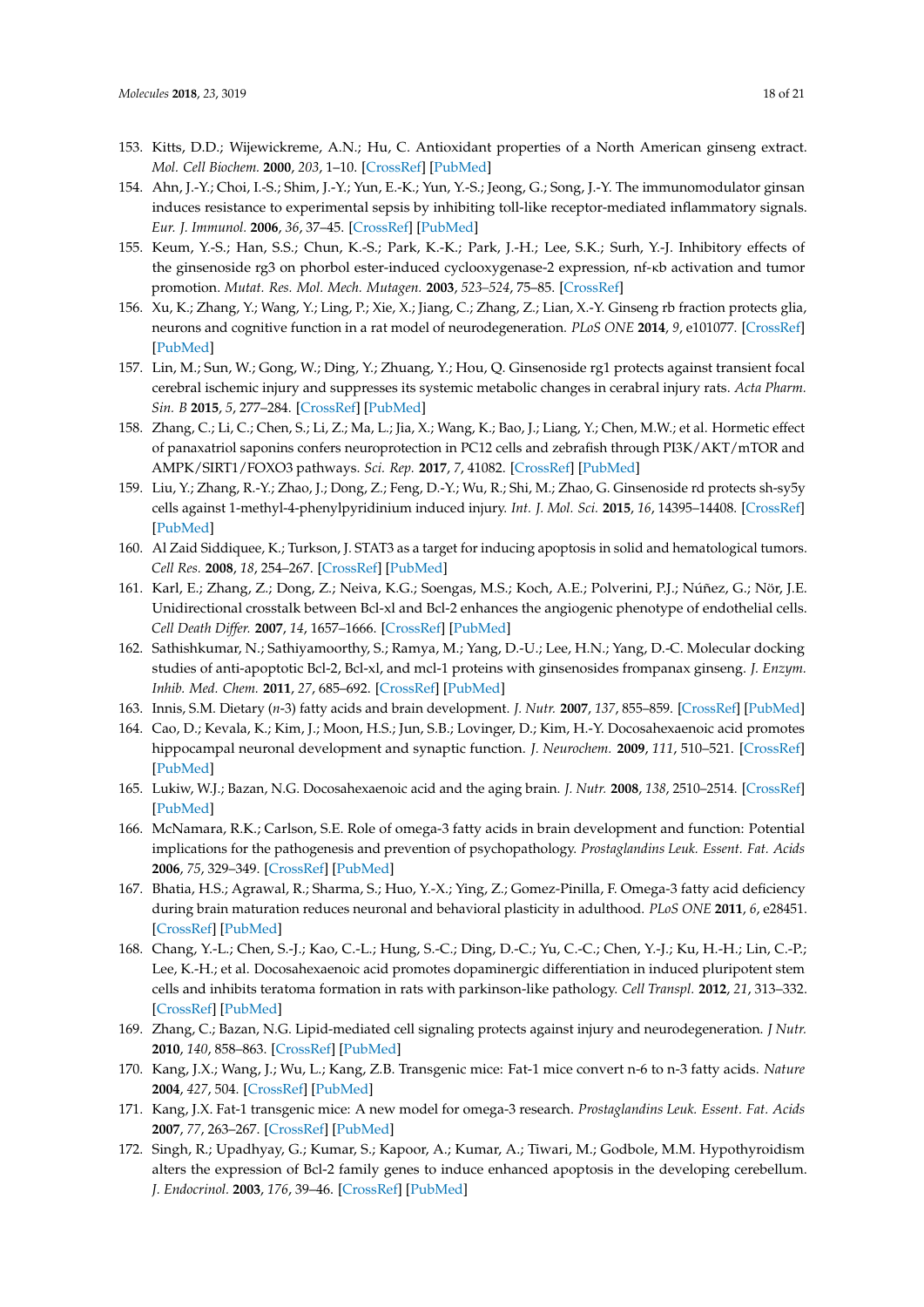- <span id="page-18-0"></span>173. Kumar, A.; Sinha, R.A.; Tiwari, M.; Pal, L.; Shrivastava, A.; Singh, R.; Kumar, K.; Kumar Gupta, S.; Godbole, M.M. Increased pro-nerve growth factor and p75 neurotrophin receptor levels in developing hypothyroid rat cerebral cortex are associated with enhanced apoptosis. *Endocrinology* **2006**, *147*, 4893–4903. [\[CrossRef\]](http://dx.doi.org/10.1210/en.2006-0027) [\[PubMed\]](http://www.ncbi.nlm.nih.gov/pubmed/16794016)
- <span id="page-18-1"></span>174. Antony, R.; Lukiw, W.J.; Bazan, N.G. Neuroprotectin d1 induces dephosphorylation of Bcl-xl in a pp2a-dependent manner during oxidative stress and promotes retinal pigment epithelial cell survival. *J. Boil. Chem.* **2010**, *285*, 18301–18308. [\[CrossRef\]](http://dx.doi.org/10.1074/jbc.M109.095232) [\[PubMed\]](http://www.ncbi.nlm.nih.gov/pubmed/20363734)
- <span id="page-18-2"></span>175. Bazan, N.G. Neuroprotectin d1-mediated anti-inflammatory and survival signaling in stroke, retinal degenerations, and alzheimer's disease. *J. Lipid Res.* **2008**, *50*, S400–S405. [\[CrossRef\]](http://dx.doi.org/10.1194/jlr.R800068-JLR200) [\[PubMed\]](http://www.ncbi.nlm.nih.gov/pubmed/19018037)
- <span id="page-18-3"></span>176. Megyesi, J.; Tarcsafalvi, A.; Seng, N.; Hodeify, R.; Price, P. Cdk2 phosphorylation of Bcl-xl after stress converts it to a pro-apoptotic protein mimicking bax/bak. *Cell Death Discov.* **2016**, *2*, 15066. [\[CrossRef\]](http://dx.doi.org/10.1038/cddiscovery.2015.66) [\[PubMed\]](http://www.ncbi.nlm.nih.gov/pubmed/27226901)
- 177. Cittelly, D.M.; Nesic-Taylor, O.; Perez-Polo, J.R. Phosphorylation of Bcl-xL after spinal cord injury. *J. Neurosci. Res.* **2007**, *85*, 1894–1911. [\[CrossRef\]](http://dx.doi.org/10.1002/jnr.21313) [\[PubMed\]](http://www.ncbi.nlm.nih.gov/pubmed/17551978)
- 178. Veas-Perez de Tudela, M.; Delgado-Esteban, M.; Maestre, C.; Bobo-Jimenez, V.; Jimenez-Blasco, D.; Vecino, R.; Bolaños, J.P.; Almeida, A. Regulation of Bcl-xL-ATP synthase interaction by mitochondrial cyclin b1-cyclin-dependent kinase-1 determines neuronal survival. *J. Neurosci.* **2015**, *35*, 9287–9301. [\[CrossRef\]](http://dx.doi.org/10.1523/JNEUROSCI.4712-14.2015) [\[PubMed\]](http://www.ncbi.nlm.nih.gov/pubmed/26109654)
- <span id="page-18-4"></span>179. Fan, M.; Goodwin, M.; Vu, T.; Brantley-Finley, C.; Gaarde, W.A.; Chambers, T.C. Vinblastine-induced phosphorylation of Bcl-2 and Bcl-xl is mediated by jnk and occurs in parallel with inactivation of the raf-1/mek/erk cascade. *J. Biol. Chem.* **2000**, *275*, 29980–29985. [\[CrossRef\]](http://dx.doi.org/10.1074/jbc.M003776200) [\[PubMed\]](http://www.ncbi.nlm.nih.gov/pubmed/10913135)
- <span id="page-18-5"></span>180. Calderon, F.; Kim, H.Y. Docosahexaenoic acid promotes neurite growth in hippocampal neurons. *J. Neurochem.* **2004**, *90*, 979–988. [\[CrossRef\]](http://dx.doi.org/10.1111/j.1471-4159.2004.02520.x) [\[PubMed\]](http://www.ncbi.nlm.nih.gov/pubmed/15287904)
- <span id="page-18-6"></span>181. Tosun, ˙I.; ˙Inkaya, A.N. Resveratrol as a health and disease benefit agent. *Food Rev. Int.* **2010**, *26*, 85–101. [\[CrossRef\]](http://dx.doi.org/10.1080/87559120802525459)
- <span id="page-18-7"></span>182. Khan, M.A.; Chen, H.; Wan, X.; Tania, M.; Xu, A.; Chen, F.; Zhang, D. Regulatory effects of resveratrol on antioxidant enzymes: A mechanism of growth inhibition and apoptosis induction in cancer cells. *Mol. Cells* **2013**, *35*, 219–225. [\[CrossRef\]](http://dx.doi.org/10.1007/s10059-013-2259-z) [\[PubMed\]](http://www.ncbi.nlm.nih.gov/pubmed/23456297)
- <span id="page-18-8"></span>183. Schmatz, R.; Perreira, L.B.; Stefanello, N.; Mazzanti, C.; Spanevello, R.; Gutierres, J.; Bagatini, M.; Martins, C.C.; Abdalla, F.H.; da Silva Serres, J.D.; et al. Effects of resveratrol on biomarkers of oxidative stress and on the activity of delta aminolevulinic acid dehydratase in liver and kidney of streptozotocin-induced diabetic rats. *Biochimie* **2012**, *94*, 374–383. [\[CrossRef\]](http://dx.doi.org/10.1016/j.biochi.2011.08.005) [\[PubMed\]](http://www.ncbi.nlm.nih.gov/pubmed/21864646)
- <span id="page-18-9"></span>184. Kuršvietienė, L.; Stanevičienė, I.; Mongirdienė, A.; Bernatonienė, J. Multiplicity of effects and health benefits of resveratrol. *Medicina* **2016**, *52*, 148–155. [\[CrossRef\]](http://dx.doi.org/10.1016/j.medici.2016.03.003) [\[PubMed\]](http://www.ncbi.nlm.nih.gov/pubmed/27496184)
- 185. Wu, J.M.; Hsieh, T.C. Resveratrol: A cardioprotective substance. *Ann. N. Y. Acad Sci.* **2011**, *1215*, 16–21. [\[CrossRef\]](http://dx.doi.org/10.1111/j.1749-6632.2010.05854.x) [\[PubMed\]](http://www.ncbi.nlm.nih.gov/pubmed/21261637)
- 186. Carter, L.G.; D'Orazio, J.A.; Pearson, K.J. Resveratrol and cancer: Focus on in vivo evidence. *Endocr. Relat. Cancer* **2014**, *21*, R209–R225. [\[CrossRef\]](http://dx.doi.org/10.1530/ERC-13-0171) [\[PubMed\]](http://www.ncbi.nlm.nih.gov/pubmed/24500760)
- <span id="page-18-10"></span>187. Das, S.; Das, D.K. Anti-inflammatory responses of resveratrol. *Inflamm. Allergy Drug Targets* **2007**, *6*, 168–173. [\[CrossRef\]](http://dx.doi.org/10.2174/187152807781696464) [\[PubMed\]](http://www.ncbi.nlm.nih.gov/pubmed/17897053)
- <span id="page-18-11"></span>188. Shin, J.A.; Lee, K.-E.; Kim, H.-S.; Park, E.-M. Acute Resveratrol treatment modulates multiple signaling pathways in the ischemic brain. *Neurochem. Res.* **2012**, *37*, 2686–2696. [\[CrossRef\]](http://dx.doi.org/10.1007/s11064-012-0858-2) [\[PubMed\]](http://www.ncbi.nlm.nih.gov/pubmed/22878646)
- <span id="page-18-15"></span>189. Li, Z.; Pang, L.; Fang, F.; Zhang, G.; Zhang, J.; Xie, M.; Wang, L. Resveratrol attenuates brain damage in a rat model of focal cerebral ischemia via up-regulation of hippocampal Bcl-2. *Brain Res.* **2012**, *1450*, 116–124. [\[CrossRef\]](http://dx.doi.org/10.1016/j.brainres.2012.02.019) [\[PubMed\]](http://www.ncbi.nlm.nih.gov/pubmed/22410291)
- <span id="page-18-12"></span>190. Koronowski, K.B.; Dave, K.R.; Saul, I.; Camarena, V.; Thompson, J.W.; Neumann, J.T.; Young, J.I.; Perez-Pinzon, M.A. Resveratrol preconditioning induces a novel extended window of ischemic tolerance in the mouse brain. *Stroke* **2015**, *46*, 2293–2298. [\[CrossRef\]](http://dx.doi.org/10.1161/STROKEAHA.115.009876) [\[PubMed\]](http://www.ncbi.nlm.nih.gov/pubmed/26159789)
- <span id="page-18-13"></span>191. Li, F.; Gong, Q.; Dong, H.; Shi, J. Resveratrol, a neuroprotective supplement for Alzheimer's disease. *Curr. Pharm. Des.* **2012**, *18*, 27–33. [\[CrossRef\]](http://dx.doi.org/10.2174/138161212798919075) [\[PubMed\]](http://www.ncbi.nlm.nih.gov/pubmed/22211686)
- <span id="page-18-14"></span>192. Ferretta, A.; Gaballo, A.; Tanzarella, P.; Piccoli, C.; Capitanio, N.; Nico, B.; Annese, T.; Di Paola, M.; Dell'Aquila, C.; De Mari, M.; et al. Effect of resveratrol on mitochondrial function: Implications in parkin-associated familiar Parkinson's disease. *Biochim. Biophys. Acta* **2014**, *1842*, 902–915. [\[CrossRef\]](http://dx.doi.org/10.1016/j.bbadis.2014.02.010) [\[PubMed\]](http://www.ncbi.nlm.nih.gov/pubmed/24582596)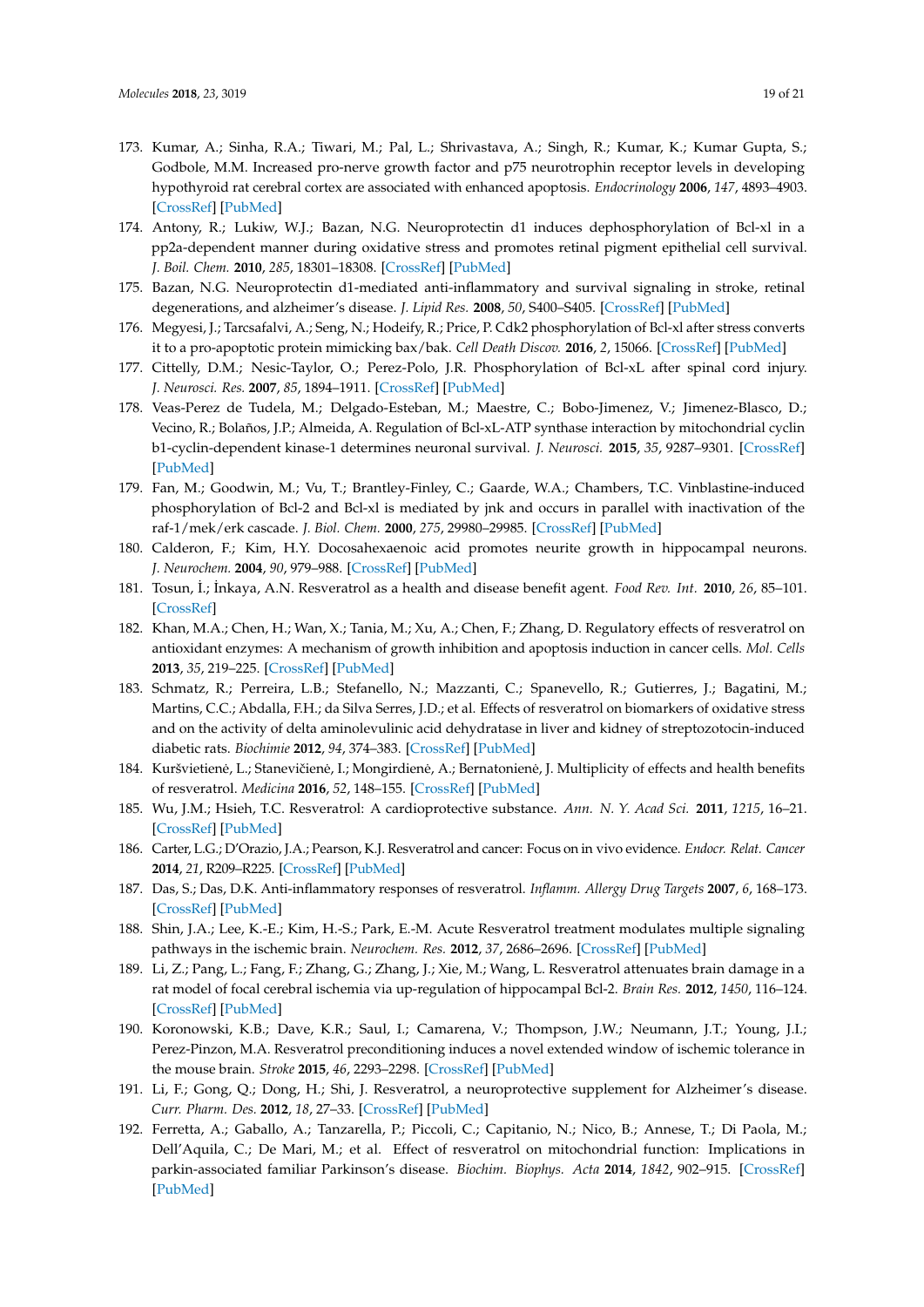- <span id="page-19-0"></span>193. Chen, C.; Edelstein, L.C.; Gelinas, C. The Rel/NF-kappaB family directly activates expression of the apoptosis inhibitor Bcl-x(L). *Mol. Cell Biol.* **2000**, *20*, 2687–2695. [\[CrossRef\]](http://dx.doi.org/10.1128/MCB.20.8.2687-2695.2000) [\[PubMed\]](http://www.ncbi.nlm.nih.gov/pubmed/10733571)
- <span id="page-19-1"></span>194. Lanzillotta, A.; Sarnico, I.; Ingrassia, R.; Boroni, F.; Branca, C.; Benarese, M.; Faraco, G.; Blasi, F.; Chiarugi, A.; Spano, P.; et al. The acetylation of rela in lys310 dictates the nf-κb-dependent response in post- ischemic injury. *Cell Death Dis.* **2010**, *1*, e96. [\[CrossRef\]](http://dx.doi.org/10.1038/cddis.2010.76) [\[PubMed\]](http://www.ncbi.nlm.nih.gov/pubmed/21368872)
- <span id="page-19-2"></span>195. Howitz, K.T.; Bitterman, K.J.; Cohen, H.Y.; Lamming, D.W.; Lavu, S.; Wood, J.G.; Zipkin, R.E.; Chung, P.; Kisielewski, A.; Zhang, L.-L.; et al. Small molecule activators of sirtuins extend saccharomyces cerevisiae lifespan. *Nature* **2003**, *425*, 191–196. [\[CrossRef\]](http://dx.doi.org/10.1038/nature01960) [\[PubMed\]](http://www.ncbi.nlm.nih.gov/pubmed/12939617)
- <span id="page-19-3"></span>196. Gertz, M.; Nguyen, G.T.; Fischer, F.; Suenkel, B.; Schlicker, C.; Franzel, B.; Tomaschewski, J.; Aladini, F.; Becker, C.; Wolters, D.; et al. A molecular mechanism for direct sirtuin activation by resveratrol. *PLoS ONE* **2012**, *7*, e49761. [\[CrossRef\]](http://dx.doi.org/10.1371/journal.pone.0049761) [\[PubMed\]](http://www.ncbi.nlm.nih.gov/pubmed/23185430)
- <span id="page-19-4"></span>197. Fang, L.; Gao, H.; Zhang, W.; Zhang, W.; Wang, Y. Resveratrol alleviates nerve injury after cerebral ischemia and reperfusion in mice by inhibiting inflammation and apoptosis. *Int. J. Clin. Exp. Med.* **2015**, *8*, 3219–3226. [\[PubMed\]](http://www.ncbi.nlm.nih.gov/pubmed/26064211)
- 198. Kizmazoglu, C.; Aydin, H.E.; Sevin, I.E.; Kalemci, O.; Yüceer, N.; Atasoy, M.A. Neuroprotective effect of resveratrol on acute brain ischemia reperfusion injury by measuring annexin v, p53, Bcl-2 levels in rats. *J. Korean Neurosurg. Soc.* **2015**, *58*, 508–512. [\[CrossRef\]](http://dx.doi.org/10.3340/jkns.2015.58.6.508) [\[PubMed\]](http://www.ncbi.nlm.nih.gov/pubmed/26819684)
- 199. Wang, H.; Yang, Y.; Zhang, H.; Yan, H.; Wu, X.; Zhang, C. Administration of the resveratrol analogues isorhapontigenin and heyneanol-a protects mice hematopoietic cells against irradiation injuries. *BioMed Res. Int.* **2014**, *2014*, 1–9. [\[CrossRef\]](http://dx.doi.org/10.1155/2014/282657) [\[PubMed\]](http://www.ncbi.nlm.nih.gov/pubmed/25050334)
- 200. Liu, Y.; Yang, H.; Jia, G.; Li, L.; Chen, H.; Bi, J.; Wang, C.L. The Synergistic Neuroprotective Effects of Combined Rosuvastatin and Resveratrol Pretreatment against Cerebral Ischemia/Reperfusion Injury. *J. Stroke Cerebrovasc. Dis.* **2018**, *27*, 1697–1704. [\[CrossRef\]](http://dx.doi.org/10.1016/j.jstrokecerebrovasdis.2018.01.033) [\[PubMed\]](http://www.ncbi.nlm.nih.gov/pubmed/29525080)
- <span id="page-19-5"></span>201. Agrawal, M.; Kumar, V.; Kashyap, M.P.; Khanna, V.K.; Randhawa, G.S.; Pant, A.B. Ischemic insult induced apoptotic changes in pc12 cells: Protection by trans resveratrol. *Eur. J. Pharmacol.* **2011**, *666*, 5–11. [\[CrossRef\]](http://dx.doi.org/10.1016/j.ejphar.2011.05.015) [\[PubMed\]](http://www.ncbi.nlm.nih.gov/pubmed/21620820)
- <span id="page-19-6"></span>202. Kaplan, J.S.; Mohr, C.; Rossi, D.J. Opposite actions of alcohol on tonic gabaa receptor currents mediated by nnos and pkc activity. *Nat. Neurosci.* **2013**, *16*, 1783–1793. [\[CrossRef\]](http://dx.doi.org/10.1038/nn.3559) [\[PubMed\]](http://www.ncbi.nlm.nih.gov/pubmed/24162656)
- <span id="page-19-7"></span>203. Holmes, A.; Fitzgerald, P.J.; MacPherson, K.P.; DeBrouse, L.; Colacicco, G.; Flynn, S.M.; Masneuf, S.; Pleil, K.E.; Li, C.; Marcinkiewcz, C.A.; et al. Chronic alcohol remodels prefrontal neurons and disrupts nmdar-mediated fear extinction encoding. *Nat. Neurosci.* **2012**, *15*, 1359–1361. [\[CrossRef\]](http://dx.doi.org/10.1038/nn.3204) [\[PubMed\]](http://www.ncbi.nlm.nih.gov/pubmed/22941108)
- <span id="page-19-8"></span>204. Taffe, M.A.; Kotzebue, R.W.; Crean, R.D.; Crawford, E.F.; Edwards, S.; Mandyam, C.D. Long-lasting reduction in hippocampal neurogenesis by alcohol consumption in adolescent nonhuman primates. *Proc. Nat. Acad. Sci. USA* **2010**, *107*, 11104–11109. [\[CrossRef\]](http://dx.doi.org/10.1073/pnas.0912810107) [\[PubMed\]](http://www.ncbi.nlm.nih.gov/pubmed/20534463)
- <span id="page-19-9"></span>205. Stampfer, M.J.; Kang, J.H.; Chen, J.; Cherry, R.; Grodstein, F. Effects of moderate alcohol consumption on cognitive function in women. *N. Engl. J. Med.* **2005**, *352*, 245–253. [\[CrossRef\]](http://dx.doi.org/10.1056/NEJMoa041152) [\[PubMed\]](http://www.ncbi.nlm.nih.gov/pubmed/15659724)
- 206. Sacco, R.L.; Elkind, M.; Boden-Albala, B.; Lin, I.F.; Kargman, D.E.; Hauser, W.A.; Shea, S.; Paik, M.C. The protective effect of moderate alcohol consumption on ischemic stroke. *JAMA* **1999**, *281*, 53–60. [\[CrossRef\]](http://dx.doi.org/10.1001/jama.281.1.53) [\[PubMed\]](http://www.ncbi.nlm.nih.gov/pubmed/9892451)
- 207. Ruitenberg, A.; van Swieten, J.C.; Witteman, J.C.; Mehta, K.M.; van Duijn, C.M.; Hofman, A.; Breteler, M.M.B. Alcohol consumption and risk of dementia: The rotterdam study. *Lancet* **2002**, *359*, 281–286. [\[CrossRef\]](http://dx.doi.org/10.1016/S0140-6736(02)07493-7)
- <span id="page-19-10"></span>208. Ronksley, P.E.; Brien, S.E.; Turner, B.J.; Mukamal, K.J.; Ghali, W.A. Association of alcohol consumption with selected cardiovascular disease outcomes: A systematic review and meta-analysis. *BMJ* **2011**, *342*, d671. [\[CrossRef\]](http://dx.doi.org/10.1136/bmj.d671) [\[PubMed\]](http://www.ncbi.nlm.nih.gov/pubmed/21343207)
- <span id="page-19-11"></span>209. Geng, X.; Fu, P.; Ji, X.; Peng, C.; Fredrickson, V.; Sy, C.; Meng, R.; Ling, F.; Du, H.; Tan, X.; et al. Synergetic neuroprotection of normobaric oxygenation and ethanol in ischemic stroke through improved oxidative mechanism. *Stroke* **2013**, *44*, 1418–1425. [\[CrossRef\]](http://dx.doi.org/10.1161/STROKEAHA.111.000315) [\[PubMed\]](http://www.ncbi.nlm.nih.gov/pubmed/23512978)
- <span id="page-19-12"></span>210. Kochanski, R.; Peng, C.; Higashida, T.; Geng, X.; Hüttemann, M.; Guthikonda, M.; Ding, Y. Neuroprotection conferred by post-ischemia ethanol therapy in experimental stroke: An inhibitory effect on hyperglycolysis and nadph oxidase activation. *J. Neurochem.* **2013**, *126*, 113–121. [\[CrossRef\]](http://dx.doi.org/10.1111/jnc.12169) [\[PubMed\]](http://www.ncbi.nlm.nih.gov/pubmed/23350720)
- <span id="page-19-13"></span>211. Ye, Y.; Li, J.; Cao, X.; Chen, Y.; Ye, C.; Chen, K. Protective effect of *n*-butyl alcohol extracts from Rhizoma Pinelliae Pedatisectae against cerebral ischemia-reperfusion injury in rats. *J. Ethnopharmacol.* **2016**, *188*, 259–265. [\[CrossRef\]](http://dx.doi.org/10.1016/j.jep.2016.04.046) [\[PubMed\]](http://www.ncbi.nlm.nih.gov/pubmed/27132713)